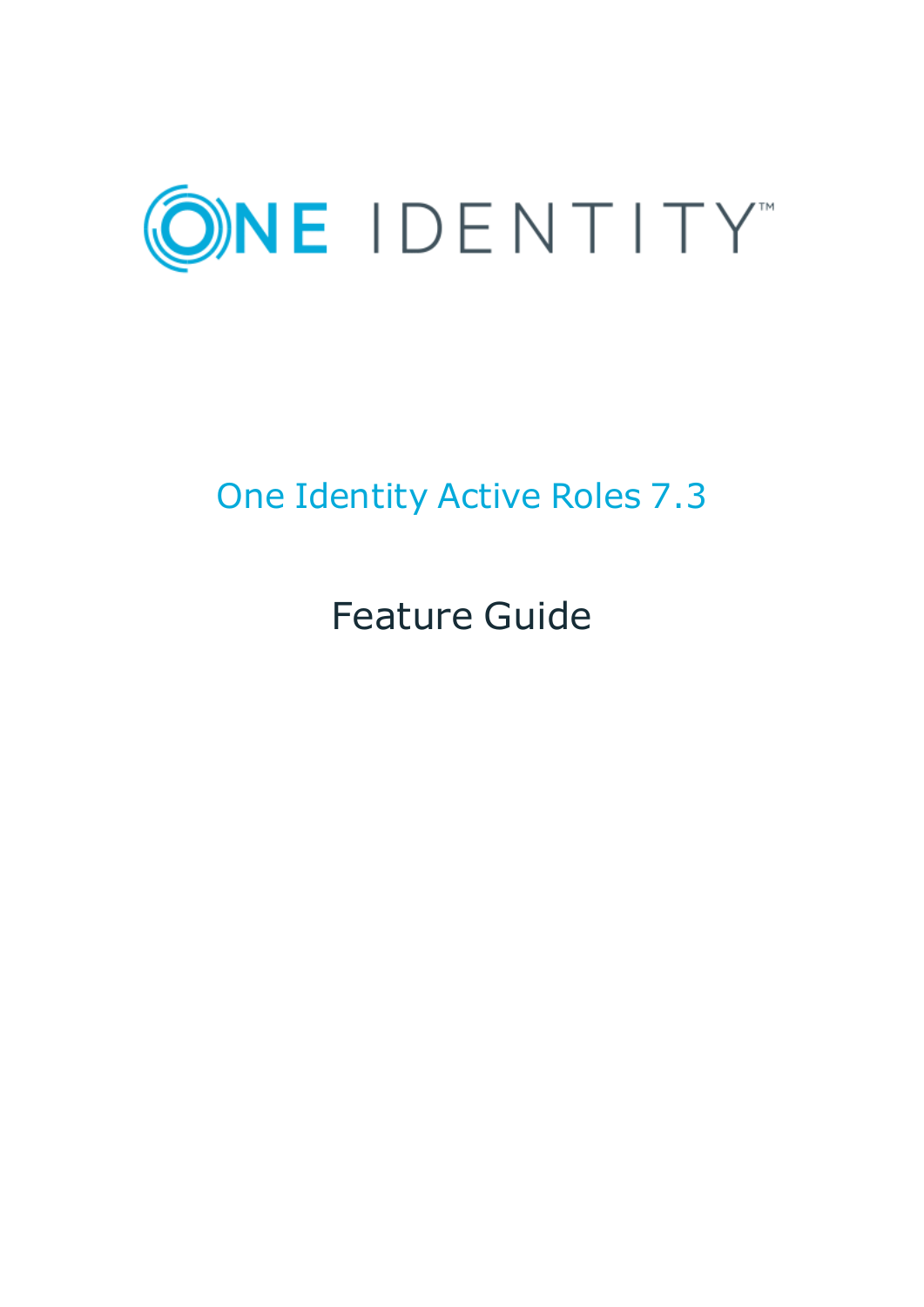#### **Copyright 2018 One Identity LLC.**

#### **ALL RIGHTS RESERVED.**

This guide contains proprietary information protected by copyright. The software described in this guide is furnished under a software license or nondisclosure agreement. This software may be used or copied only in accordance with the terms of the applicable agreement. No part of this guide may be reproduced or transmitted in any form or by any means, electronic or mechanical, including photocopying and recording for any purpose other than the purchaser's personal use without the written permission of One Identity LLC .

The information in this document is provided in connection with One Identity products. No license, express or implied, by estoppel or otherwise, to any intellectual property right is granted by this document or in connection with the sale of One Identity LLC products. EXCEPT AS SET FORTH IN THE TERMS AND CONDITIONS AS SPECIFIED IN THE LICENSE AGREEMENT FOR THIS PRODUCT, ONE IDENTITY ASSUMES NO LIABILITY WHATSOEVER AND DISCLAIMS ANY EXPRESS, IMPLIED OR STATUTORY WARRANTY RELATING TO ITS PRODUCTS INCLUDING, BUT NOT LIMITED TO, THE IMPLIED WARRANTY OF MERCHANTABILITY, FITNESS FOR A PARTICULAR PURPOSE, OR NON-INFRINGEMENT. IN NO EVENT SHALL ONE IDENTITY BE LIABLE FOR ANY DIRECT, INDIRECT, CONSEQUENTIAL, PUNITIVE, SPECIAL OR INCIDENTAL DAMAGES (INCLUDING, WITHOUT LIMITATION, DAMAGES FOR LOSS OF PROFITS, BUSINESS INTERRUPTION OR LOSS OF INFORMATION) ARISING OUT OF THE USE OR INABILITY TO USE THIS DOCUMENT, EVEN IF ONE IDENTITY HAVE BEEN ADVISED OF THE POSSIBILITY OF SUCH DAMAGES. One Identity make no representations or warranties with respect to the accuracy or completeness of the contents of this document and reserves the right to make changes to specifications and product descriptions at any time without notice. One Identity do not make any commitment to update the information contained in this document.

If you have any questions regarding your potential use of this material, contact:

One Identity LLC.

Attn: LEGAL Dept

4 Polaris Way

Aliso Viejo, CA 92656

Refer to our Web site ([http://www.OneIdentity.com](http://www.oneidentity.com/)) for regional and international office information.

#### **Patents**

One Identity is proud of our advanced technology. Patents and pending patents may apply to this product. For the most current information about applicable patents for this product, please visit our website at [http://www.OneIdentity.com/legal/patents.aspx](http://www.oneidentity.com/legal/patents.aspx).

#### **Trademarks**

One Identity and the One Identity logo are trademarks and registered trademarks of One Identity LLC. in the U.S.A. and other countries. For a complete list of One Identity trademarks, please visit our website at [www.OneIdentity.com/legal](http://www.oneidentity.com/legal). All other trademarks are the property of their respective owners.

#### **Legend**

- **WARNING: A WARNING icon indicates a potential for property damage, personal injury, or death.**
- **CAUTION: A CAUTION icon indicates potential damage to hardware or loss of data if instructions are not followed.**
- Œ IMPORTANT, NOTE, TIP, MOBILE, or VIDEO: An information icon indicates supporting information.

Active Roles Feature Guide Updated - June 2018 Version - 7.3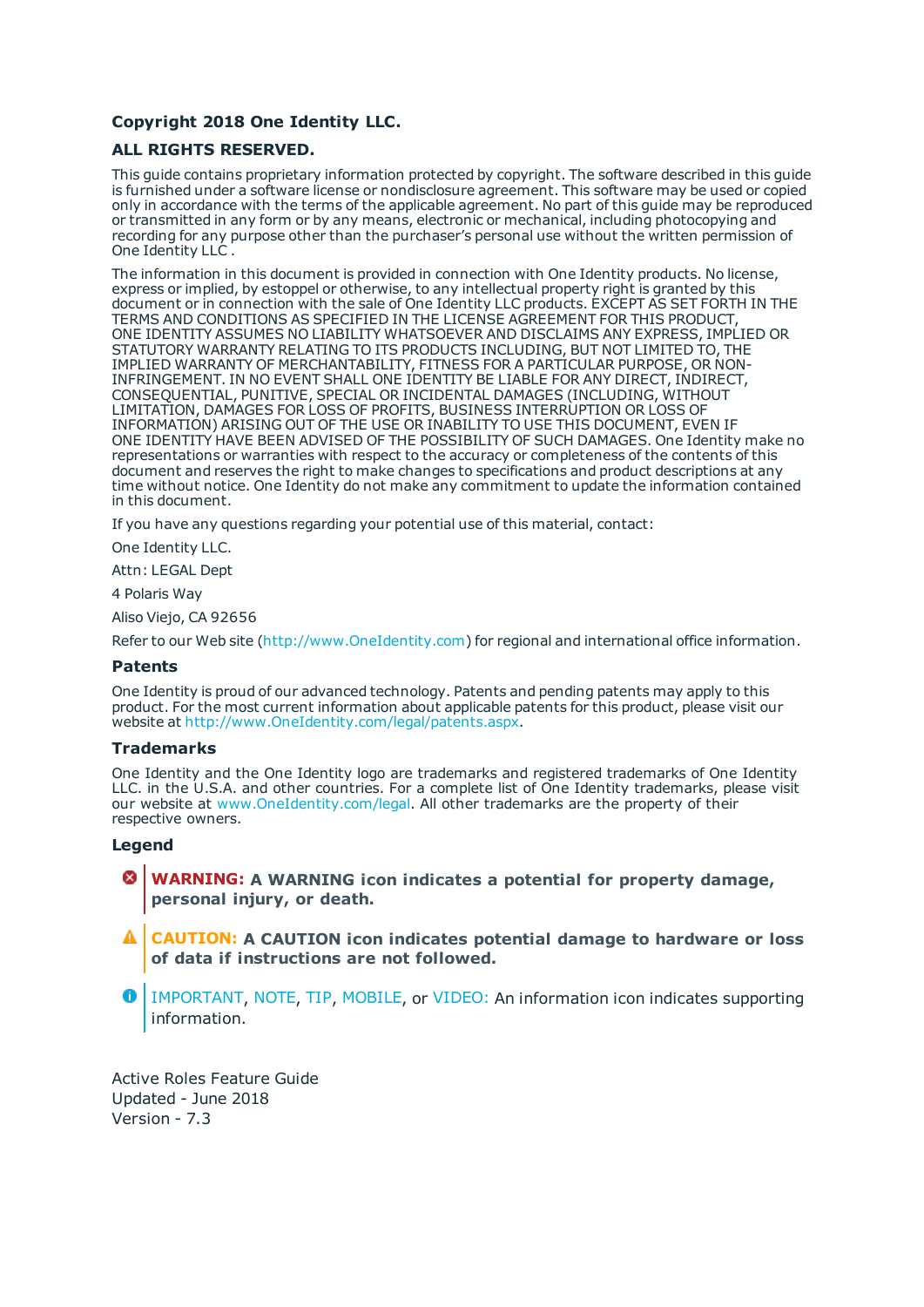# **Contents**

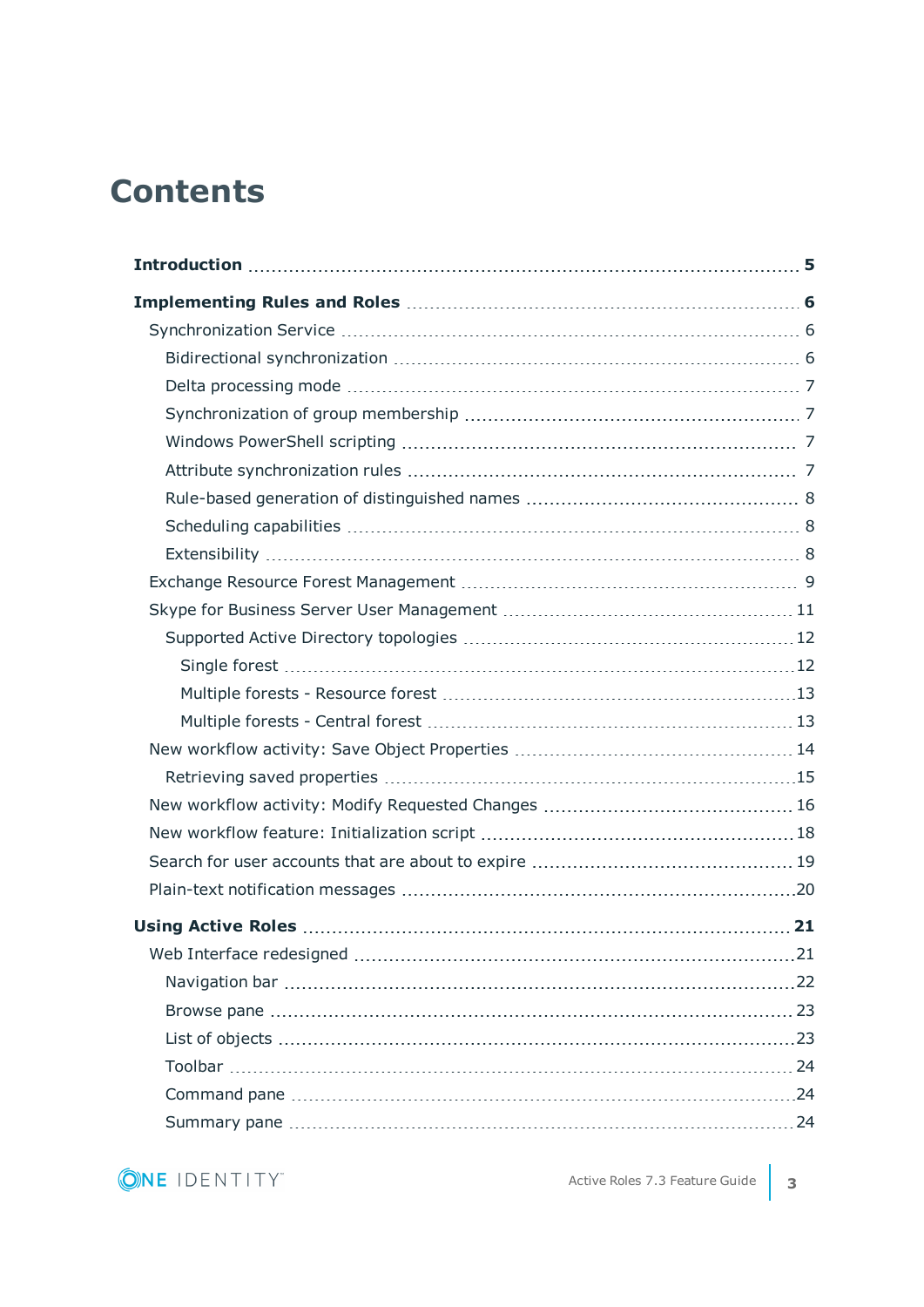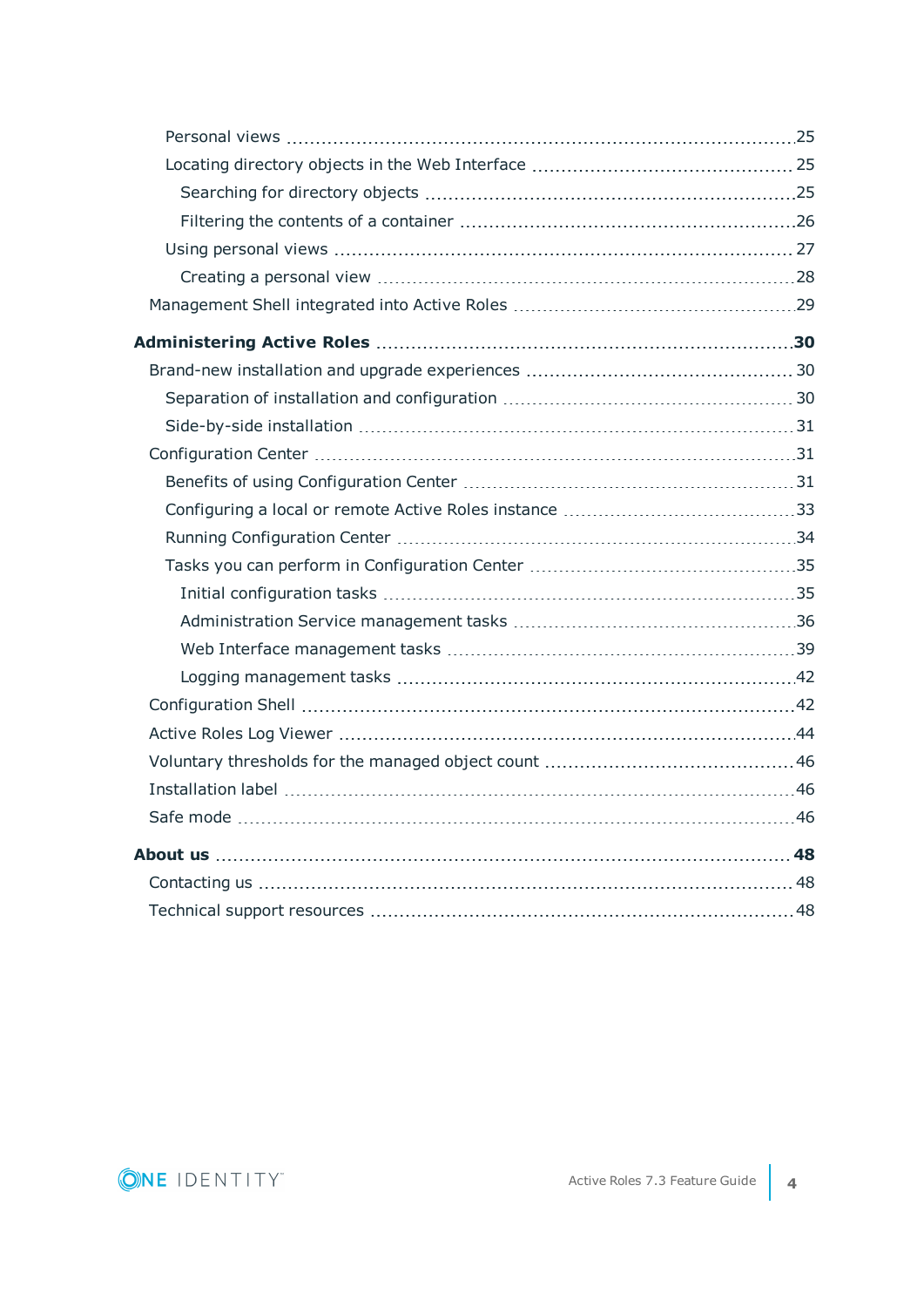**1**

# **Introduction**

<span id="page-4-0"></span>This document provides an overview of the Active Roles (formerly known as ActiveRoles®) features.

Each feature is presented in a separate section containing the following elements:

- **. Feature Name** The title of the section.
- **. Description** An explanation of the feature.
- **How to Start** Instructions on how to find or start using the feature (if applicable).

Unless otherwise noted, the **How to Start** instructions assume that you are logged on as an Active Roles Admin. By default, an Active Roles Admin is any member of the Administrators local group on the computer running the Active Roles Administration Service. Additionally, you should verify that the Active Roles console is in Advanced view mode: on the **View** menu, click **Mode**, and then click **Advanced Mode**.

6 NOTE: For information on the Active Roles 7.3 features see the *Active Roles What's New Guide*.

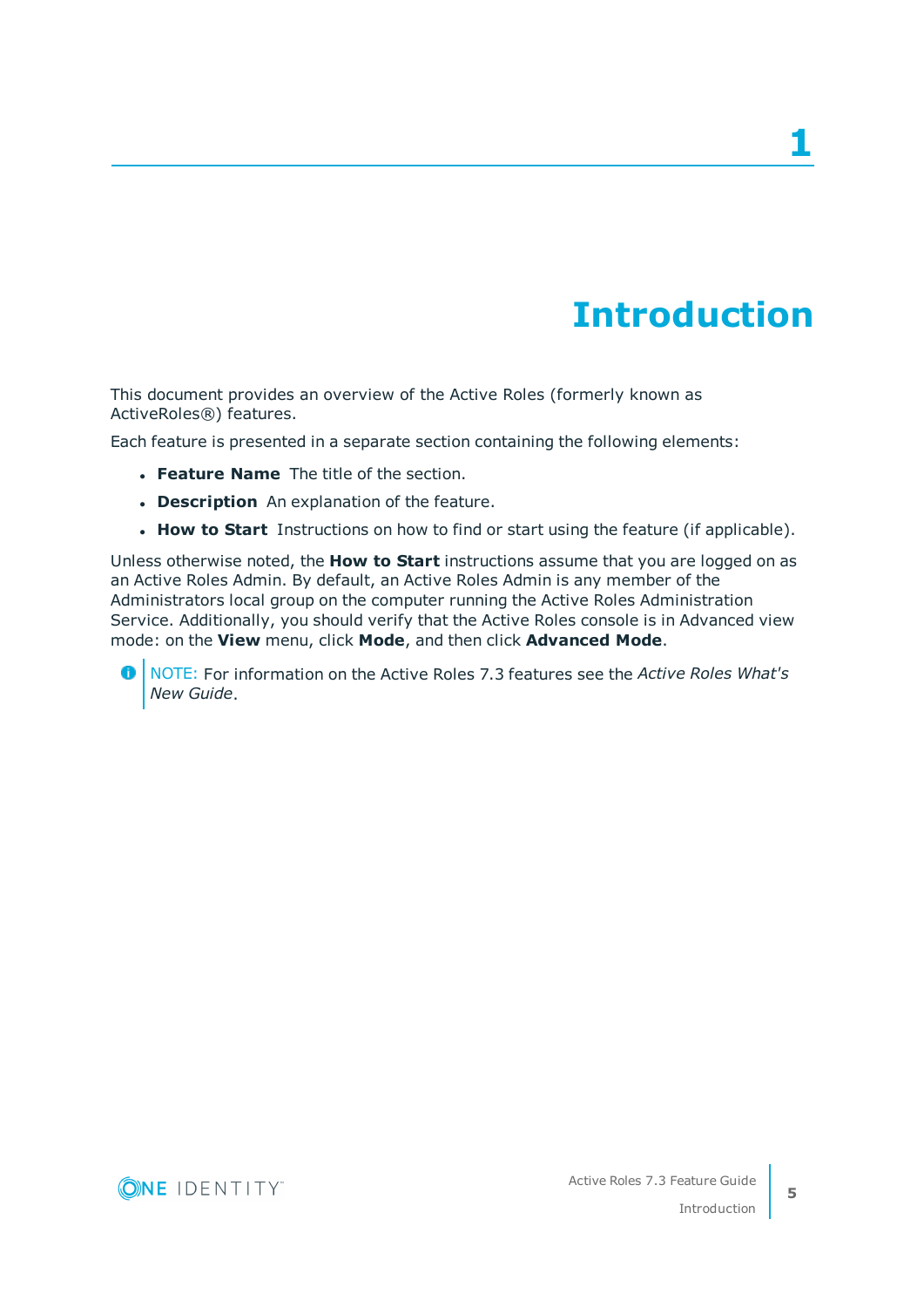# <span id="page-5-0"></span>**Implementing Rules and Roles**

This section provides an overview of features and enhancements relating to Active Roles' workflow capabilities, policies (administrative rules) and delegation model (administrative roles).

# <span id="page-5-1"></span>**Synchronization Service**

Identity information can be stored in various data systems, such as directories, databases, or even formatted text files. Management and synchronization of identity information among different data systems may require considerable time and effort. On top of that, performing data synchronization tasks manually is error-prone and can lead to duplication of information and incompatibility of data formats.

With Synchronization Service, you can automate the process of identity data synchronization among various data systems used in your enterprise environment.

Synchronization Service increases the efficiency of identity data management by allowing you to automate the creation, deprovisioning, and update operations between the data systems you use. For example, when an employee joins or leaves the organization, the identity information managed by Synchronization Service is automatically updated in the managed data systems, thereby reducing administrative workload and getting the new users up and running faster.

The use of scripting capabilities provides a flexible way to automate administrative tasks and integrate the administration of managed data systems with other business processes. By automating conventional tasks, Synchronization Service helps administrators to concentrate on strategic issues, such as planning the directory, increasing enterprise security, and supporting business-critical applications.

<span id="page-5-2"></span>Synchronization Service offers the following major features.

## **Bidirectional synchronization**

Bidirectional synchronization allows you to synchronize all changes to identity information between your data systems. Using this type of synchronization, you can prevent potential

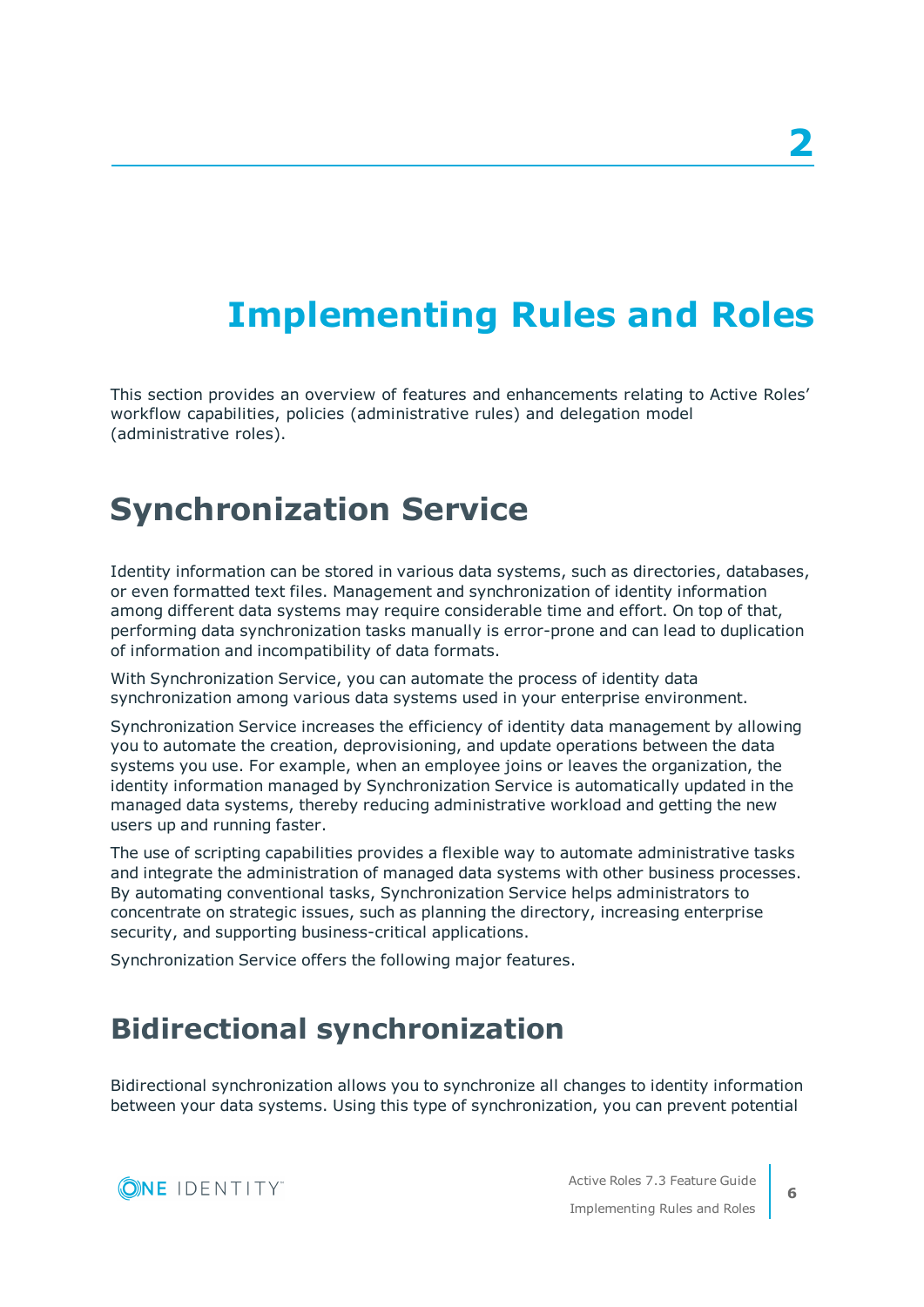identity information conflicts between different data sources. Note that bidirectional synchronization is unavailable for some of the supported data systems.

## <span id="page-6-0"></span>**Delta processing mode**

Delta processing mode allows you to synchronize identities more quickly by processing only the data that has changed in the source and target connected systems since their last synchronization. Both the full mode and the delta mode provide you with the flexibility of choosing the appropriate method for your synchronization tasks. Note that delta processing mode is unavailable for some of the supported data systems.

## <span id="page-6-1"></span>**Synchronization of group membership**

Synchronization Service allows you to ensure that group membership information is in sync in all connected data systems. For example, when creating a group object from an Active Directory domain to an AD LDS (ADAM) instance, you can configure rules to synchronize the Member attribute from the Active Directory domain to the AD LDS (ADAM) instance.

## <span id="page-6-2"></span>**Windows PowerShell scripting**

Synchronization Service includes a Windows PowerShell based scripting Shell for data synchronization. The Shell is implemented as a Windows PowerShell module, allowing administrators to automate synchronization tasks by using PowerShell scripts.

## <span id="page-6-3"></span>**Attribute synchronization rules**

With Synchronization Service, you can create and configure synchronization rules to generate values of target object attributes. These rules support the following types of synchronization:

- **. Direct synchronization** Assigns the value of a source object attribute to the target object attribute you specify.
- **. Script-based synchronization** Allows you to use a Windows PowerShell script to generate the target object attribute value.
- <sup>l</sup> **Rule-based synchronization** Allows you to create and use rules to generate the target object attribute value you want.



**7**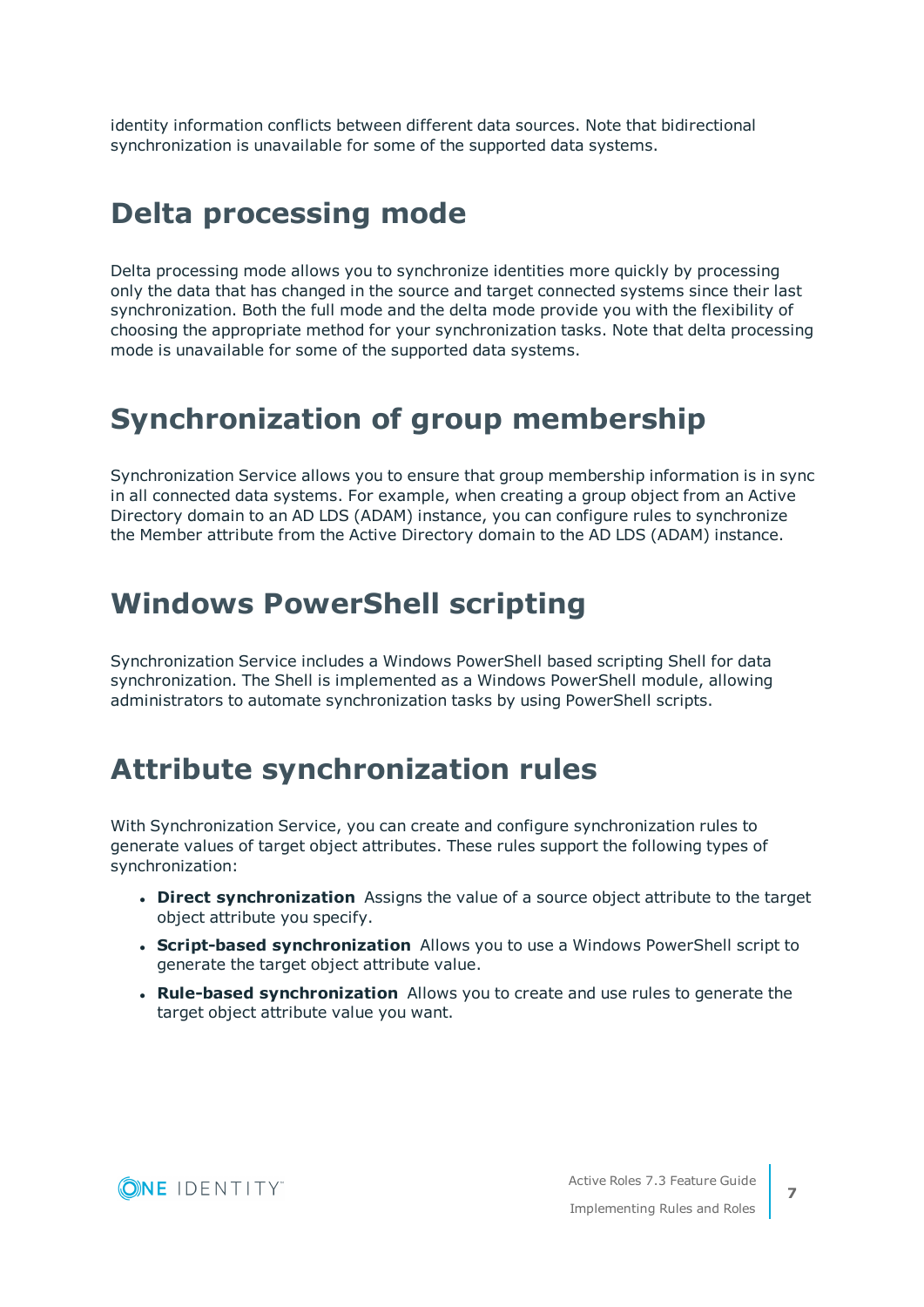# <span id="page-7-0"></span>**Rule-based generation of distinguished names**

Synchronization Service provides flexible rules for generating the Distinguished Name (DN) for objects being created. These rules allow you to ensure that created objects are named in full compliance with the naming conventions existing in your organization.

# <span id="page-7-1"></span>**Scheduling capabilities**

You can schedule the execution of data synchronization tasks and automatically perform them on a regular basis to satisfy your company's policy and save your time and effort.

# <span id="page-7-2"></span>**Extensibility**

To access external data systems, Synchronization Service employs so-called *connectors*. A connector enables Synchronization Service to read and synchronize the identity data contained in a particular data system. Out of the box, Synchronization Service includes connectors that allow you to connect to the following data systems:

- Microsoft Active Directory Domain Services
- Microsoft Active Directory Lightweight Directory Services
- Microsoft Exchange Server
- Microsoft Skype for Business Server
- Microsoft Windows Azure Active Directory
- Microsoft Office 365
- Microsoft SOL Server
- Microsoft SharePoint
- Active Roles version 7.3, 7.2, 7.1, 7.0, and 6.9
- One Identity Manager version 6.1 or 6.0
- Data sources accessible through an OLE DB provider
- **.** Delimited text files

#### *How to start*

For instructions on how to install, configure and user Synchronization Service, see the Synchronization Service Administration Guide document for Active Roles 7.3.

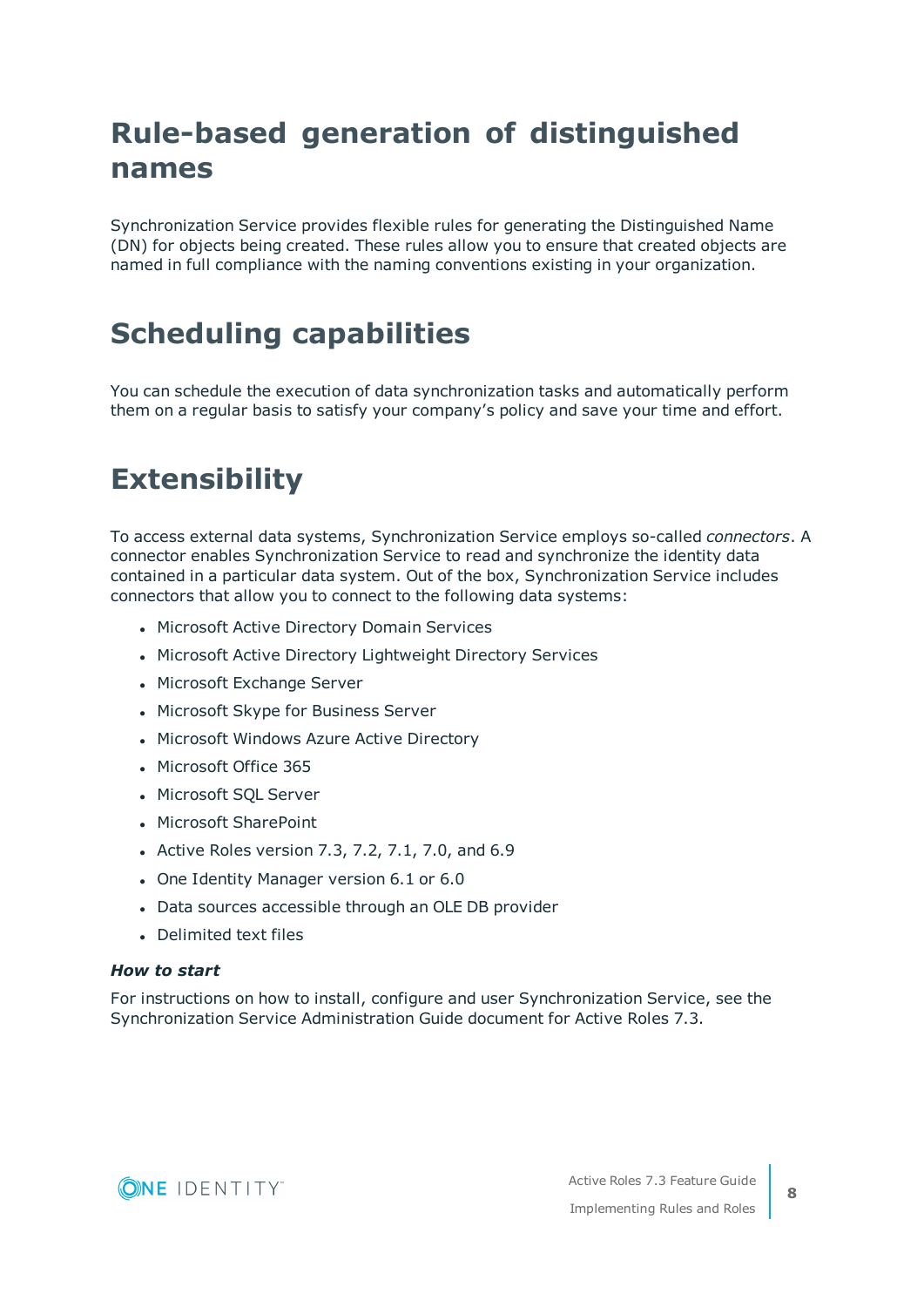# <span id="page-8-0"></span>**Exchange Resource Forest Management**

Active Roles now includes a mailbox management solution—Exchange Resource Forest Management—to provision users with Exchange mailboxes in environments where mailbox server are deployed in a dedicated Active Directory forest while logon-enabled user accounts are defined in a different forest.

Exchange Resource Forest Management extends the mailbox management capabilities of Active Roles in the case of resource forest topology. This topology option assumes that you have:

- At least one Active Directory forest containing logon-enabled user accounts for your organization, referred to as an accounts forest. The accounts forest does not have Exchange Server installed, nor does it need to have the Active Directory schema extended with the Exchange Server attributes.
- An Active Directory forest with Exchange Server, referred to as the Exchange forest, to hold mailboxes for user accounts from the accounts forest.
- Trust relationships configured so that the Exchange forest trusts the accounts forest.

With Exchange Resource Forest Management, you can use Active Roles to:

• Create a mailbox for a user account from the accounts forest.

You can create a mailbox when creating a user account in the accounts forest. It is also possible to create a mailbox for a user account that already exists in the accounts forest. As a result, Active Roles creates a disabled user account (shadow account) with a linked mailbox in the Exchange forest, and associates the shadow account and the mailbox with the user account (master account) held in the accounts forest.

• View or change mailbox properties, and perform Exchange tasks, on a user account from the accounts forest (master account) that has a linked mailbox in the Exchange forest.

The pages for managing the master account include all Exchange properties and tasks that are normally available when the mailbox resides in the same forest as the managed user account. With Exchange Resource Forest Management, Active Roles synchronizes the Exchange properties displayed or changed on the pages for managing the master account with the properties of the linked mailbox.

• View or change the personal or organization-related properties of the master account while having them synchronized to the respective properties of the shadow account.

When you use Active Roles to change the personal or organization-related properties of the master account, Exchange Resource Forest Management causes Active Roles to apply the changes to those properties of the shadow account as well. This function ensures correct information about the master account in the Exchange address lists.

• Deprovision a master account while having Active Roles deprovision the master account's mailbox in the Exchange forest.

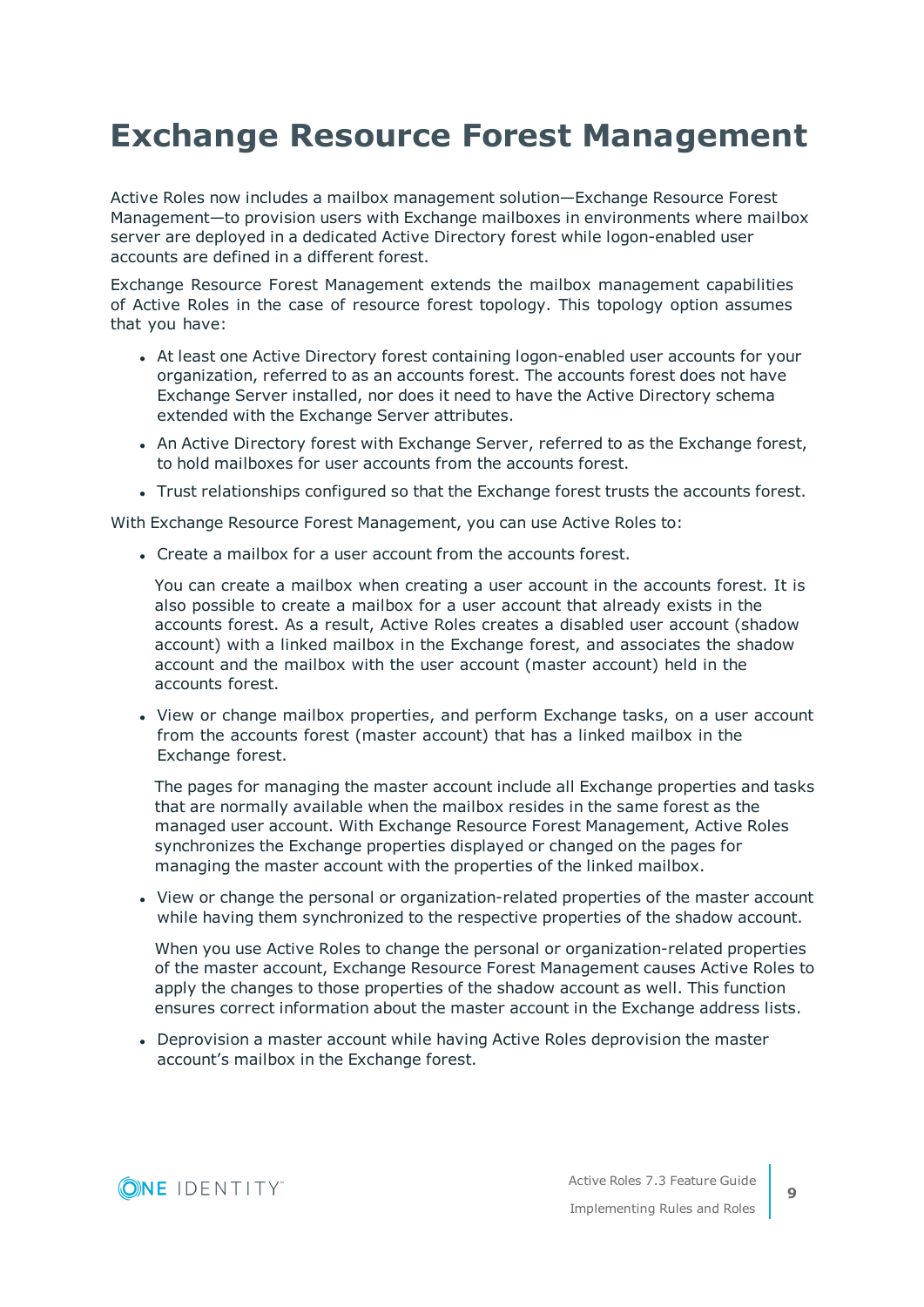When you deprovision a master account, Exchange Resource Forest Management causes Active Roles to apply the deprovisioning policies to both the master account and shadow account. As a result, Active Roles makes all the necessary changes to deprovision the mailbox. You can revert these changes by undeprovisioning the master account.

• Delegate Exchange mailbox management tasks by applying Access Templates to containers that hold master accounts.

For example, you can apply the "Exchange - Recipients Full Control" Access Template to a container in the accounts forest, which enables the delegated administrator to create, view or change linked mailboxes in the Exchange forest by managing master accounts held in that container.

• Enable a master account to update membership list of a distribution group held in the Exchange forest.

When you make a shadow account the manager or a secondary owner of a distribution group and allow the manager or secondary owners to update membership list, Exchange Resource Forest Management ensures that the corresponding master account has sufficient rights to add or remove members from that group using Exchange clients such as Microsoft Outlook or Outlook Web App.

Exchange Resource Forest Management also enables Active Roles to provide all these administrative capabilities for linked mailboxes created by Active Roles with an earlier version of Exchange Resource Forest Management or without Exchange Resource Forest Management, or created by tools other than Active Roles. Exchange Resource Forest Management schedules Active Roles to search the managed domains for linked mailboxes whose master account:

- Is in the scope of the Exchange Resource Forest Management policy for mailbox management
- Does not have a reference to the shadow account expected by Exchange Resource Forest Management

For each master account that meets these conditions, Active Roles updates the master account with a reference to the shadow account, thereby extending the capabilities of Exchange Resource Forest Management to that master account and its linked mailbox. As a result, the linked mailbox falls under the control of Exchange Resource Forest Management.

#### *How to start*

For instructions on how to install, configure and user Exchange Resource Forest Management, see the Exchange Resource Forest Management Administration Guide document for Active Roles 7.3.

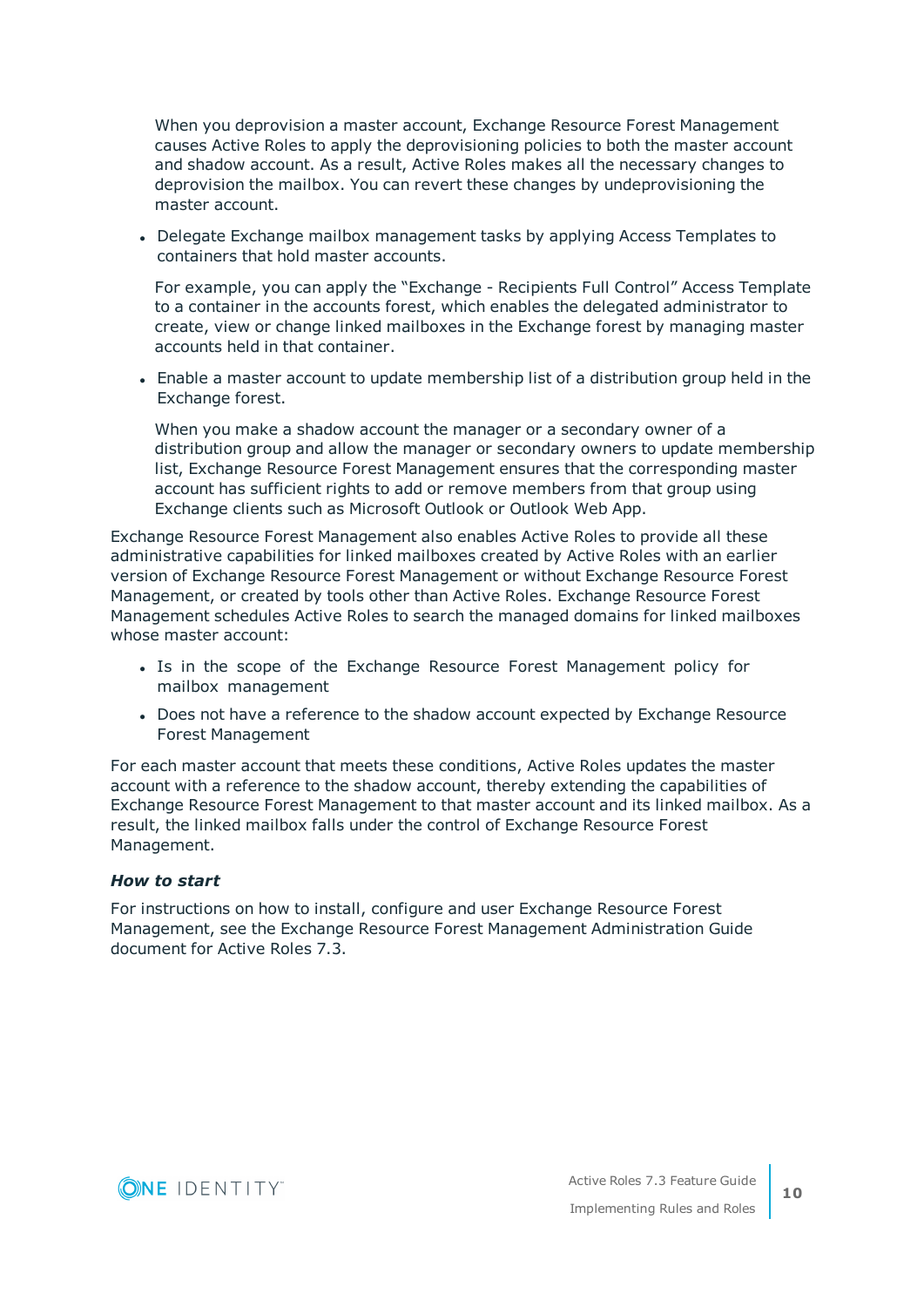# <span id="page-10-0"></span>**Skype for Business Server User Management**

Active Roles now includes a user management solution—Skype for Business Server User Management—to provision Skype for Business Server user accounts in Active Directory environments with a single forest or multiple forests.

The Skype for Business Server User Management solution enables Active Roles to administer Skype for Business Server user accounts. This solution provides built-in policies that synchronize user account information between Active Roles and Skype for Business Server, allowing Skype for Business Server user management tasks to be performed using the Active Roles Web Interface.

With Skype for Business Server User Management, you can use Active Roles to perform the following tasks:

- Add and enable new Skype for Business Server users
- View or change Skype for Business Server user properties and policy assignments
- Move Skype for Business Server users from one Skype for Business Server pool to another
- Disable or re-enable user accounts for Skype for Business Server
- Remove users from Skype for Business Server

Skype for Business Server User Management adds the following elements to Active Roles:

- Built-in Policy Object containing a policy that enables Active Roles to perform user management tasks on Skype for Business Server.
- Built-in Policy Object containing a supplementary policy that enables Active Roles to administer Skype for Business Server users in environments that involve multiple Active Directory forests.
- Commands and pages for managing Skype for Business Server users in the Active Roles Web Interface.
- Access Templates to delegate Skype for Business Server user management tasks.

The Skype for Business Server User Management policy allows you to control the following factors of Skype for Business Server user creation and administration:

- Rule for generating the SIP user name. When adding and enabling a new Skype for Business Server user, Active Roles can generate a SIP user name based on other properties of the user account.
- Rule for selecting a SIP domain. When configuring the SIP address for a Skype for Business Server user, Active Roles can restrict the list of selectable SIP domains and suggest which SIP domain to select by default.
- Rule for selecting a Telephony option. When configuring Telephony for a Skype for Business Server user, Active Roles can restrict the list of selectable Telephony options and suggest which option to select by default.

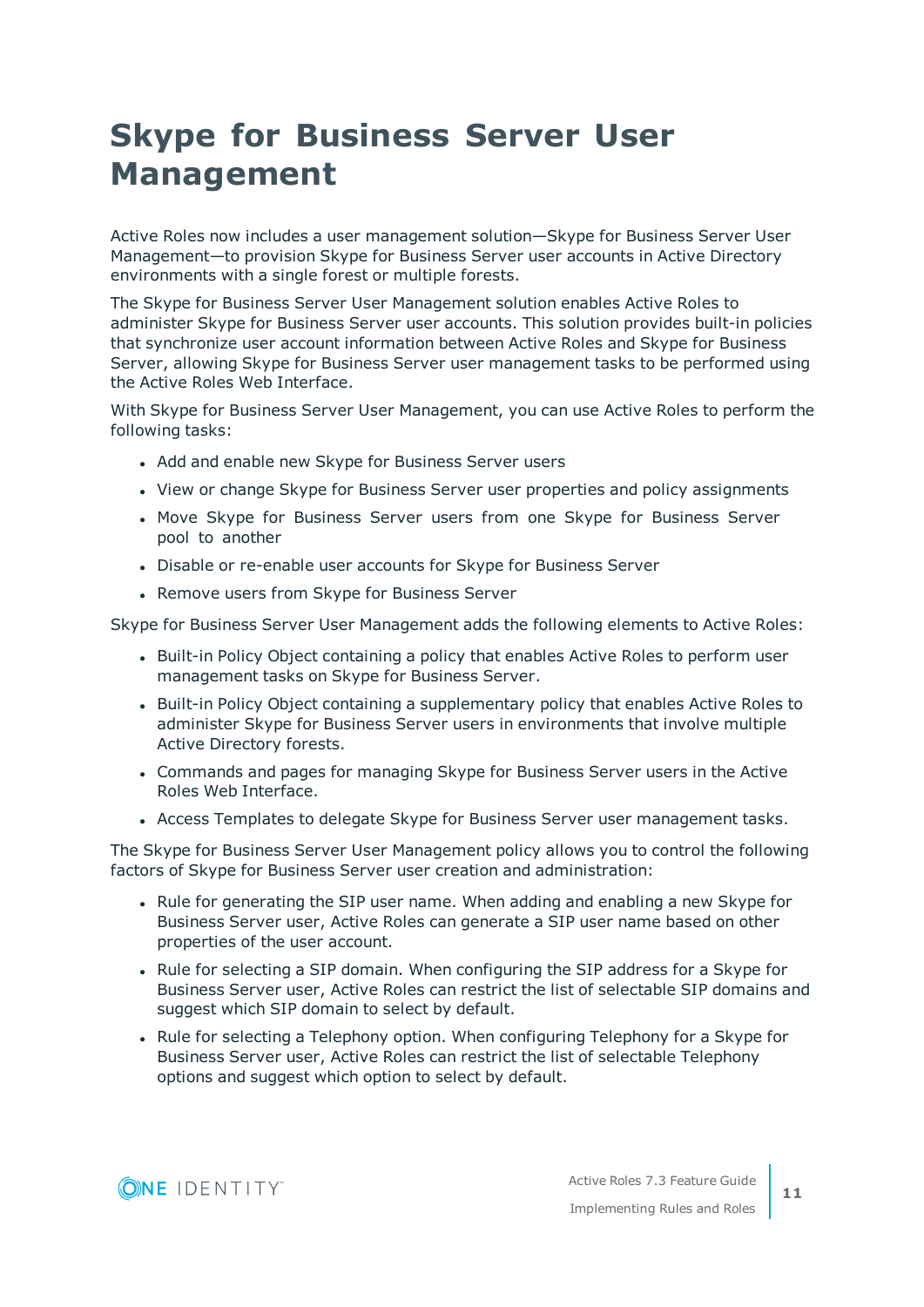• Rule for selecting a Skype for Business Server pool. When adding and enabling a new Skype for Business Server user, Active Roles can restrict the list of selectable registrar pools and suggest which pool to select by default. This rule also applies to selection of the destination pool when moving a Skype for Business Server user from one pool to another.

Skype for Business Server User Management provides a number of Access Templates allowing you to delegate the following tasks in Active Roles:

- Add and enable new Skype for Business Server users
- View existing Skype for Business Server users
- View or change the SIP address for Skype for Business Server users
- View or change the Telephony option and related settings for Skype for Business Server users
- View or change Skype for Business Server user policy assignments
- Disable or re-enable user accounts for Skype for Business Server
- Move users from one Skype for Business Server pool to another
- Remove users from Skype for Business Server

# <span id="page-11-0"></span>**Supported Active Directory topologies**

Skype for Business Server User Management supports the same Active Directory Domain Services (AD DS) topologies as Microsoft Lync 2013. The following topologies are supported:

- Single forest with a single tree or multiple trees
- Multiple forests in a resource forest topology
- Multiple forests in a central forest topology

## <span id="page-11-1"></span>**Single forest**

The single forest topology assumes that the logon-enabled user accounts managed by Active Roles are defined in the Active Directory forest in which Skype for Business Server is deployed. To perform Skype for Business Server user management tasks on a given user account, Active Roles makes changes to the attributes of that use account, and then, based on the attribute changes, the Skype for Business Server User Management policy requests the Skype for Business Server remote shell to update the user account accordingly. For example, when creating a new Skype for Business Server user, Active Roles sets a virtual attribute on that user's account directing the policy to invoke the remote shell command for enabling the new user for Skype for Business Server. When making changes to an existing Skype for Business Server user, Active Roles populates the attributes of the user's account with the desired changes, causing the policy to apply those changes via the remote shell.

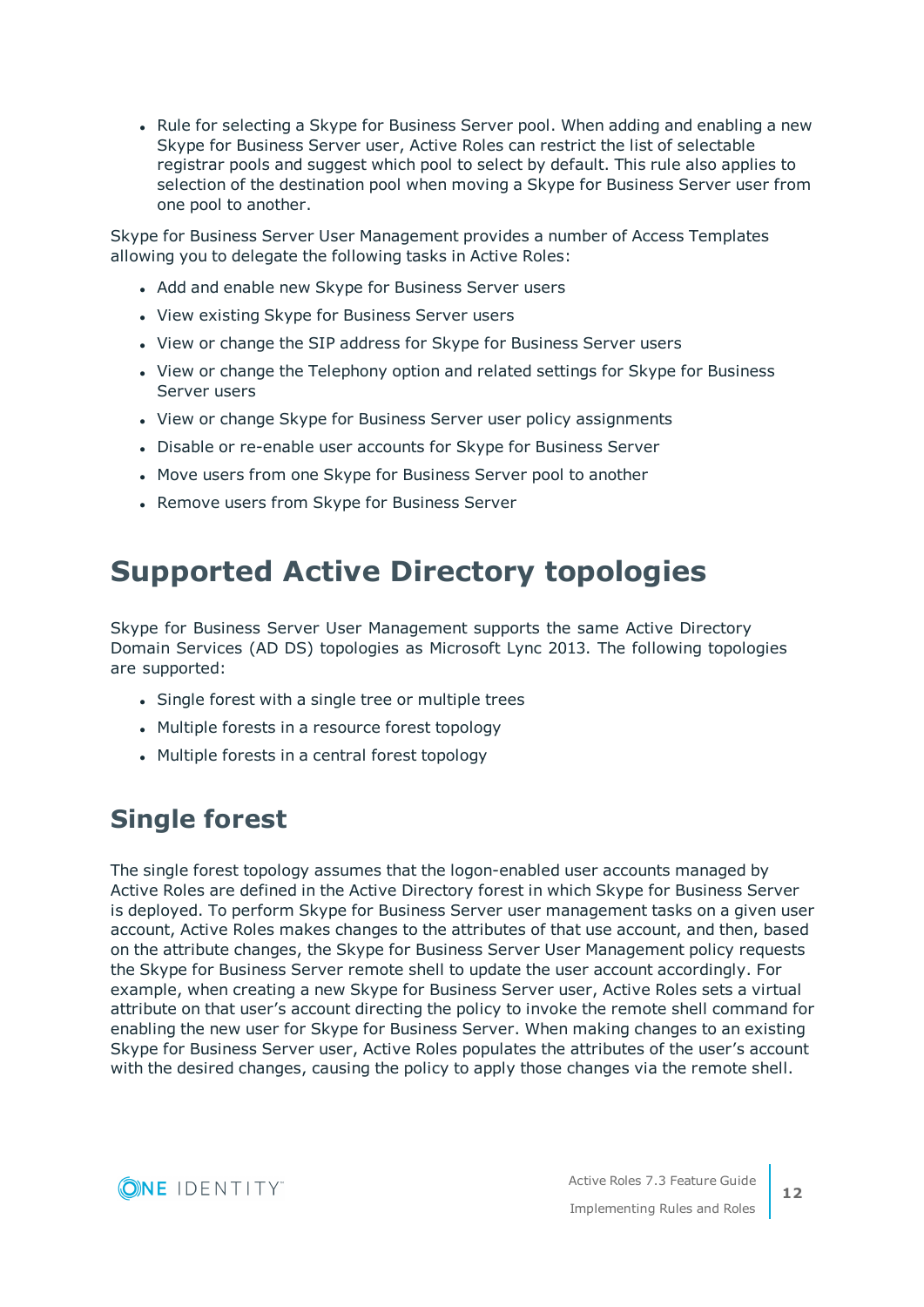## <span id="page-12-0"></span>**Multiple forests - Resource forest**

The resource forest topology refers to a multi-forest environment where a separate forest—Skype for Business Server forest—hosts servers running Skype for Business Server but does not host any logon-enabled user accounts. Outside the Skype for Business Server forest, user forests host logon-enabled user accounts but no servers running Skype for Business Server. When creating a Skype for Business Server account for a user from an external forest, Active Roles creates a disabled user account in the Skype for Business Server forest, establishes a link between the user account in the user forest (master account) and the disabled user account in the Skype for Business Server forest (shadow account), and enables the shadow account for Skype for Business Server. The Master Account Management policy then ensures that the attributes of the shadow account are synchronized with the attributes of the master account, so that Skype for Business Server user properties can be administered on the master account via Active Roles. In the Skype for Business Server forest, the User Management policy detects the attribute changes replicated from the master account to the shadow account, and translates them to remote shell commands on Skype for Business Server, similarly to the [Single](#page-11-1) forest case.

## <span id="page-12-1"></span>**Multiple forests - Central forest**

The central forest topology refers to a multi-forest environment where a separate forest—Skype for Business Server forest—hosts servers running Skype for Business Server and may also host logon-enabled accounts. Outside the Skype for Business Server forest, user forests host logon-enabled user accounts but no servers running Skype for Business Server.

With the Skype for Business Server User Management policy applied to logon-enabled user accounts in the Skype for Business Server forest, Active Roles can enable and administer those user accounts for Skype for Business Server in the same way as in the [Single](#page-11-1) forest case.

When creating a Skype for Business Server account for a user from an external forest, Active Roles creates a contact in the Skype for Business Server forest, establishes a link between the user account in the user forest (master account) and the contact in the Skype for Business Server forest (shadow account), and enables that contact for Skype for Business Server. The Master Account Management policy then ensures that the attributes of the contact are synchronized with the attributes of the user account, so that Skype for Business Server user properties can be administered on the user account via Active Roles. In the Skype for Business Server forest, the User Management policy detects the attribute changes replicated from the user account to the contact, and translates them to remote shell commands on Skype for Business Server, similarly to the [Single](#page-11-1) forest case.

#### *How to start*

For instructions on how to install, configure and user Skype for Business Server User Management, see the Skype for Business Server User Management Administration Guide document for Active Roles 7.3.

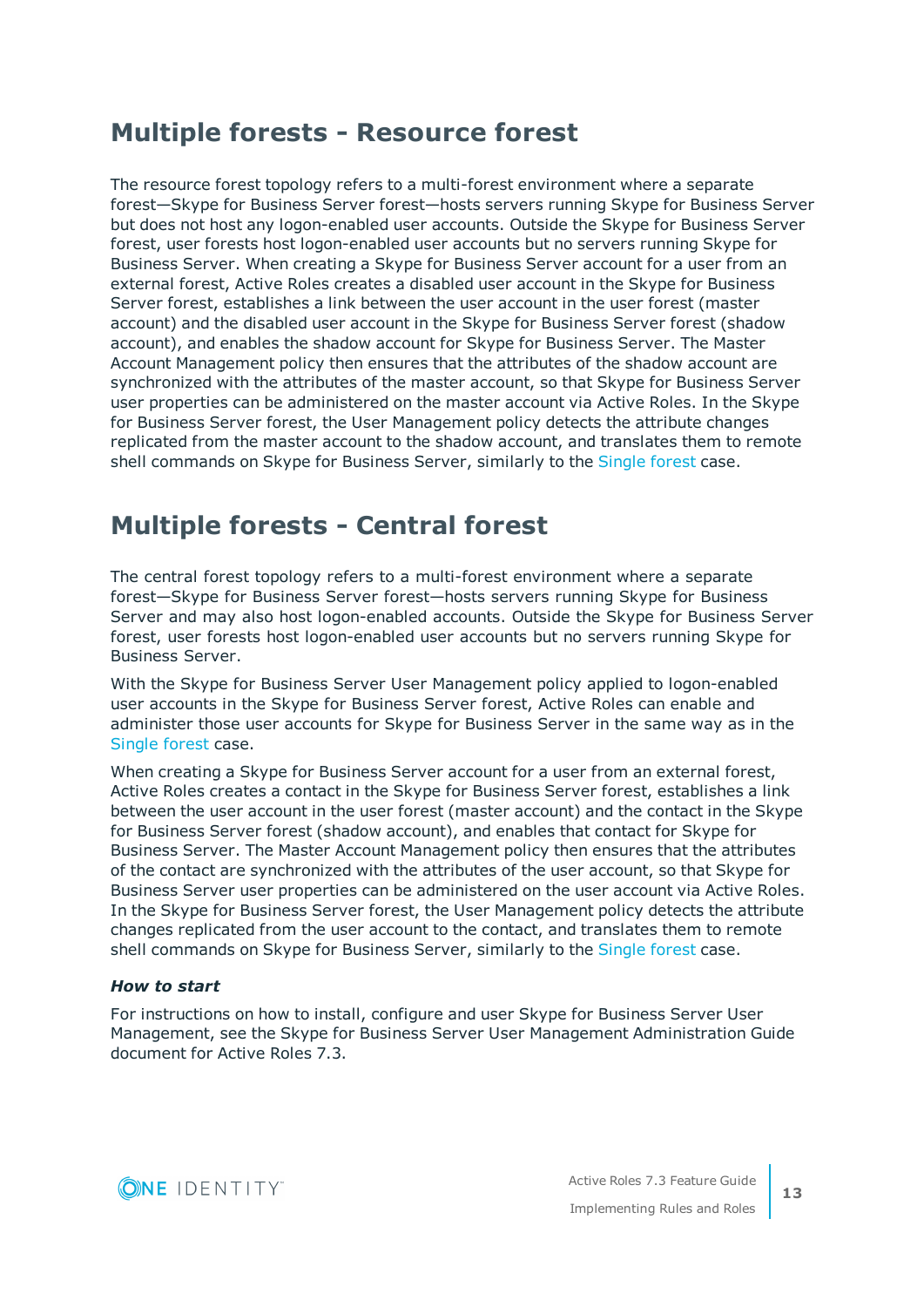# <span id="page-13-0"></span>**New workflow activity: Save Object Properties**

Save Object Properties activity is intended to save properties of a particular object at workflow execution time. The properties are saved in the workflow data context, and can be retrieved by other activities before or after the object has changed. This capability is instrumental in situations that require knowing not only the changed object state or properties but also the previous or old values of certain properties. Old values may be required to determine the previous state of an object in order to make some decision or perform a certain action based on those values. For example, to notify of object deletions, you can create a workflow that starts when deletion of an object is requested, saves the object's name, and then, after the object is deleted, sends a notification message that includes the saved name of the deleted object.

This activity has the following configuration options:

- **Activity target** This option lets you specify the object whose properties you want the activity to save. You can choose to specify:
	- **Workflow target object** In a change workflow, the target object of the request that started the workflow. For example, in a workflow that starts upon a deletion request, this choice causes the activity to save the properties of the object whose deletion is requested.
	- <sup>l</sup> **Fixed object in directory** A particular object you select from Active Directory.
	- <sup>l</sup> **Object identified by workflow parameter** The object specified by the value of a certain parameter of the workflow. You can choose the desired parameter from the workflow definition.
	- <sup>l</sup> **Object from workflow data context** The object will be selected by the activity on the basis of the data found in the workflow environment at the time of executing the workflow. You can specify which object you want the activity to select at workflow execution time.
	- <sup>l</sup> **Object identified by DN-value rule expression** The object whose Distinguished Name (DN) is specified by the string value of a certain rule expression. By using a rule expression you can compose a string value based on properties of various objects found in the workflow environment at the time of executing the workflow. You can create the desired rule expression when you configure the activity.
- **· Target properties** This option lets you specify the object properties you want the activity to save. The workflow designer proposes the default list of properties, and allows you to change the list as needed. By default, the activity saves all single-value non-constructed attributes found in the directory schema for the target object, including custom virtual attributes added to the directory schema by Active Roles.
- **Notification** You can configure the activity to subscribe recipients to the notifications of the following events:

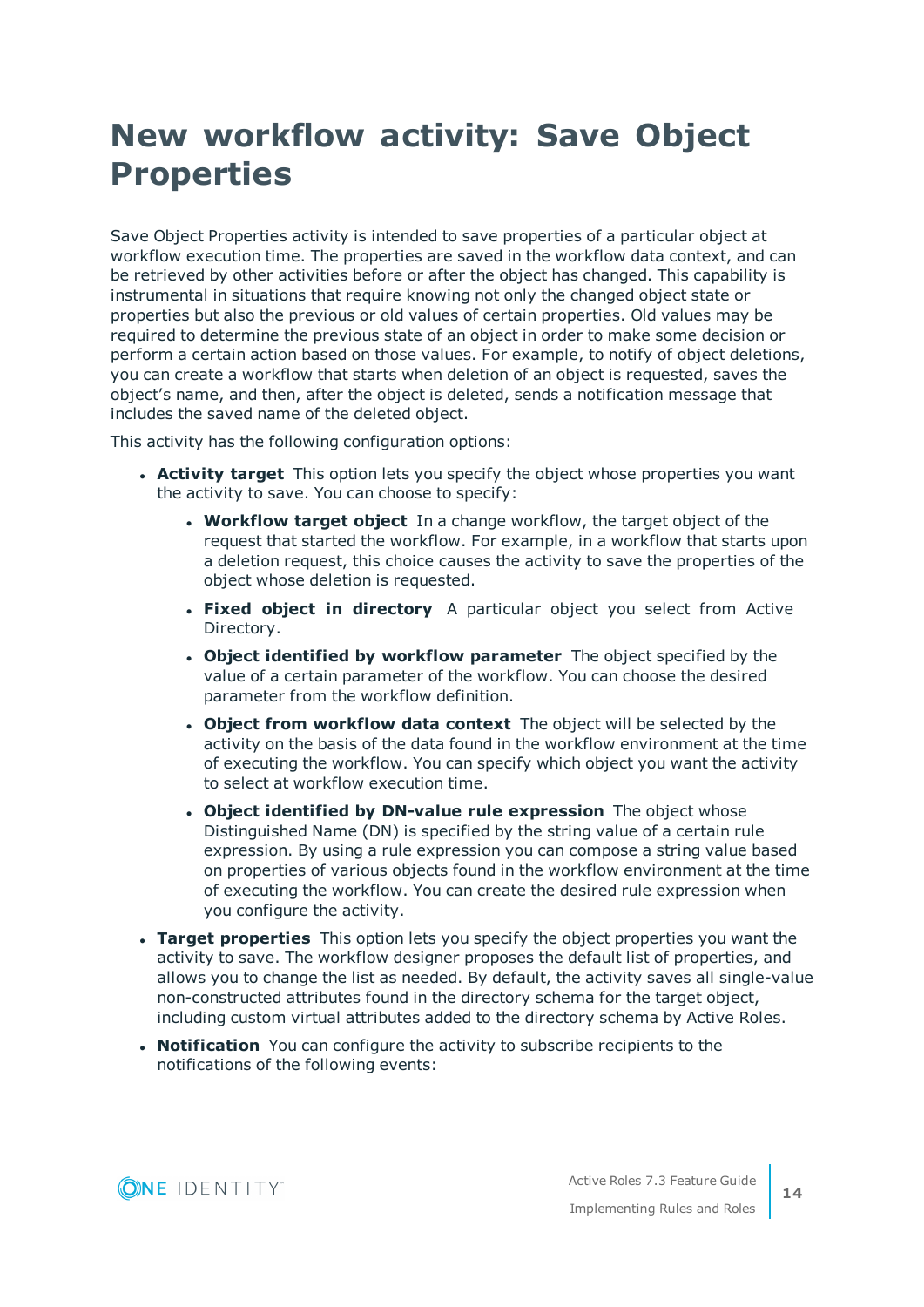- <sup>l</sup> **Activity completed successfully** When configured to notify of this event, the activity causes Active Roles to send a notification e-mail if no significant errors occurred during execution of this activity.
- <sup>l</sup> **Activity encountered an error** When configured to notify of this event, the activity causes Active Roles to send a notification e-mail if any significant errors occurred during execution of this activity.

The notification settings specify the event to notify of, and notification recipients. When executed by the workflow, the activity prepares a notification message appropriate to the specified event. Active Roles retains the message prepared by the activity, and sends the message to the specified recipients upon occurrence of that event.

**Error handling** You can choose whether to suppress errors encountered by the activity. The following option is available: **Continue workflow even if this activity encounters an error**. If this option is not selected (default setting), then an error condition encountered by the activity causes Active Roles to terminate the workflow. If you select this option, the workflow continues regardless of whether or not the encounters an error condition.

## <span id="page-14-0"></span>**Retrieving saved properties**

In a workflow that includes an activity of the Save Object Properties type, you can configure other activities to retrieve object properties saved by that activity:

• By using the following expression in a Script activity: \$workflow.SavedObjectProperties("activityName").get("attributeName")

In this expression, activityName stands for the name of the Save Object Properties activity and attributeName is the LDAP display name of the attribute representing the property you want the script to retrieve. You should specify an attribute listed in the **Target properties** setting of the "Save Object Properties" activity; otherwise, this expression returns no property value at workflow execution time.

<sup>l</sup> By adding the **Workflow - Saved Object Properties** token to the notification message template.

To add the token:

- 1. In the **Insert Token** dialog box, click **Workflow - Saved Object Properties** in the list of tokens, and then click **OK**.
- 2. In the dialog box that appears, select the name of the Save Object Properties activity and the saved property you want the token to retrieve.

You should select a property listed in the **Target properties** setting of the Save Object Properties activity; otherwise, the token you have configured returns no property value at workflow execution time.

<sup>l</sup> By choosing the **Property of object from workflow data context** configuration option, available in If-Else branch conditions, Search filter, "Create" activity,

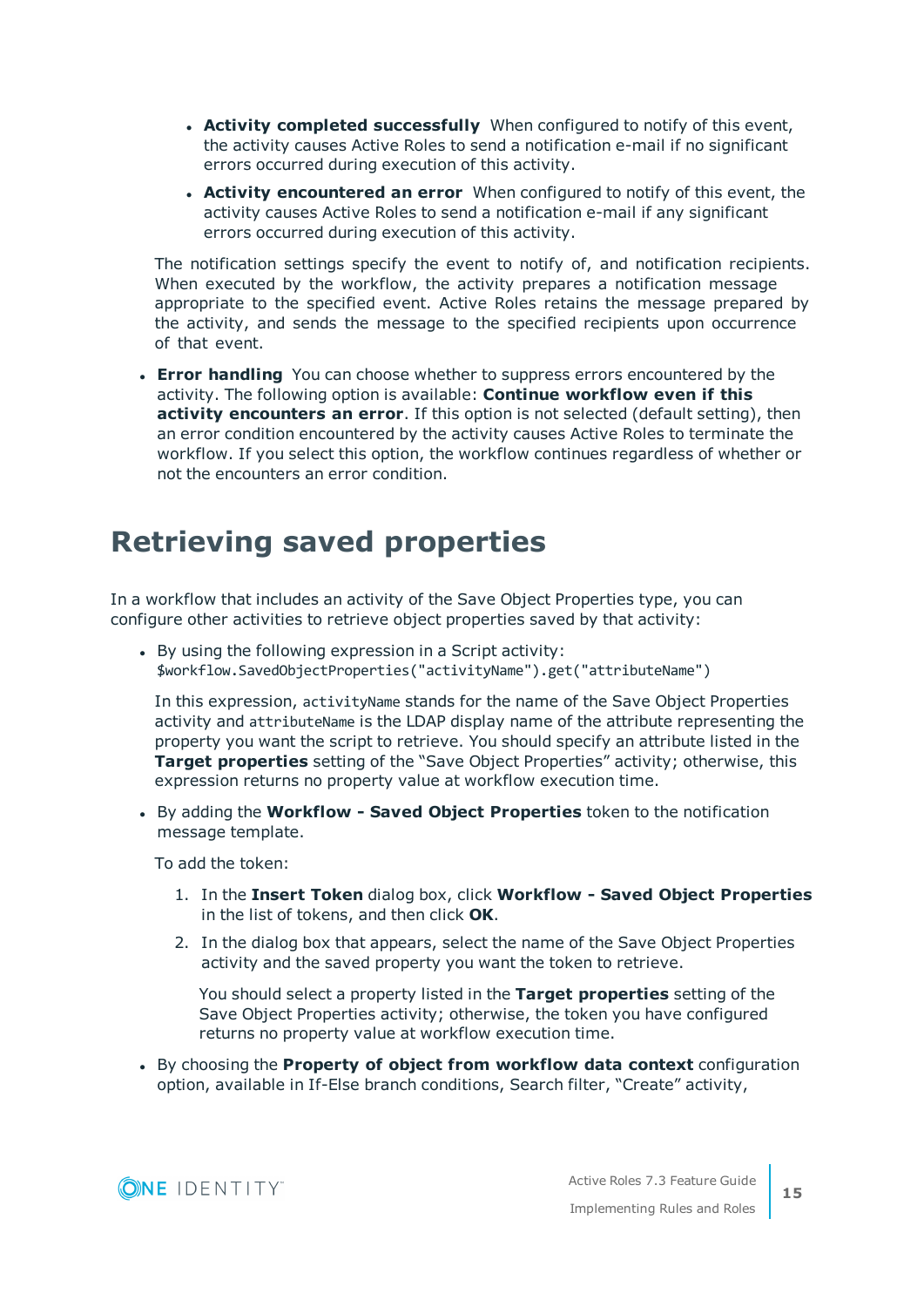"Update" activity, and Add Report Section activity.

If you choose this option, then you need to perform the following configuration steps:

- 1. In the **Object Property** dialog box, click the link in the **Target object** field, and then click **More choices**.
- 2. In the dialog box that appears, click **Saved Object Properties** in the left pane, select the name of the Save Object Properties activity from the **Activity** list, and then click **OK**.
- 3. In the **Object Property** dialog box, click the link in the **Target property** field, and select the property you want.

You should select a property listed in the **Target properties** setting of the Save Object Properties activity; otherwise, the entry you have configured returns no property value at workflow execution time.

#### *How to start*

For configuration instructions, see the "Configuring a Save Object Properties activity" section in the Active Roles 7.3 Administration Guide.

# <span id="page-15-0"></span>**New workflow activity: Modify Requested Changes**

Modify Requested Change activity is intended to update the change request that started the workflow, allowing you to add or remove changes to the properties of the workflow target object at workflow execution time. For example, in a workflow that starts when creation of an object is requested, you can use this activity to modify the properties that are going to be assigned to the new object, or change the container in which to create the object. In a workflow that starts upon a request to change an object, you can use this activity to modify the requested changes to the properties of that object.

This activity has the following configuration options:

- **· Target changes** You can define the property changes to add or remove from the change request. When you configure this activity, you can choose the properties you want the activity to change and, for each property, choose to remove the property from the request, clear the property value in the request, or specify the new value to be assigned to that property. For a multi-value property, you can choose to add or remove a value from that property. The following options are available:
- **· Text string** Use the given string of characters as the value of the property. You can type the desired string.
- <sup>l</sup> **Property of workflow target object** Use the value of a certain property of the target object of the request that started the workflow. You can select the desired property from a list of object properties.

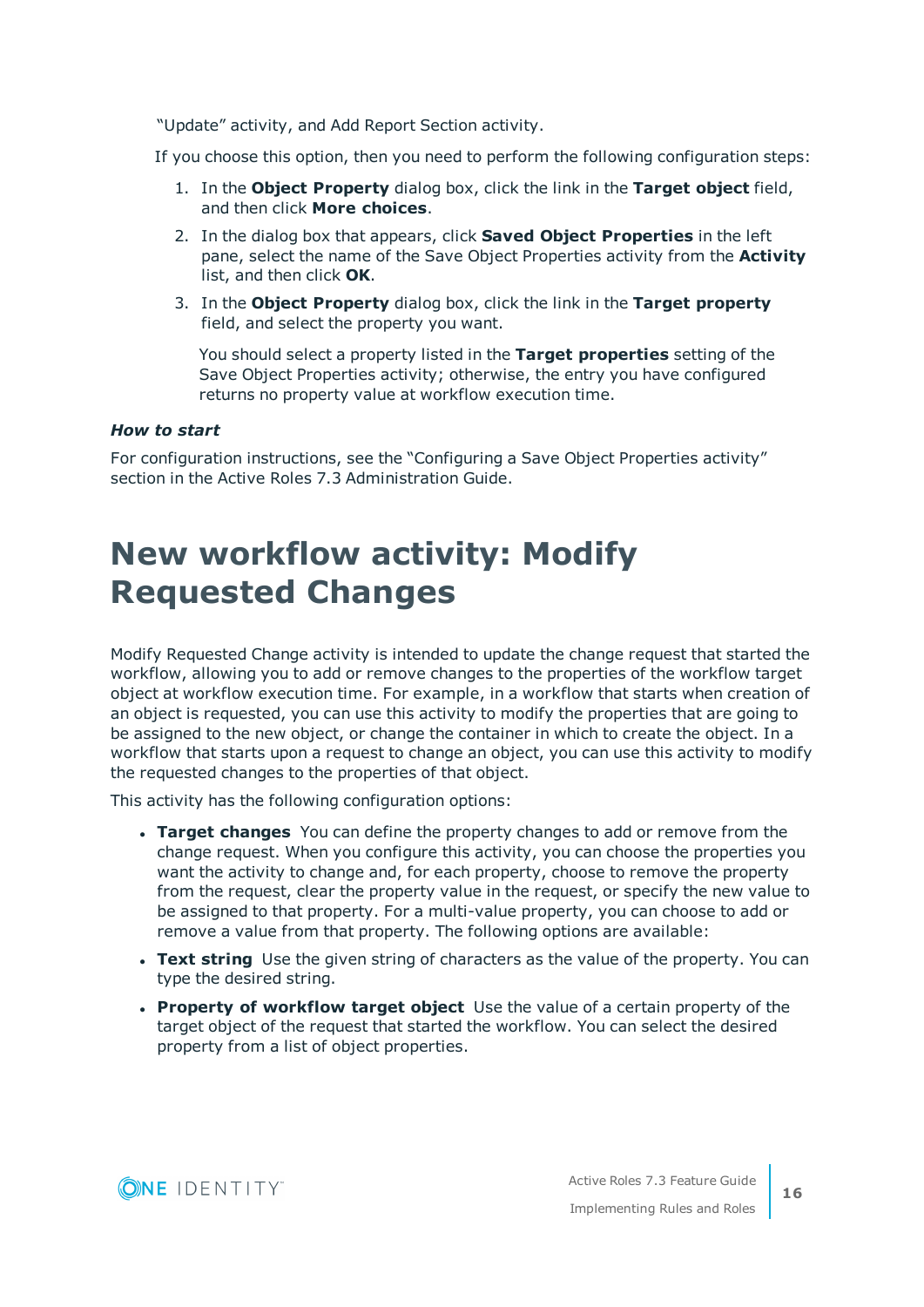- **Property of workflow initiator** Use the value of a certain property of the user whose request started the workflow. You can select the desired property from a list of object properties.
- <sup>l</sup> **Changed value of workflow target object property** Use the value that is requested to be assigned to a certain property of the workflow target object. You can select the desired property from a list of object properties.
- **Workflow parameter value** Use the value of a certain parameter of the workflow. You can choose the desired parameter from a list of the workflow parameters.
- <sup>l</sup> **Property of object from workflow data context** Use the value of a certain property of the object that will be selected by the activity on the basis of the data found in the workflow run-time environment. You can choose the desired property and specify which object you want the activity to select at workflow run time.
- **. Value generated by rule expression** Use the string value of a certain rule expression. By using a rule expression you can compose a string value based on properties of various objects found in the workflow run-time environment. You can create the desired rule expression when you configure the activity.
- **· Notification** You can configure the activity to subscribe recipients to the notifications of the following events:
	- **Activity completed successfully** When configured to notify of this event, the activity causes Active Roles to send a notification e-mail if no significant errors occurred during execution of this activity.
	- <sup>l</sup> **Activity encountered an error** When configured to notify of this event, the activity causes Active Roles to send a notification e-mail if any significant errors occurred during execution of this activity.

The notification settings specify the event to notify of, and notification recipients. When executed by the workflow, the activity prepares a notification message appropriate to the specified event. Active Roles retains the message prepared by the activity, and sends the message to the specified recipients upon occurrence of that event. The notification settings are similar to the notification settings of a Notification activity.

- **Error handling** You can choose whether to suppress errors encountered by the activity. The following option is available: **Continue workflow even if this activity encounters an error**. If this option is not selected (default setting), then an error condition encountered by the activity causes Active Roles to terminate the workflow. If you select this option, the workflow continues regardless of whether or not the encounters an error condition.
- **.** Additional settings You can configure the activity to:
	- Change the container where to create new objects while ensuring that the policies and workflows are applied from the container where the object will actually be created rather than from the container that was originally specified in the object creation request.
	- Add or remove Active Roles controls from the request.

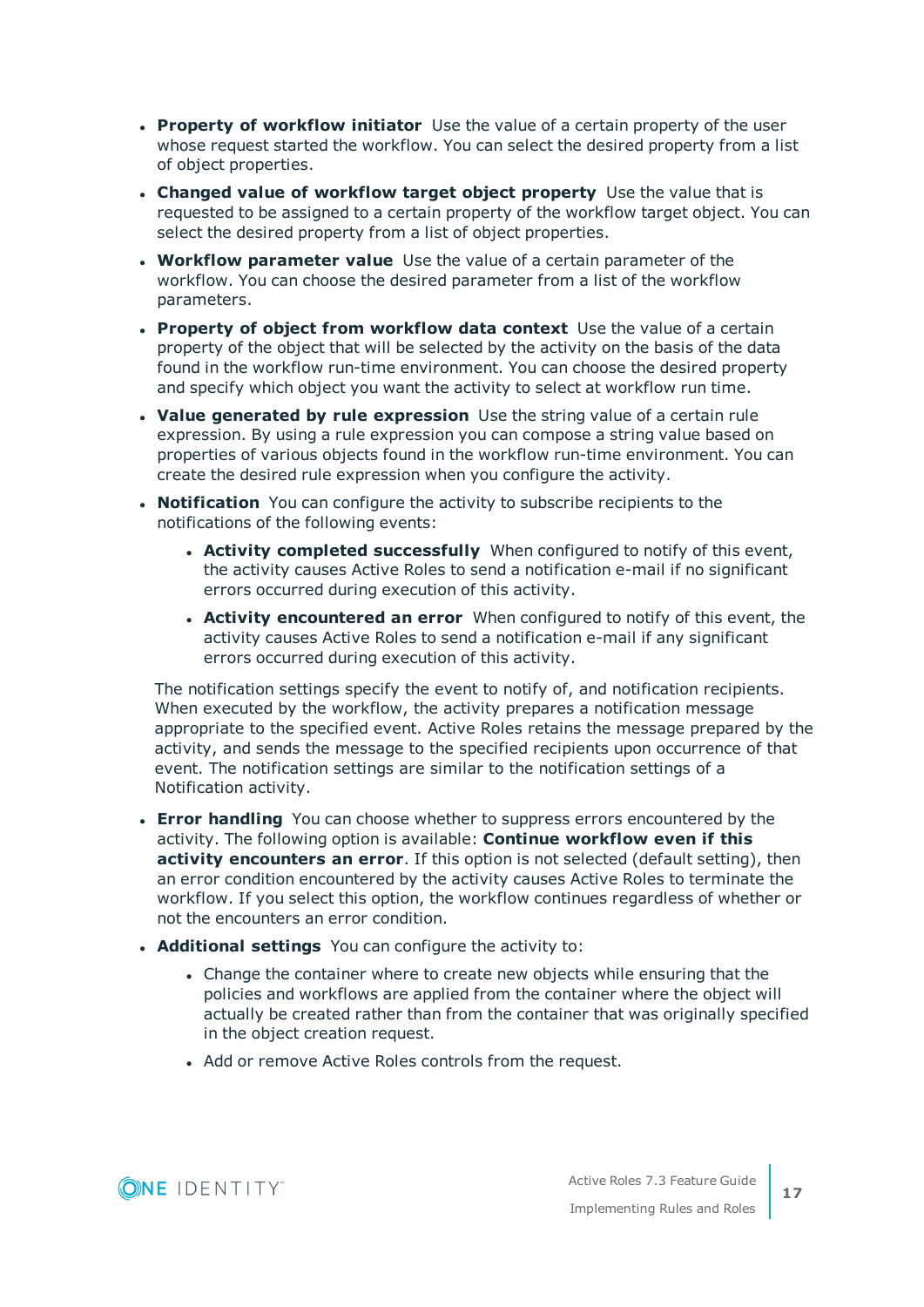Controls are certain pieces of data that can be used to provide additional information to Active Roles on how to process the request. If no controls are added to a request, then Active Roles determines how to process the request based solely on the type of the request. You can configure the activity to add certain controls to the request (include controls) or to ensure that certain controls never occur in the request (exclude controls). For information about Active Roles controls, see Active Roles SDK.

**O** | NOTE: The Modify Requested Changes activity type is unavailable in case of an automation workflow. You can add activities of this type to a change workflow only.

#### *How to start*

For configuration instructions, see the "Configuring a Modify Requested Changes activity" section in the Active Roles 7.3 Administration Guide.

# <span id="page-17-0"></span>**New workflow feature: Initialization script**

When executing a workflow instance, Active Roles uses a single PowerShell operating environment, referred to as a runspace, for all script activities held in that workflow. The workflow run-time engine creates a runspace once the workflow instance has been started, and maintains the runspace during the execution of the workflow instance.

When you configure a workflow, you can specify PowerShell commands you want the workflow run-time engine to execute immediately after the runspace creation. These commands constitute the initialization script that the workflow engine runs prior to performing script activities.

With an initialization script, you can define runspace configuration data separately from the logic of the script activities and use it to initialize the environment for executing script activities. Specifically, you can:

• Load PowerShell modules and snap-ins. All activity scripts can use the modules and snap-ins loaded in the initialization script, without having to load the prerequisite modules or snap-ins on a per-activity basis.

The modules and snap-ins loaded in the initialization script are available to all script activities at workflow run time. For example, the Import-Module 'SmbShare' command added to the initialization script makes the Server Message Block (SMB) Sharespecific cmdlets available to all script activities within the workflow.

<sup>l</sup> Initialize environment-specific variables, referred to as global variables. All activity script can retrieve and update global variables, which makes it possible to exchange data between different activity scripts.

The global variables are visible to all script activities at workflow run time. For example, the  $\frac{1}{2}$  resolution = [Guid]:: NewGuid() command added to the initialization script makes the \$rGuid variable available to all script activities within the workflow. To

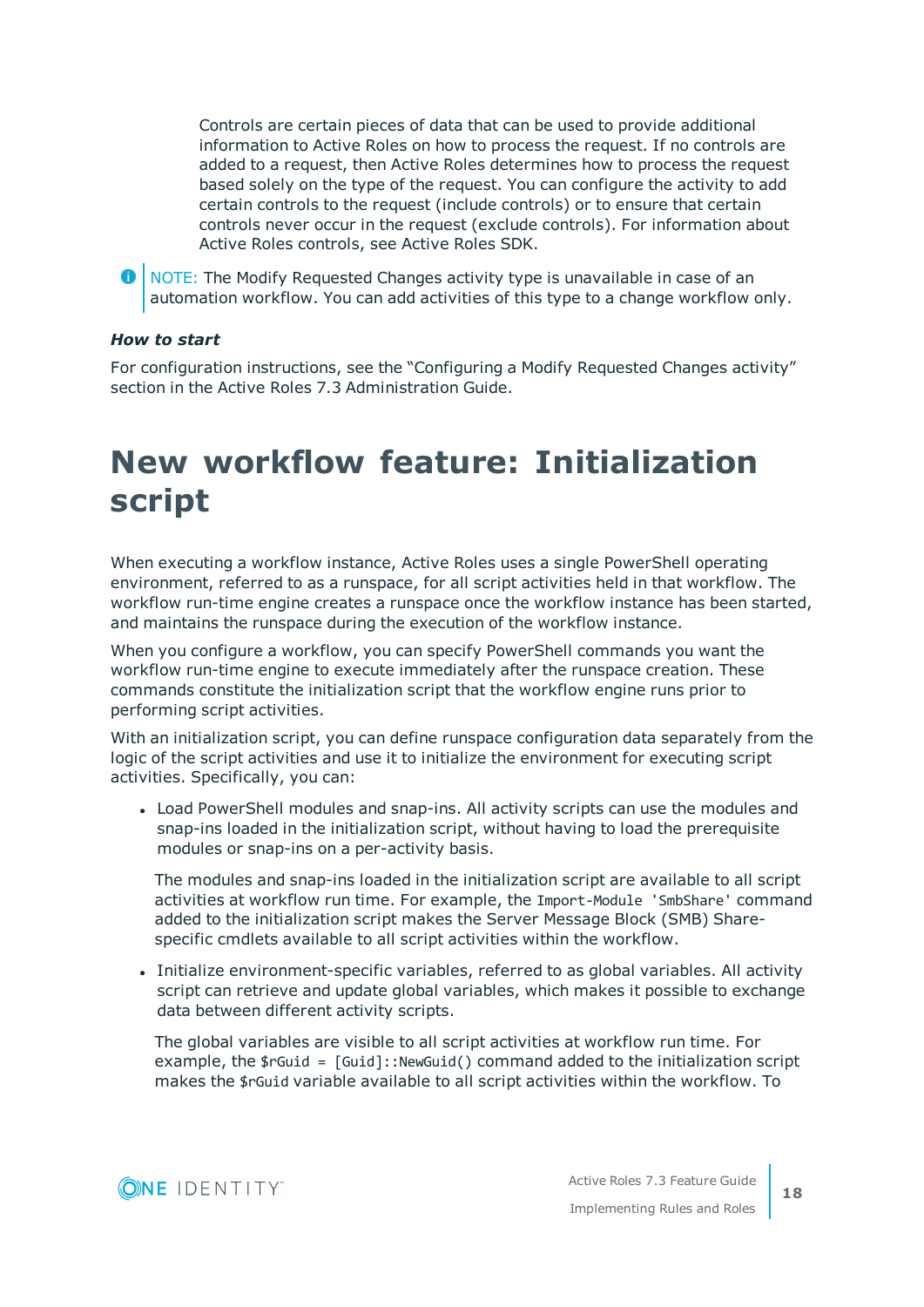reference a variable that is defined in the initialization script, the activity script must use the \$global: qualifier, such as \$global:rGuid.

When execution of the workflow instance is suspended (for example, waiting for approval), and then resumed (for example, after receiving an approval decision), the runspace is reinitialized so the global variables may change. If you need to preserve the value of a global variable, add the [Persist()] attribute to the variable's name in the initialization script, such as  $[Persist()]\$ figuid =  $[Guid]::NewGuid()$ . The global variables defined in this way are saved to a persistent storage upon suspending the workflow instance and restored from the storage when the workflow instance is resumed. To save a variable, Active Roles creates and stores an XML-based representation of the object signified by that variable, similarly to the Export-Clixml command in Windows PowerShell. When restoring the variable, Active Roles retrieves the XML data that represents the object, and creates the object based on that data, similarly to the Import-Clixml command.

#### *How to start*

1. In the Active Roles console tree, expand **Configuration | Policies | Workflow**, and select the workflow you want to configure.

This opens the Workflow Designer window in the details pane, representing the workflow definition as a process diagram.

- 2. In the details pane, click the **Workflow options and start conditions** button to expand the area above the process diagram, and then click the **Configure** button.
- 3. Click the **Initialization script** tab in the dialog box that opens.

The **Initialization script** tab displays the current script. You can add or modify the script by typing in the edit box on that tab.

# <span id="page-18-0"></span>**Search for user accounts that are about to expire**

In an Active Roles workflow, a Search activity allows you to perform searches against directory data to find objects, such as users or groups, that match the criteria you specify based on object properties and pass those objects to other activities so that the workflow can perform the appropriate actions on them. Search options have been extended to enable the activity to search for user account that will expire within a certain number of days.

#### *How to start*

When configuring a Search activity to search for users, click the option **Retrieve only expiring user accounts** to restrict your search to user accounts that will expire within a certain number of days. In the dialog box that opens, specify the desired number of days.

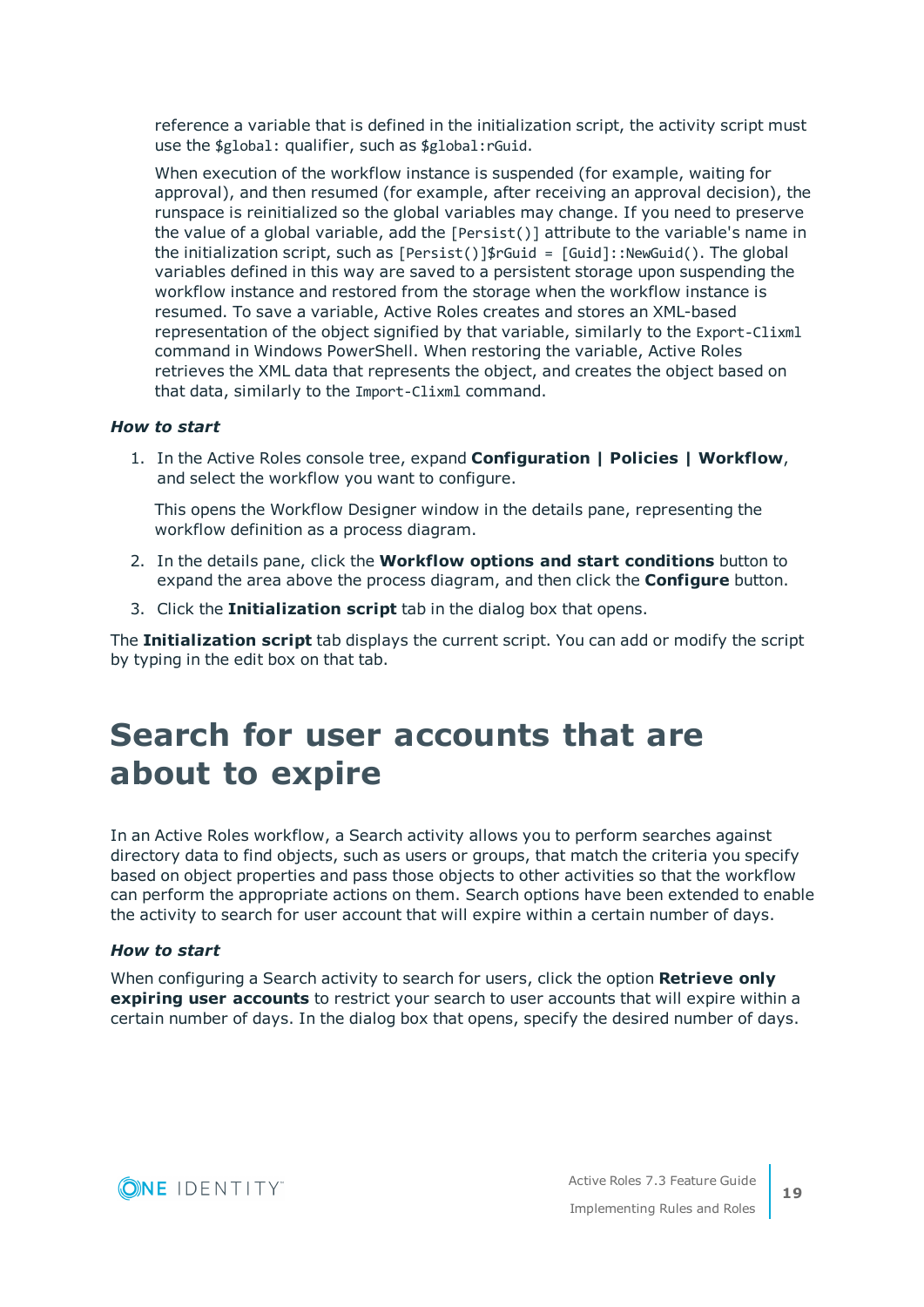# <span id="page-19-0"></span>**Plain-text notification messages**

In an Active Roles workflow, notification messages are based on a message template that determines the format and contents of an e-mail notification message, including the message subject and body. Notification messages are created, and normally sent, in HTML format. You can now configure the Notification or Approval activity to format and send notification messages as plain text. This option may be helpful in integration solutions that use mail flow for data exchange between Active Roles and other solution components.

#### *How to start*

When configuring notification message settings for a Notification activity or an Approval activity, select the **Format notification message as plain text** check box on the **Notification Message** page.

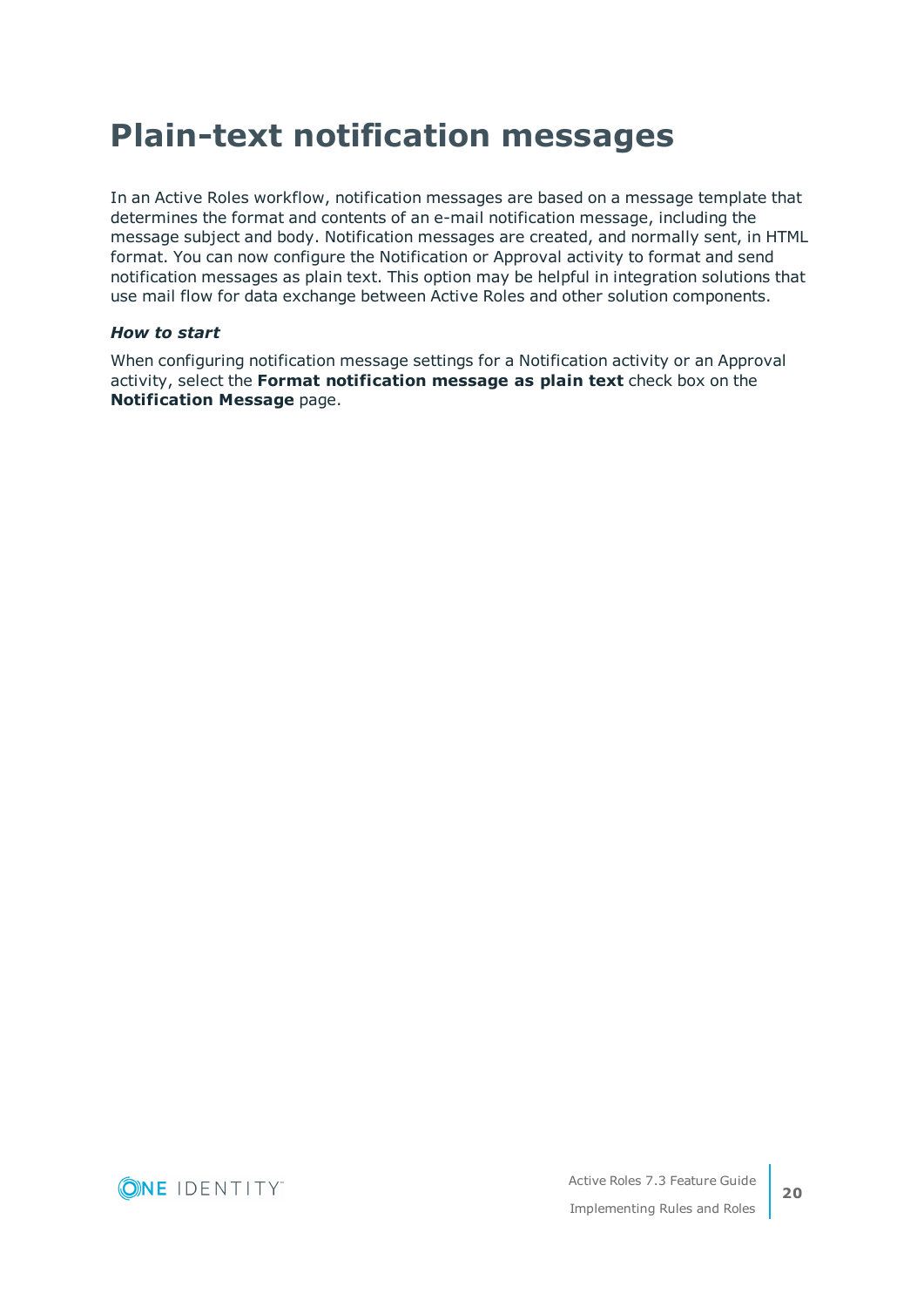# **Using Active Roles**

<span id="page-20-0"></span>This section summarizes the features and enhancements that improve the user experience of those who use Active Roles to perform day-to-day administrative tasks.

# <span id="page-20-1"></span>**Web Interface redesigned**

The Active Roles Web Interface is a highly customizable Web application that provides administrative coverage for all aspects of Active Directory data management. In the new version, the Web Interface has been redesigned for greater clarity and ease of use, to ensure consistent look and feel, and to improve user experience by adding new navigation options, optimizing search pages, and enhancing the point-and-click interface for creating and reusing search conditions. Also, steps have been taken to decrease response time and improve performance of the Web Interface.

The brand-new user experience simplifies and streamlines the management tasks in the Web Interface. Key highlights include:

- <sup>l</sup> **Single-page lists** You no longer need to page through search results. All results are now listed on a single page. The single-page list starts displaying search results much faster, and makes it easier to sort, filter, locate and select the objects you want to find.
- **Enhanced search tools** Unified toolbar for configuring search conditions or filter conditions includes a flexible condition builder allowing you to choose predefined conditions, configure a wide variety of property-based conditions, or specify complex conditions using LDAP syntax.
- <sup>l</sup> **Pop-up property pages** Pages for creating, viewing or changing objects are now displayed on top of the list of objects, which allows you not to lose the entire list while selecting and managing individual objects.
- **· Views** You can create, save and reuse your personal views of containers. Each view is essentially a search query for objects held in a particular container that returns the list of objects matching the specified search conditions, with the specified set of list columns and list sorting order.

The new Web Interface retains and improves upon all the enterprise-class features of its predecessor, including individually customizable Web Interface sites, user permission-

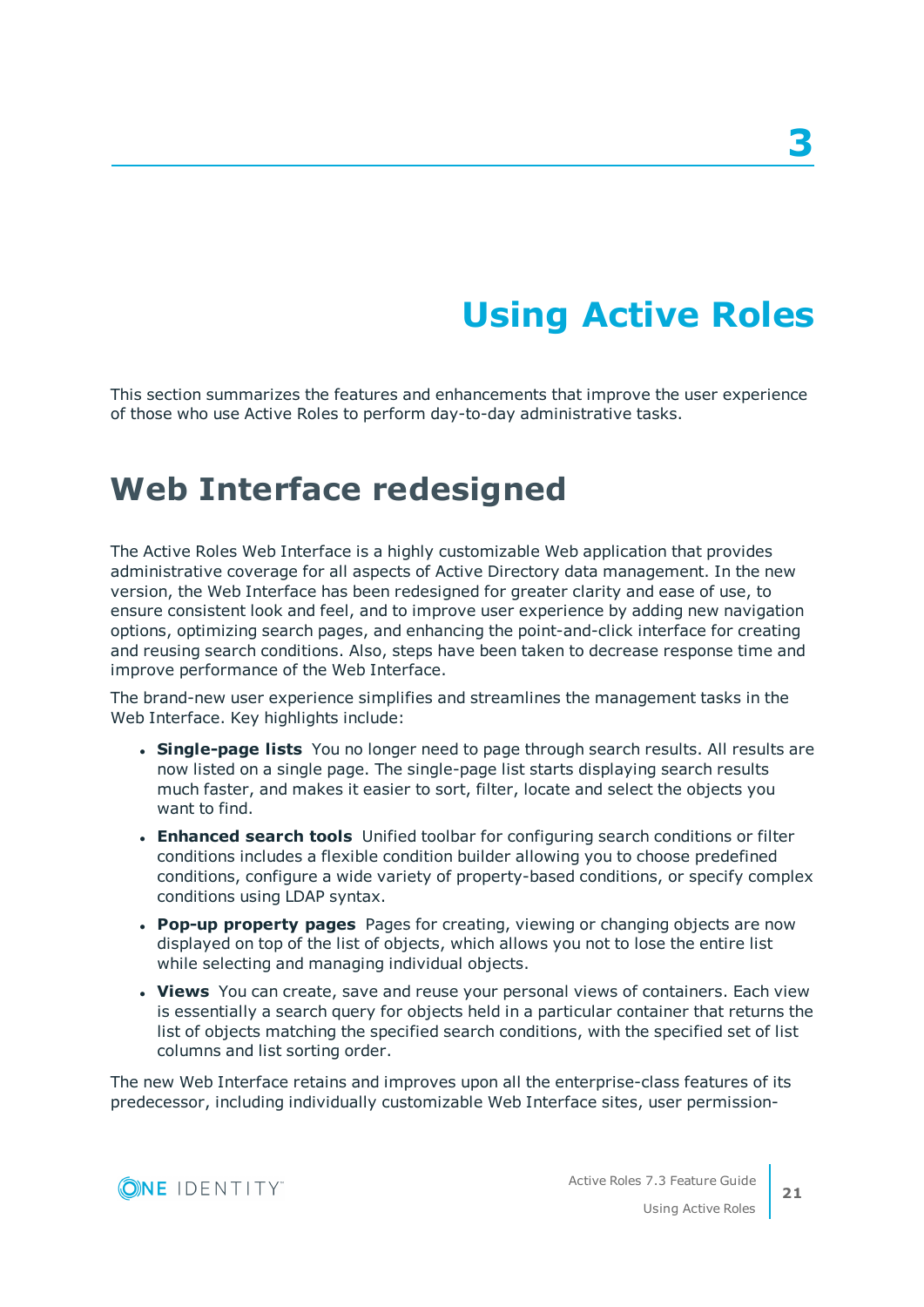based view of the Web Interface pages, and support for self-administration. It combines an attractive design with superior flexibility and many advanced features. The result is a solution that can be tailored for any category of administrative personnel, whether day-today administrators, business data owners, help desk operators, or even regular end-users.

The Web Interface is now easier to navigate. It features simplified layout and large UI elements. Most of UI areas can be resized, collapsed or expanded. This allows you to adapt your workspace on UI to your needs.

The main UI elements include the Header area at the top of the page; the Navigation bar and the Browse pane (Views/Tree) on the left side; the list of objects next to the Browse pane; the Command pane on the right side; and the Summary pane under the list of objects, as shown in the figure that follows.



#### **Figure 1: UI Elements**

## <span id="page-21-0"></span>**Navigation bar**

Located on the left side of the page, the Navigation bar provides the first level of navigation for most of the tasks you can perform in the Web Interface. The Navigation bar is organized by Web Interface areas, and includes the following items:

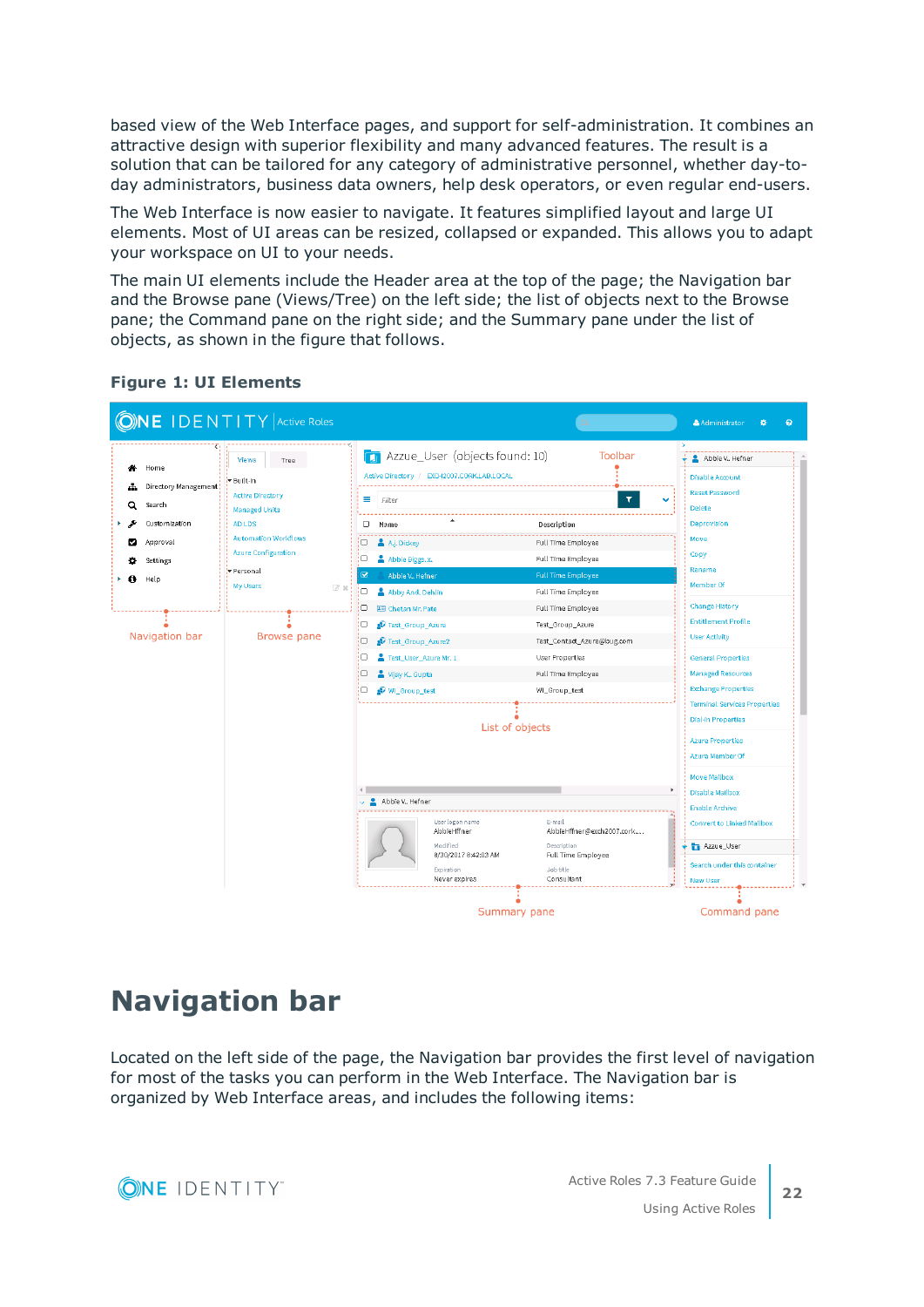- **Home** Go to the Web Interface home page.
- <sup>l</sup> **Directory Management** Browse for, and administer, directory objects in your organization.
- **Search** Search for, and administer, directory objects in your organization.
- **. Customization** Customize Web Interface pages. Available to Active Roles Admin only.
- **Approval** Perform the tasks relating to approval of administrative operations.
- **Settings** View or change your personal settings that control the display of the Web Interface.

## <span id="page-22-0"></span>**Browse pane**

Located next to the Navigation bar, the Browse pane lists the built-in views and personal views, and allows you to access the tree view:

- Built-in views provide entry points to browsing for objects in the directory. Personal views are filter or search queries you build and save to use them again at a later time.
- The tree view helps you browse for directory objects by using the directory tree to navigate through the hierarchical structure of containers.

# <span id="page-22-1"></span>**List of objects**

When you select a container or view in the Browse pane, you'll see a list of objects. If you select a container, the list includes the objects held in that container. If you select a view, the list includes the objects that match the view settings.

The list of objects is no longer divided into multiple pages. Instead, the Web Interface now loads all objects on a single page. This allows you to see the entire contents of an OU or all results of a search operation at a time.

You can use various built-in conditions or create custom conditions to filter the list of objects. It is also possible to customize the list by sorting and filtering, and by adding or removing list columns.

You can select objects from the list and apply commands to the selected object or objects. When you click the name of a container object, such as a domain or an organizational unit, the list changes to display the objects held in that container, thereby enabling you to browse through containers in the directory.

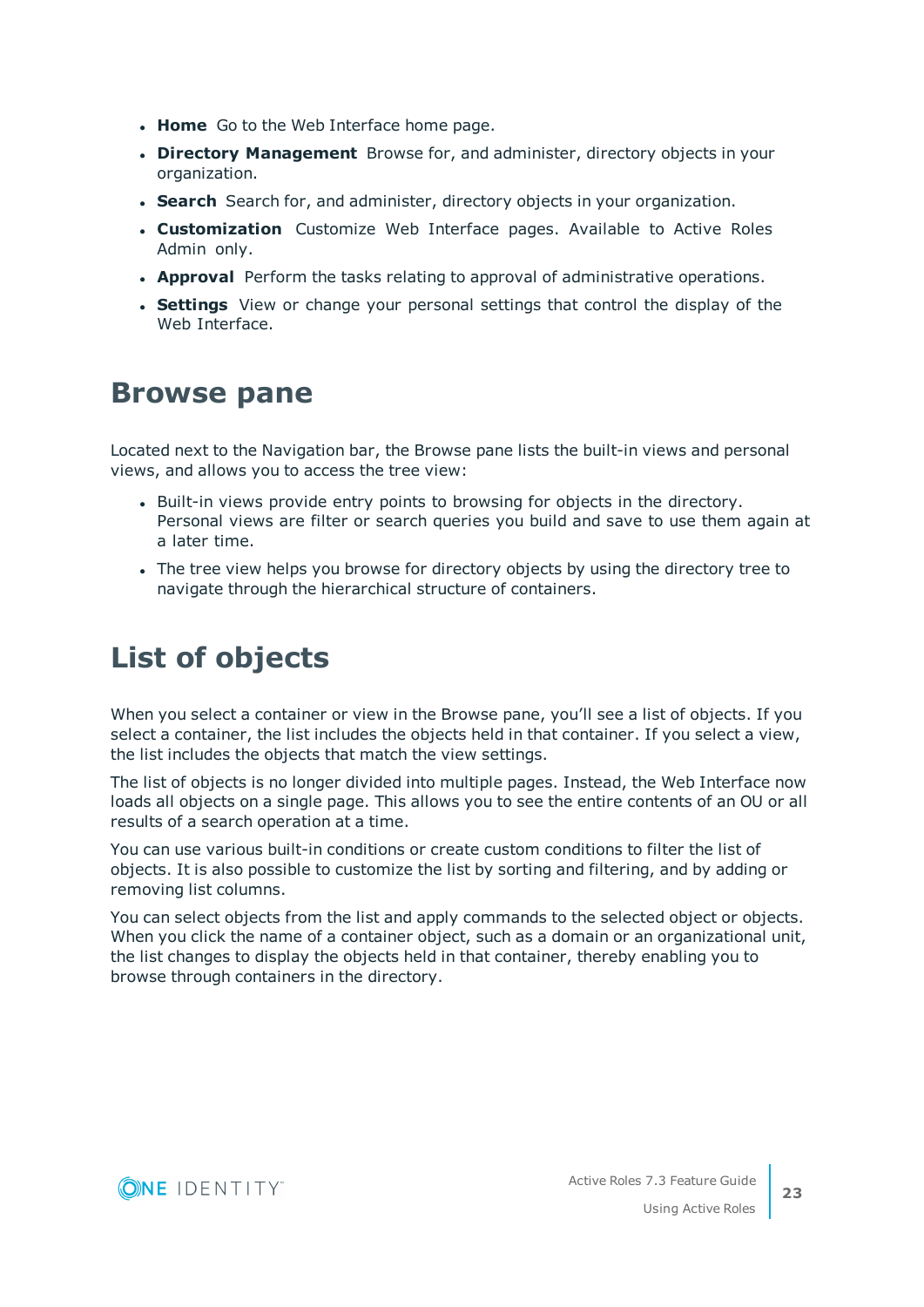# <span id="page-23-0"></span>**Toolbar**

Located above the list of objects, the Toolbar contains a number of controls allowing you to manage the current list of objects:

- Click the Menu button on the left side of the Toolbar to save the current list as a personal view, add or remove list columns, or export the list to a text file.
- Type in the Filter field and then click the button next to that field to have the list include only those objects whose naming properties match what you typed.
- Click the Expand/Collapse button on the right side of the Toolbar to configure filtering criteria based on object properties. To have the list include only the objects that match your filtering criteria, click the button next to the Filter field.

# <span id="page-23-1"></span>**Command pane**

Located to the right of the list of objects, the Command pane provides commands you can apply to objects you select from the list as well as commands you can apply to the current container:

- If no objects are selected in the list, the menu includes only the commands that apply to the current container. These commands are grouped under a heading that shows the name of the current container.
- If a single object is selected in the list, the commands that apply to the selected object are added in the top of the menu, under a heading that shows the name of the selected object.
- If multiple objects are selected from the list, the commands that apply to all of the selected objects are added in the top of the menu, under a heading that shows the number of the selected objects.

# <span id="page-23-2"></span>**Summary pane**

When you select an object from the list, information about that object is displayed in the Summary pane under the list of objects. The information includes some commonly used properties of the object, and depends upon the object type. For example, user properties provide more detailed information about a user account, such as the logon name, e-mail address, description, job title, department, expiration date, and the date and time that the account was last changed. If you don't see the Summary pane, click in the area beneath the list of objects.



**24**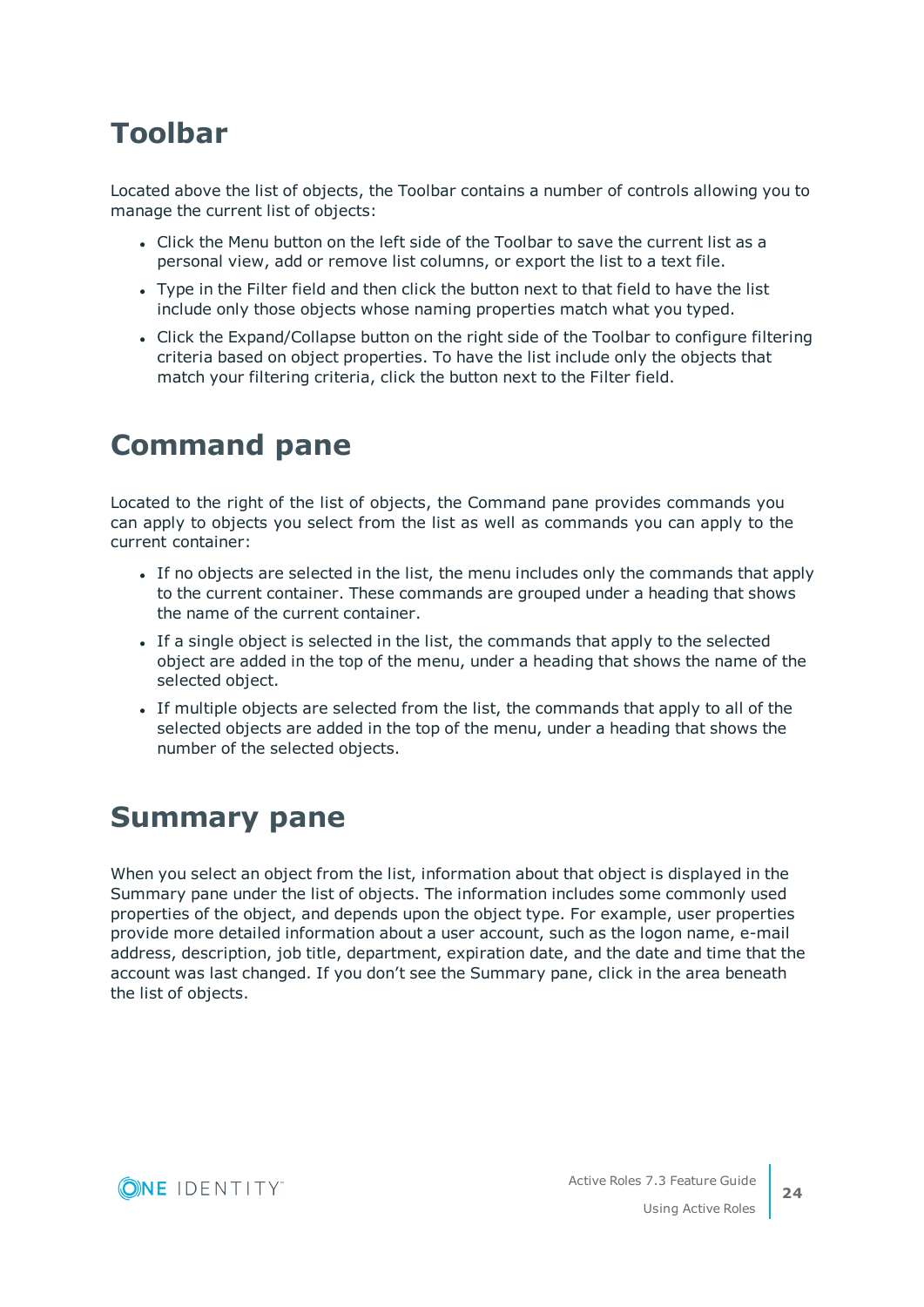## <span id="page-24-0"></span>**Personal views**

Personal views is a new feature of the Web Interface. Each view displays a filter-based list of objects held in a given OU or container, or a list of search results. You can search a container or filter the contents of a container using search conditions or filter conditions as needed, and then save the resulting search or filter query as your personal view. The view displays the list of objects that match the specified conditions, with the specified list sorting order and set of list columns. Personal views are stored on a per-user basis, so each enduser can have his own views.

# <span id="page-24-1"></span>**Locating directory objects in the Web Interface**

The Web Interface provides search and filtering tools to help you locate directory objects quickly and easily. By creating and applying an appropriate search or filter query, you can build shorter lists of objects, which makes it easier to select the objects needed to accomplish your administrative tasks.

You can also save search and filter queries as your personal views, and use them again at a later time. Each view saves the following settings that you specify: the container to search or filter; the search or filtering criteria; the set of columns and the sort order in the list of search or filtering results.

## <span id="page-24-2"></span>**Searching for directory objects**

To search for directory objects, you can use the **Search** page that allows you to select the container to search and specify criteria for the objects you want to find. The Web Interface searches in the container you select and in all of its subcontainers.

The Web Interface opens the **Search** page when you do any of the following:

- Type in the Search field located in the upper right corner of the Web Interface window, and then press Enter or click the magnifying glass icon in the Search field. In this case, the Web Interface searches all managed Active Directory domains for objects whose naming properties match what you typed and the **Search** page lists the search results. The naming properties include name, first name, last name, display name, and logon name.
- <sup>l</sup> Click **Search** on the Navigation bar. The **Search** page opens, allowing you to configure and start a search.

#### *To configure and start a search*

1. Click the **Search in** box on the Toolbar, and then select the container that you want to search. You can select more than one container.

The Web Interface will search in the selected container and all of its subcontainers.



**25**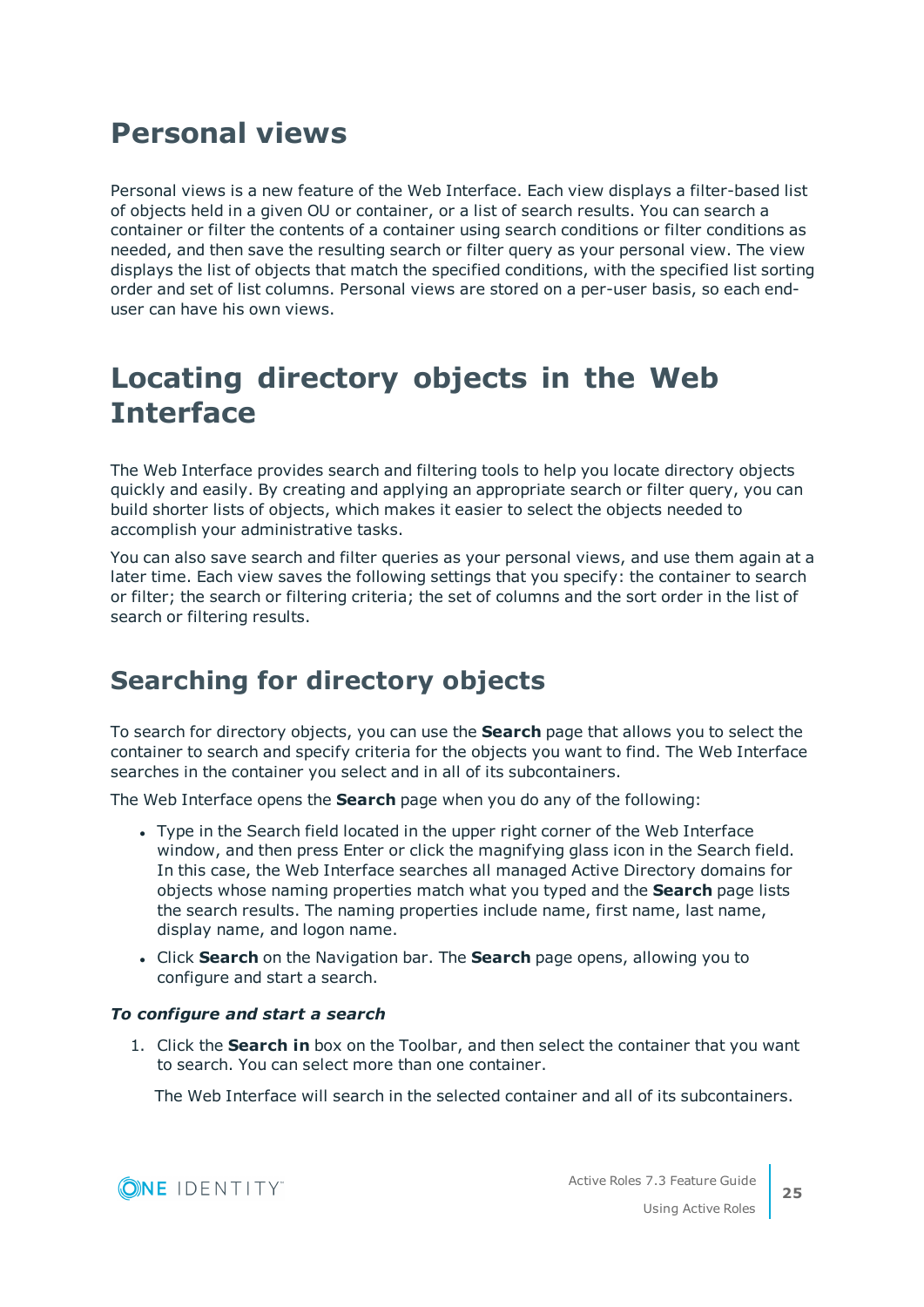- 2. Specify criteria for the objects that you want to find:
- To search by naming properties, type in the Search field on the Toolbar. The Web Interface will search for objects whose naming properties match what you typed. The naming properties include name, first name, last name, display name, and logon name.
- To search by other properties, click the button on the right side of the Toolbar to expand the Toolbar, click **Add criteria**, choose the properties by which you want to search, click **Add**, and then configure the criteria as appropriate. The Web Interface will search for objects that match the criteria that you configured.
- 3. Press Enter to start the search.

The search results are listed on the **Search** page. You can customize the list by adding or removing list columns and sorting the list by column data. To add or remove list columns, click the Menu button on the left side of the Toolbar and then click **Choose columns**. To sort the list by column data, click column headings.

## **Example: Searching by object type**

The following steps demonstrate how you can use the search function to list all groups that exist in the Active Directory domains managed by Active Roles:

- 1. Click **Search** on the Navigation bar.
- 2. Click the button on the right side of the Toolbar to expand the Toolbar, click **Add criteria**, select the check box next to **Object type is User/InetOrgPerson/Computer/Group/Organizational Unit**, and then click the **Add** button.
- 3. On the Toolbar, click **Group** in the list next to **The object type is**, and then press Enter.

## <span id="page-25-0"></span>**Filtering the contents of a container**

If a container, such as an organizational unit in your Active Directory, holds large number of objects, you can narrow down the displayed list of objects by filtering the objects held in that specific container.

#### *To filter the objects held in a container*

1. Navigate to the container in the Web Interface.

To navigate to a container, you can search for the container object (see [Searching](#page-24-2) for [directory](#page-24-2) objects) and then click its name in the list of search results on the **Search** page. Alternatively, you can browse for the container objects by using the [Browse](#page-22-0) [pane](#page-22-0) and the List of [objects.](#page-22-1)

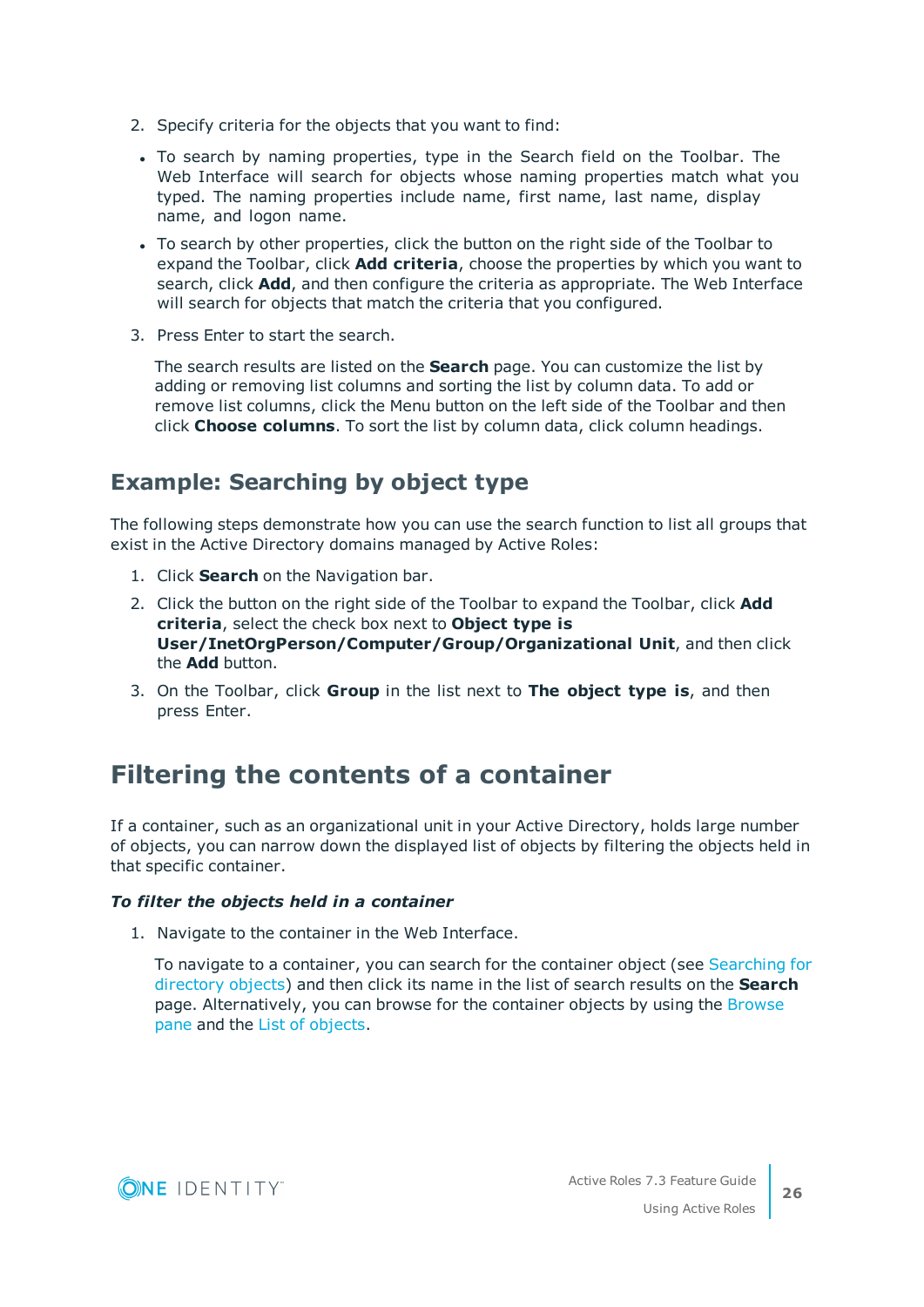- **O** | IMPORTANT: The scope of filtering is always set to the current container, and does not include any subcontainers of that container. Filtering is essentially a search for objects held in a given container only. If you want to search the current container and all of its subcontainers, click **Search under this container** in the [Command](#page-23-1) pane, and then configure and perform a search as described in [Searching](#page-24-2) for directory [objects](#page-24-2) earlier in this document.
	- 2. Specify how you want to filter the objects held in the container:
	- To filter objects by naming properties, type in the Filter field on the Toolbar and then press Enter or click the button next to the Filter field. The list of objects will include only the objects whose naming properties match what you typed. The naming properties include name, first name, last name, display name, and logon name.
	- To filter objects by other properties, click the button on the right side of the Toolbar to expand the Toolbar, click **Add criteria**, choose the properties by which you want to filter, click **Add**, and then configure the criteria as appropriate. The list of objects will include only the objects that match the criteria you configured.
	- 3. To apply the filter, press Enter or click the button next to the Filter field on the Toolbar.

When a filter is applied to a container, the Web Interface lists a subset of all objects held in that container. You can remove the filter to view all objects: If you did not add criteria, clear the Filter field on the Toolbar and then press Enter; otherwise, expand the Toolbar, click **Clear all**, and then press Enter.

## **Example: Filtering by object type**

The following steps demonstrate how you can configure a filter that lists only user accounts held in a particular organizational unit, removing objects of any other type from the list:

- 1. Navigate to the organizational unit in the Web Interface.
- 2. Click the button on the right side of the Toolbar to expand the Toolbar, click **Add criteria**, select the check box next to **Object type is User/InetOrgPerson/Computer/Group/Organizational Unit**, and then click the **Add** button.
- 3. On the Toolbar, confirm that the field next to **The object type is** reads **User** and then click the button next to the Filter field, or press Enter.

# <span id="page-26-0"></span>**Using personal views**

In the Web Interface, you can use search or filter queries to locate directory objects. To create a query, you specify a set of rules that determine the contents of the resulting list of objects. You can, for instance, specify that only user accounts held in a particular organizational unit should be listed. In addition, you can adjust the set of columns and the sort order in the list of search or filtering results.

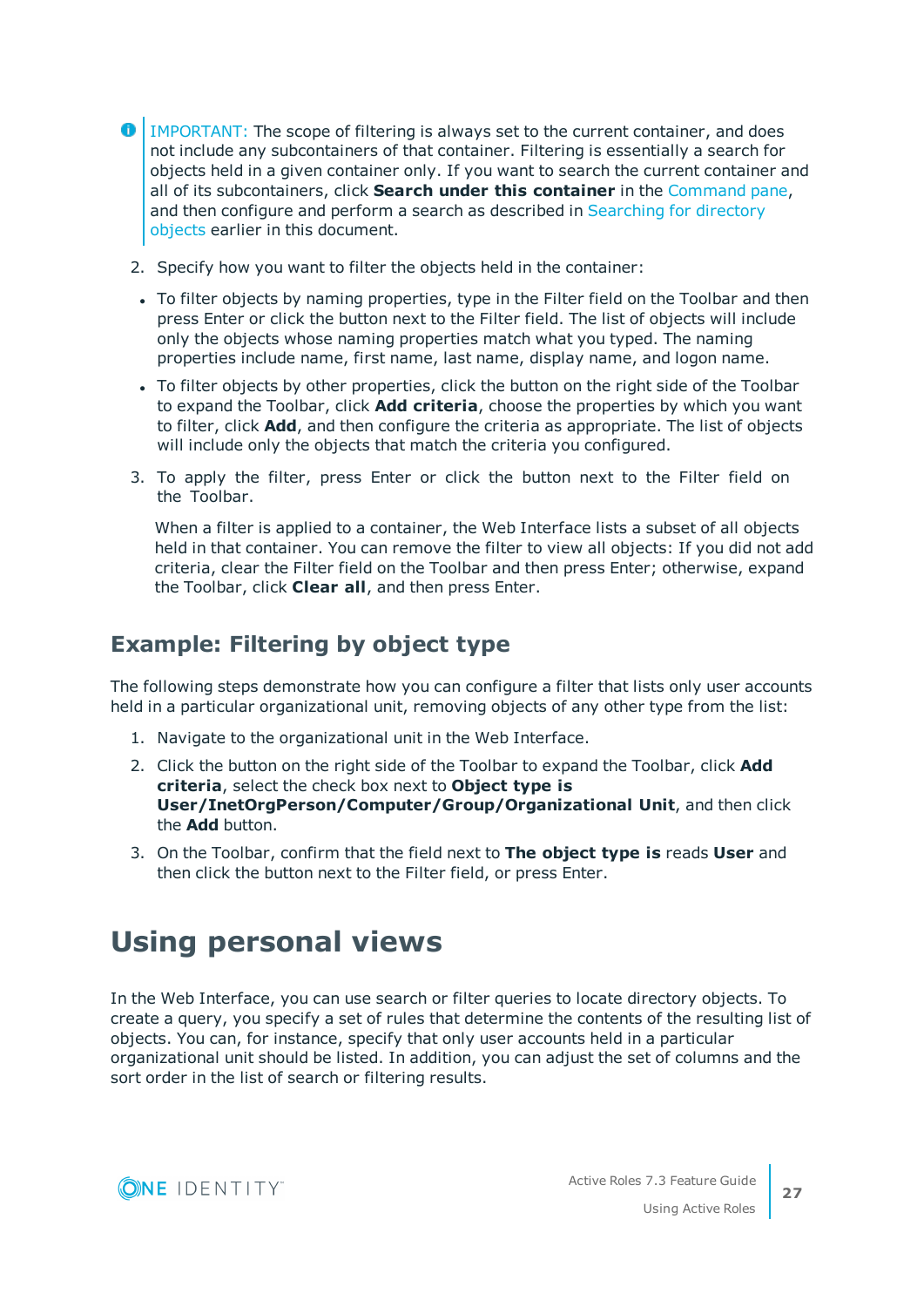The ability to locate the objects you target is crucial as you need to focus your attention on only those objects that apply to the task you are performing. However, creating a search or filter query that displays the objects you are interested in for a particular task can be timeconsuming. Personal views provide a way for you to save that work. Once you have created a query that displays just the objects you need, you can provide the query with a name and save it to use later. That saved query is a personal view. Each view saves the following settings that you specify: the container to search or filter; the search or filtering criteria; the set of columns and the sort order in the list of search or filtering results.

## <span id="page-27-0"></span>**Creating a personal view**

Personal views are like search or filter queries that you have named and saved. After creating a personal view, you will be able to reuse it without re-creating its underlying search or filter query. To reuse a personal view, click the name of that view on the **Views** tab in the [Browse](#page-22-0) pane. The Web Interface applies the search or filter query saved in the view, and displays the results in the list with the same set of columns and sort order as when you created the view.

#### *To create a personal view*

- 1. Do one of the following:
- Configure and perform a search. For instructions, see [Searching](#page-24-2) for directory [objects](#page-24-2).
- Create a filtered list of objects. For instructions, see Filtering the [contents](#page-25-0) of a [container.](#page-25-0)
- 2. Click the Menu button on the left side of the Toolbar, and then click **Save current view**.
- 3. In the dialog box that appears, type a name for the personal view, and then click **Save**.

#### *How to start*

To connect to the Web Interface, you need to know the name of the Web server running the Web Interface and the name of the Web Interface site you want to access. The default site names are as follows:

- **ARWebAdmin** Site for administrators; supports a broad range of administrative tasks
- **ARWebHelpDesk** Site for Help Desk; supports the most common administrative tasks
- **ARWebSelfService** Site for self-administration; enables end users to manage their personal accounts

To connect to the Web Interface, type the address of the Web Interface site in the address box of your Web browser, and then press Enter.

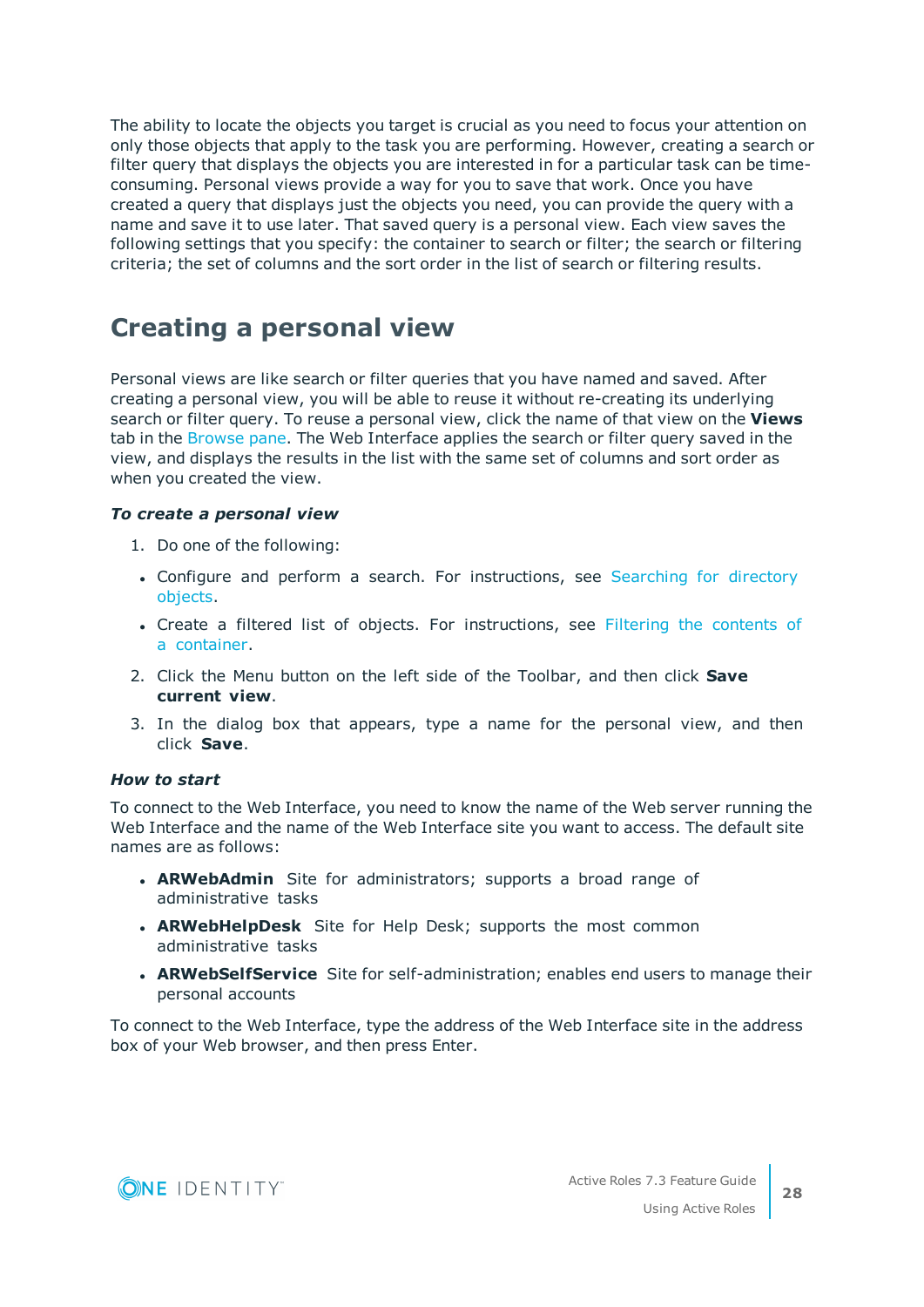For example, to connect to the default site for administrators, you might type **http://server/ARWebAdmin** where **server** stands for the name of the Web server running the Web Interface.

# <span id="page-28-0"></span>**Management Shell integrated into Active Roles**

Management Shell, which provides Windows PowerShell based command-line tools (cmdlets) for executing and automating administrative tasks in Active Roles, is now a part of the Management Tools component included in the Active Roles Setup. The Management Shell cmdlets are packaged in two modules:

- **.** The **ActiveRolesManagementShell** module provides cmdlets for managing users, group, computers and other objects in Active Directory via Active Roles; managing digital certificates; and administering certain Active Roles objects. The cmdlets provided by this module have their noun perfixed with QAD or QARS, such as New-QADUser, Add-QADCertificate, or New-QARSAccessTemplateLink.
- <sup>l</sup> The **ActiveRolesConfiguration** module provides cmdlets for configuring Active Roles Administration Service instances and Web Interface sites. This module is available on 64-bit (x64) systems only. It requires the Active Roles Administration Service or Web Interface to be installed; otherwise, the module does not provide all cmdlets. The cmdlets provided by this module have their noun prefixed with AR, such as New-ARDatabase, New-ARService, or New-ARWebSite.

You can use the Import-Module command to load these modules and gain access to all cmdlets provided by Active Roles Management Shell.

#### *How to start*

- 1. Log on to the computer on which the Administration Service or Web Interface is installed.
- 2. Open Active Roles Management Shell on that computer. To open Management Shell, click **Active Roles 7.3 Management Shell** on the **Apps** page or **Start** menu depending upon the version of your Windows operating system.
- 3. Enter the **QuickRef** command at the Management Shell command prompt to view the Reference Manual that provides detailed information about all commands available in Active Roles Management Shell.

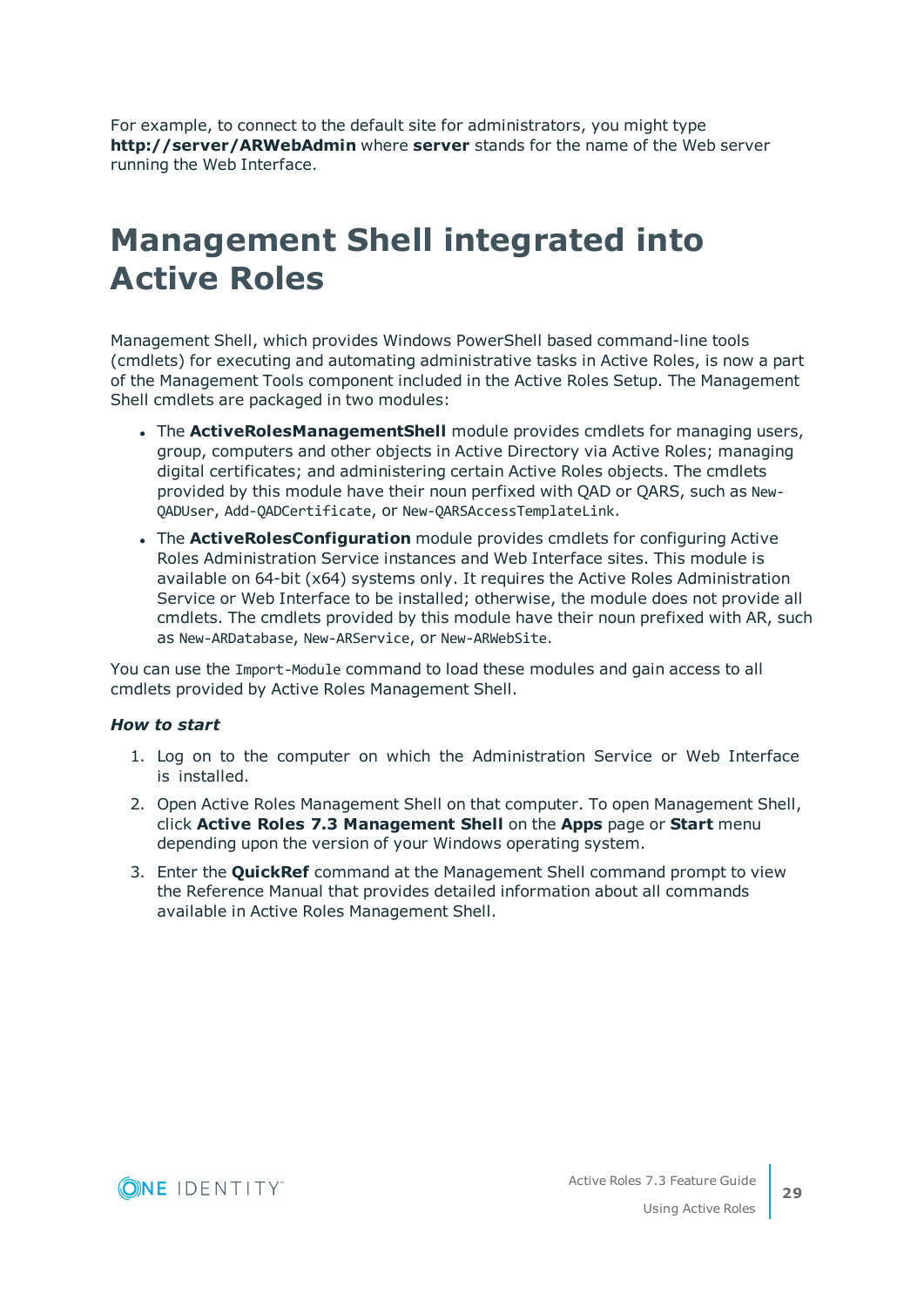# **Administering Active Roles**

<span id="page-29-0"></span>This section summarizes the features and enhancements that improve the user experience of those who deploy and administer Active Roles, implementing and maintaining the Active Roles-based administrative structure.

# <span id="page-29-1"></span>**Brand-new installation and upgrade experiences**

With the brand-new installation and upgrade experiences, Active Roles has become much easier to evaluate, deploy, upgrade and configure. Key highlights include:

- **Unified Setup wizard** Active Roles Setup now provides a single wizard for installing all components, including the Administration Service, Web Interface and Console (MMC Interface). You no longer need to install components using individual installer packages.
- <sup>l</sup> **Configuration Center** Active Roles now includes Configuration Center—a solution for configuring Administration Service instances and Web Interface sites that allows you to perform the core configuration tasks from a single location. For further details, see [Configuration](#page-30-1) Center later in this document.
- <sup>l</sup> **Side-by-side deployment** You can deploy the new Active Roles version side-byside with your earlier Active Roles version on the same computers, and perform an upgrade without interrupting operations or affecting the configuration of your earlier Active Roles version.

## <span id="page-29-2"></span>**Separation of installation and configuration**

Active Roles now provides a single installation file SETUP.EXE instead of numerous installation MSI files. With this single installation file, you can install the core Active Roles components, including Administrative Service, Web Interface and Management Shell.

Some solutions still have separate MSI files, such as Add-on Manager or SPML Provider. You can get them from the Active Roles distribution media.

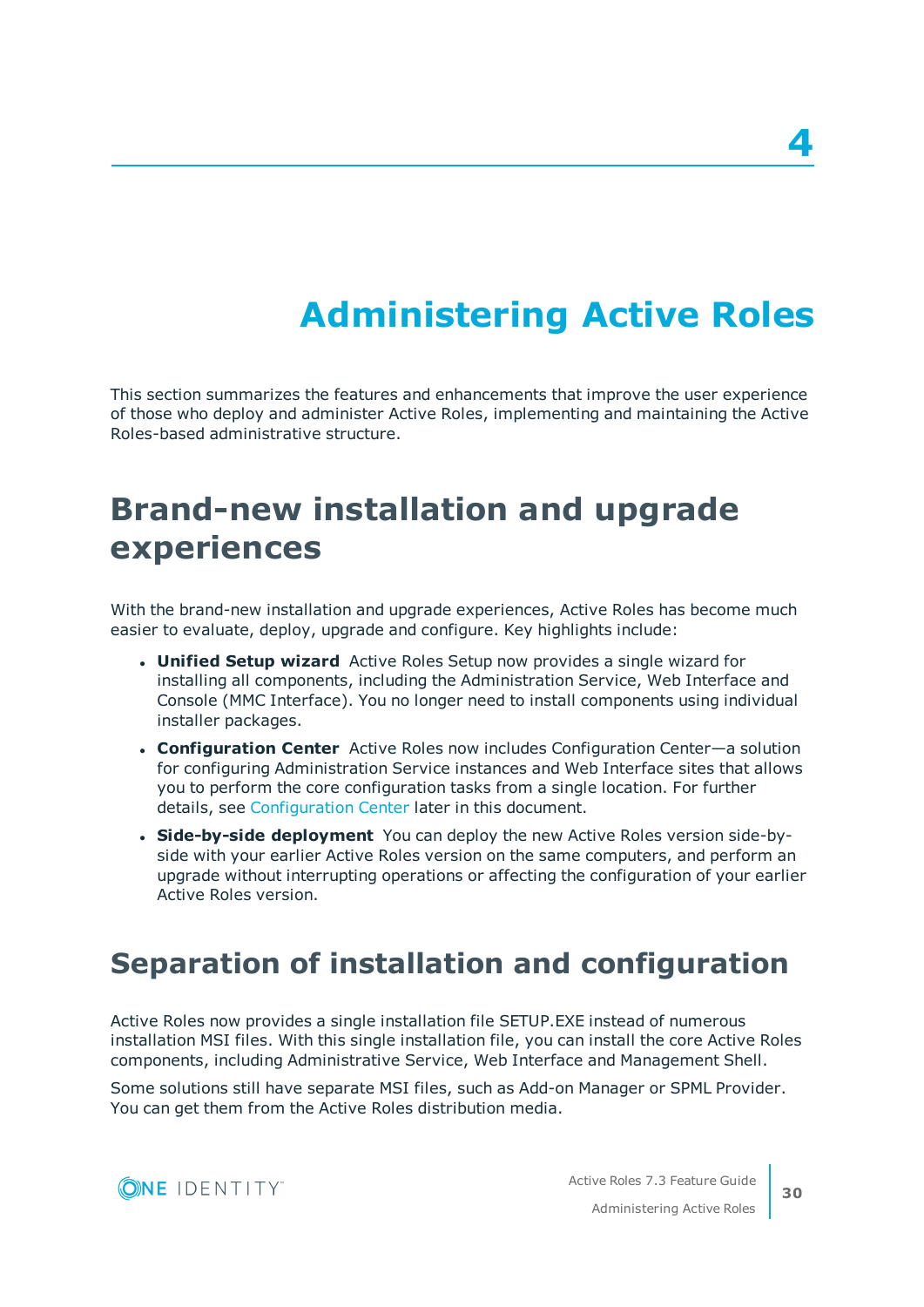# <span id="page-30-0"></span>**Side-by-side installation**

Active Roles can now coexist with an earlier version of Active Roles on the same computer, so you can run the new version of Active Roles side-by-side with the earlier Active Roles version. In this way, you can use the same hardware during upgrade of Active Roles from an earlier version while keeping the earlier version available for business needs.

Note that the name of the Windows service running the Administrative Service and the names of the default Web Interface sites have changed, to avoid conflicts with the names used in the earlier Active Roles version.

# <span id="page-30-1"></span>**Configuration Center**

Active Roles 7.3 introduces a new configuration management solution that unifies management of core configuration for the Active Roles Administration Service and Web Interface. Configuration Center provides a single solution for configuring Administration Service instances and Web Interface sites, allowing administrators to perform the core configuration tasks from a single location. Highlights include:

- Initial configuration tasks such as creation of Administration Service instances and default Web Interface sites
- Import of configuration and management history from earlier Active Roles versions
- Management of core Administration Service settings such as the Active Roles Admin account, service account, and database connection
- Creation of Web Interface sites based on site configuration objects of the current Active Roles version or by importing site configuration objects of earlier Active Roles versions
- Management of core Web Interface site settings such as the site's address on the Web server and configuration object on the Administration Service
- Active Roles version 7.3 supports integration with One Identity Starling services. The Starling Join feature in Active Roles now enables you to connect to One Identity Starling, the Software as a Service (SaaS) solution of One Identity. For more information on Starling Join configuration, see **One Identity Starling Join and Configuration through Active Roles** in the *Active Roles Administration Guide*.

The Configuration Center operations are fully scriptable using Windows PowerShell command-line tools provided by the Active Roles Management Shell.

# <span id="page-30-2"></span>**Benefits of using Configuration Center**

While managing core configuration of Active Roles components is not new, Configuration Center unifies the functionality of multiple earlier tools in a single, simple, wizard-based

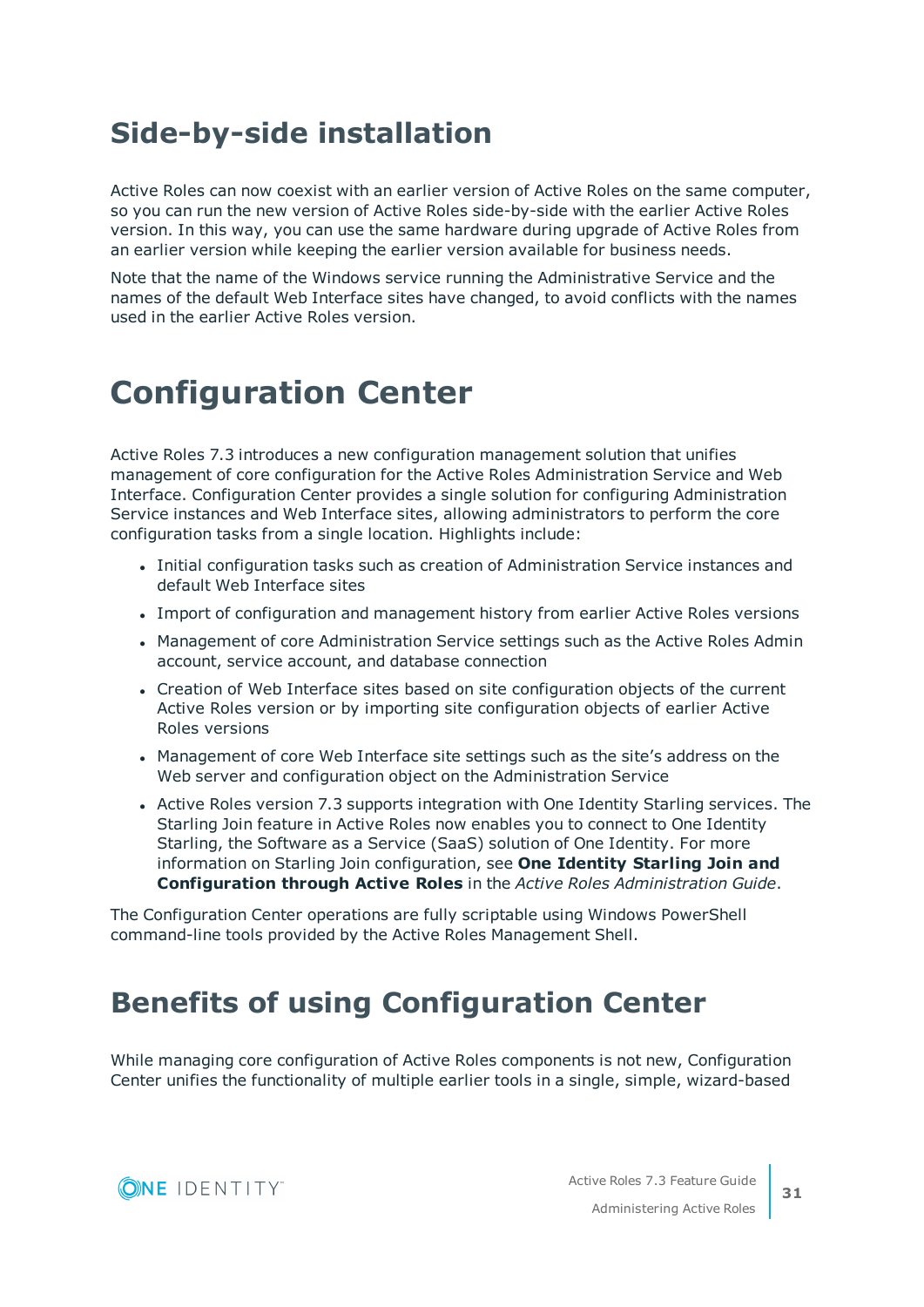user interface. Configuration Center provides a single point of access to management wizards for all configuration tasks.

With earlier Active Roles versions, administrators were required to use several tools for core configuration tasks: the Setup program to perform initial configuration, and to import configuration data during upgrade; the Management History Migration tool to import management history data; and the Web Interface Sites Configuration tool to create and manage Web Interface sites on the Web server. Configuration Center integrates the functionality exposed in those tools into a single, unified console, and adds a number of new capabilities, making Active Roles much easier to deploy and upgrade.

Configuration Center is composed of the following elements:

<sup>l</sup> **Initial configuration wizards** After completing Active Roles Setup, the administrator uses the initial configuration wizards to create a new Active Roles instance, including the Administration Service and Web Interface. The wizards allow the administrator to specify, in a logical manner, the configuration settings that were previously exposed in the Setup program.

In earlier Active Roles versions, Administration Service Setup prompted for various configuration settings, and created a new, fully configured Administration Service instance; Web Interface Setup created the default Web Interface sites, which required the Administration Service to be up and running. Overall, this setup practice complicated and slowed Active Roles setup, as the completion of Active Roles installation would be delayed until the administrator responded to the prompts and the Setup program finished all the core configuration tasks. Configuration Center allows the administrator to postpone these tasks, and perform them at a convenient time after completing Active Roles Setup. By separating the configuration tasks from the Setup program, Configuration Center simplifies Active Roles installation and streamlines deployment of Active Roles components in an enterprise.

- <sup>l</sup> **Hub pages and management wizards** Once initial configuration has been completed, Configuration Center provides a consolidated view of the core Active Roles configuration settings, and offers tools for changing those settings. Hub pages in the Configuration Center main window display the current settings specific to the Administration Service and Web Interface, and include commands to start management wizards for changing those settings.
	- <sup>l</sup> From the **Administration Service** page, the administrator can view or change the service account, admin account, and database; import configuration data or management history data from an Active Roles database of an earlier version or the current version; view status information, such as whether the Administration Service is started and ready for use; start, stop or restart the Administration Service.

Earlier Active Roles versions allowed you to import configuration data only one time, when using the Setup program for in-place upgrade of the Administration Service. In many cases, this limitation complicated the process of deploying a new Active Roles version that would inherit the configuration of an existing, earlier Active Roles version. By allowing configuration data to be imported at any convenient time, Configuration Center makes Active Roles much easier to upgrade. You can now install the new Administration Service version side-by-

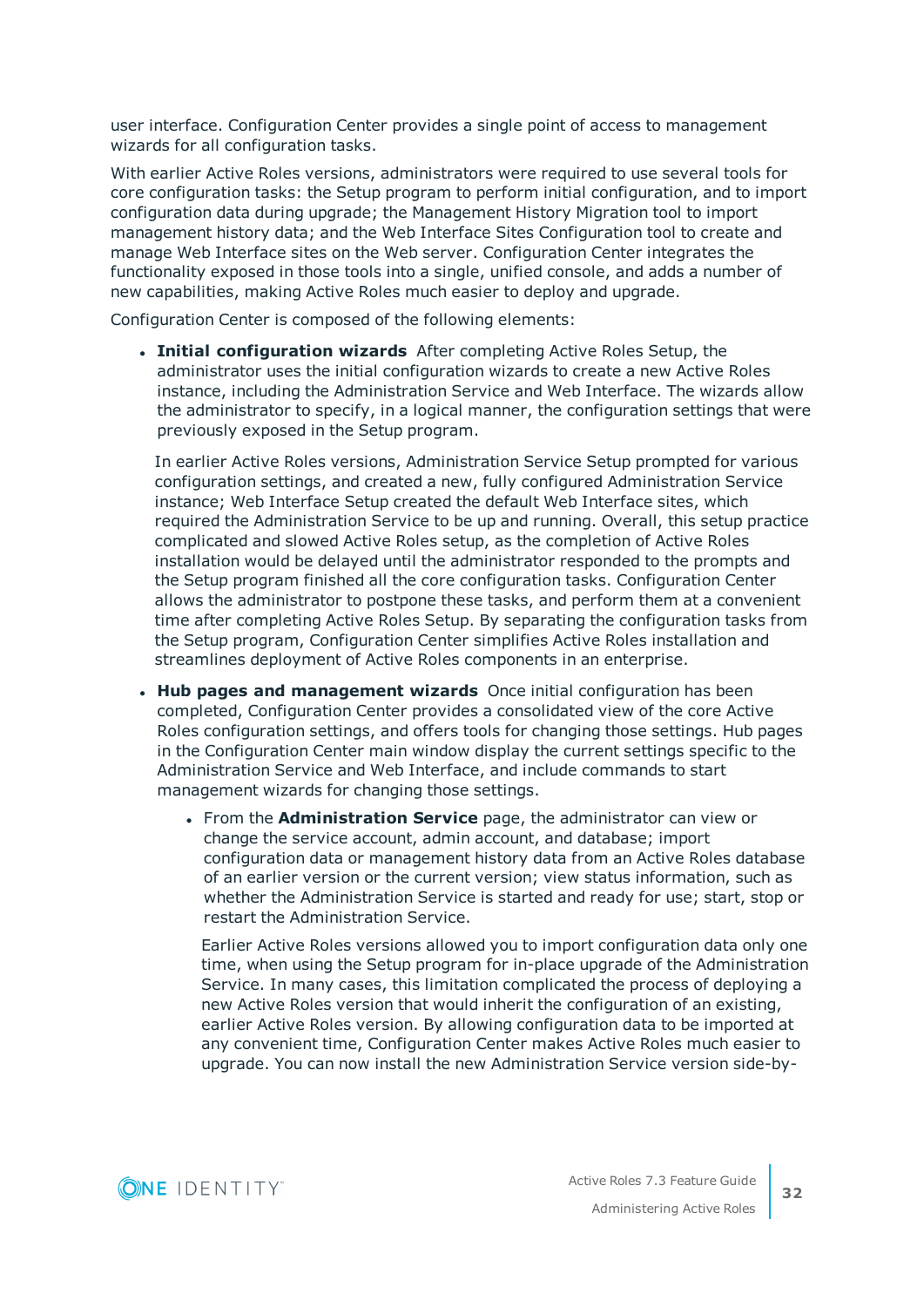side with an earlier version and then import configuration data to the new version as needed.

<sup>l</sup> From the **Web Interface** page, the administrator can view, create, modify or delete Web Interface sites; export configuration of any existing Web Interface site to a file; open each site in a Web browser. The site parameters available for setting, viewing and changing include the site's address (URL, which is based on the Web site and alias of the Web application that implements the Web Interface site on the Web server) and the configuration object that stores the site's configuration data on the Administration Service. When creating or modifying a Web Interface site, the administrator can reuse an existing configuration object, or create a new configuration object based on a template or by importing data from another configuration object or from an export file.

Earlier Active Roles versions exposed this functionality in a separate tool for configuring Web Interface sites on the Web server. Configuration Center replaces that tool, to make configuration management more efficient by providing a unified experience for administrators to perform various types of configuration tasks.

Wizards that start from hub pages help the administrator manage configuration settings. Management wizards streamline the core configuration tasks by reducing time it took in earlier versions to change the service account, admin account and database; import configuration and management history; and configure Web Interface sites on the Web server.

**Configuration Shell** A new Windows PowerShell module in Active Roles Management Shell enables access to all Configuration Center features and functions from a command line or from a script, allowing for unattended configuration of Active Roles components. The ActiveRolesConfiguration module provides commandline tools (cmdlets) for the key set of configuration tasks, such as creation of the Active Roles database, creation or modification of Administration Service instances and Web Interface sites, data exchange between Active Roles databases and between site configuration objects, querying the current state of the Administration Service, and starting, stopping or restarting the Administration Service. The cmdlets provided by the ActiveRolesConfiguration module have their noun prefixed with AR, such as New-ARDatabase, Set-ARService, or Set-ARWebSite.

# <span id="page-32-0"></span>**Configuring a local or remote Active Roles instance**

Configuration Center is installed as part of the Management Tools component when you install Active Roles on a 64-bit (x64) system. You can use this tool to perform configuration tasks on the local or remote computer that has the current version of the Administration Service or Web Interface installed. Configuration Center looks for these components on the local computer and, if no components has been found, prompts you to connect to a remote computer. Another way to connect to a remote computer is by using the menu on the heading bar at the top of the Configuration Center main window.

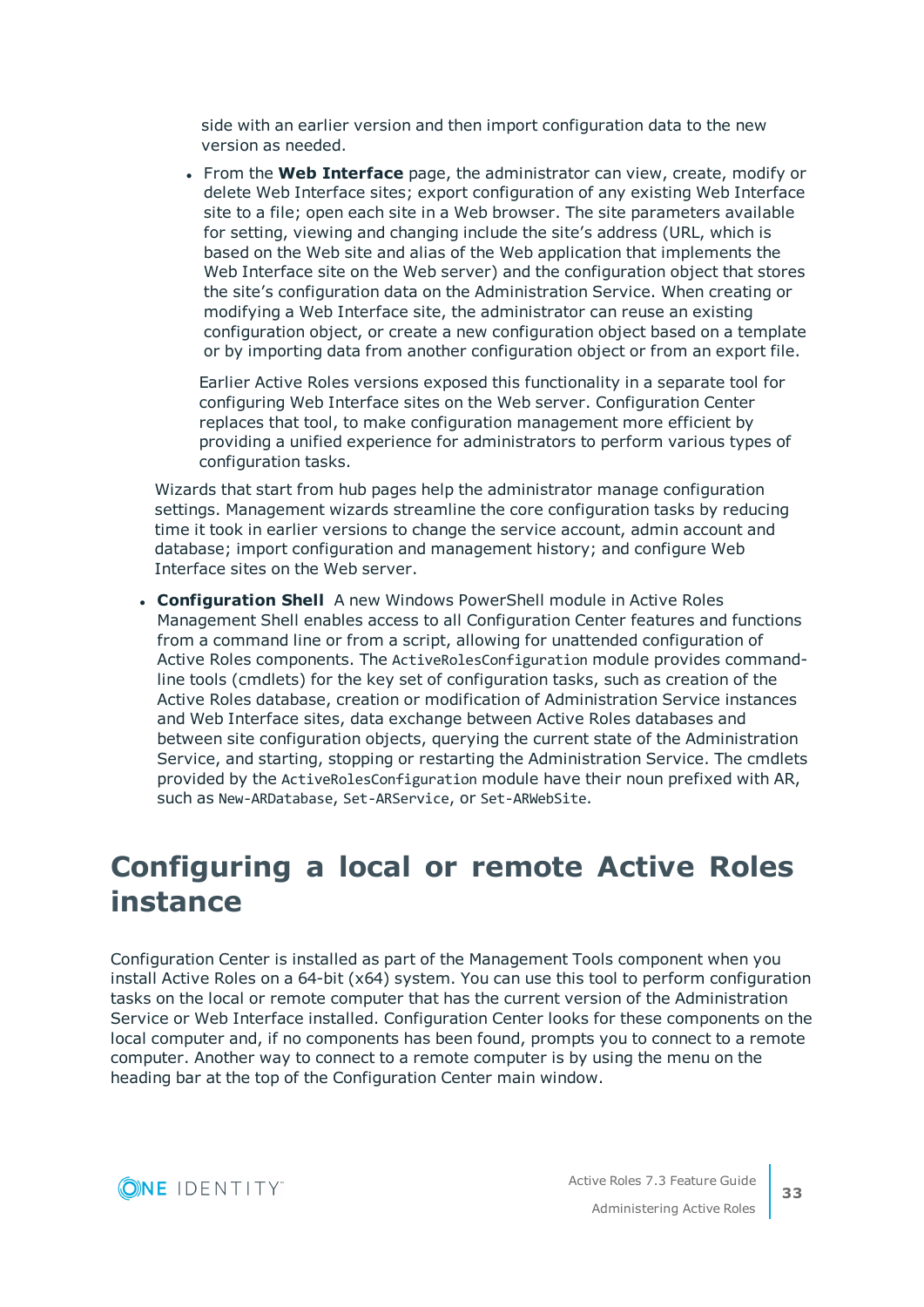When connecting to a remote computer, Configuration Center prompts you for a user name and password. This must be the name and password of a domain user account that belongs to the Administrators group on the remote computer. In addition, whether you are going to perform configuration tasks on the local computer or on a remote computer, your logon account must be a member of the Administrators group on the computer running Configuration Center.

To perform configuration tasks on a remote computer, Configuration Center requires Windows PowerShell remoting to be enabled on that computer. Run the Enable-PSRemoting command in the PowerShell console to enable remoting (see the Enable-PSRemoting help topic at <http://go.microsoft.com/fwlink/?LinkID=144300> for further details). On Windows Server 2012 or later, remoting is enabled by default.

# <span id="page-33-0"></span>**Running Configuration Center**

Configuration Center is installed and, by default, automatically started after you install the Administration Service or Web Interface, allowing you to perform initial configuration tasks on the computer on which you have installed those components. If you close Configuration Manager and want to start it again, you can start Configuration Manager from the following locations:

- <sup>l</sup> On Windows Server 2008 R2, select **Start | All Programs | Active Roles 7.3 | Active Roles 7.3 Configuration Center**.
- <sup>l</sup> On Windows Server 2012 or later, click the **Active Roles 7.3 Configuration Center** tile on the **Apps** page.

As Configuration Center can manage Active Roles not only on the local computer but also on remote computers, it is possible to use it on a client operating system as well as on server operating systems. You can install Configuration Center by installing Active Roles Management Tools on a 64-bit (x64) server or client operating system, and then connect it to a remote computer on which the Administration Service or Web Interface is installed. To start Configuration Center on a client operating system:

- <sup>l</sup> On Windows 7, select **Start | All Programs | Active Roles 7.3 Active Roles | Active Roles 7.3 Configuration Center**.
- <sup>l</sup> On Windows 8 or later, click the **Active Roles 7.3 Configuration Center** tile on the **Apps** page.

To run Configuration Center on a given computer, you must be logged on with a user account that has administrator rights on that computer.

If neither the Administration Service nor the Web Interface is installed on the local computer, then Configuration Center prompts you to select a remote computer. In the **Select Server** dialog box that appears, supply the fully qualified domain name of a server, on which the Administration Service or the Web Interface (or both) is installed, and type the logon name and password of a domain user account that has administrator rights on that server. You can connect to a remote server at any time by selecting the **Connect to another server** command from the menu on the heading bar at the top of the Configuration Center main window, which also displays the **Select Server** dialog box.

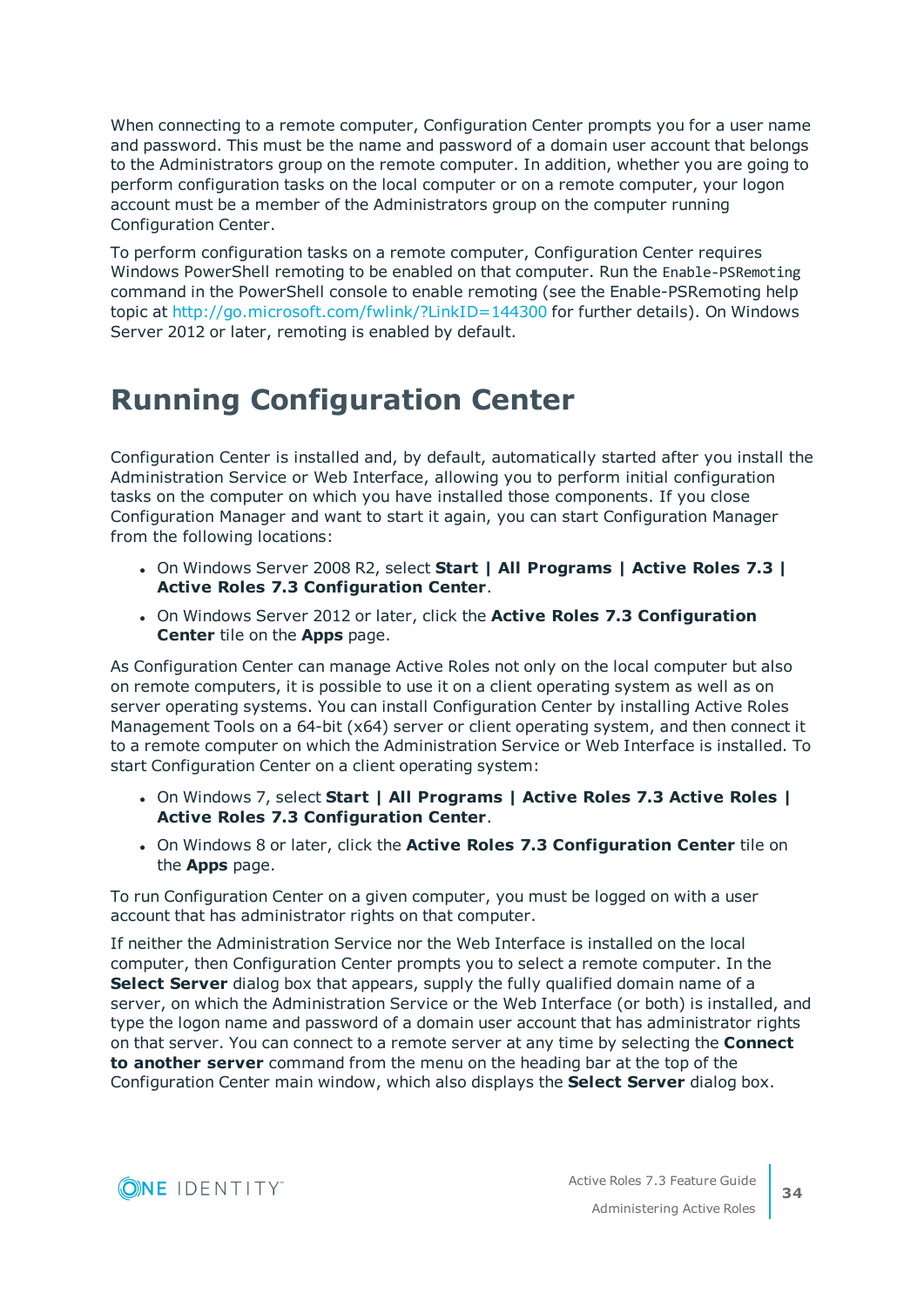# <span id="page-34-0"></span>**Tasks you can perform in Configuration Center**

Configuration Center enables you to perform:

- <sup>l</sup> Initial configuration tasks, creating the Administration Service instance and the default Web Interface sites
- Configuration management tasks, letting you manage the existing instance of the Administration Service or Web Interface

## <span id="page-34-1"></span>**Initial configuration tasks**

Unlike Setup programs of earlier Active Roles versions, the current Setup program only installs and registers the Active Roles files, without performing any configuration. Upon completion of Active Roles Setup, Configuration Center is used to create an instance of the Administration Service and deploy the default Web Interface sites. Here you can find an overview of these initial configuration tasks.

## **Configure the Administration Service**

The Configure Administration Service wizard creates the Administration Service instance, getting the Administration Service ready for use. The wizard prompts you to supply the following settings:

- The logon name and password of the account in which this Administration Service instance will be running (service account)
- The name of the group or user account that will have full access to all Active Roles features and functions through this Administration Service instance (Active Roles Admin)
- The database in which this Administration Service instance will store the configuration data and management history data

You have the option to create a new database, or use an existing database of the current Active Roles version. It is possible to have multiple Administration Service instances use the same database.

• The authentication mode that this Administration Service instance will use when connecting to the database

With the Windows authentication option, the Administration Service will use the credentials of the service account; with the SQL Server authentication option, the Administration Service will use the SQL login name and password you supply in the wizard.

To start the wizard, click **Configure** in the **Administration Service** area on the **Dashboard** page in the Configuration Center main window.

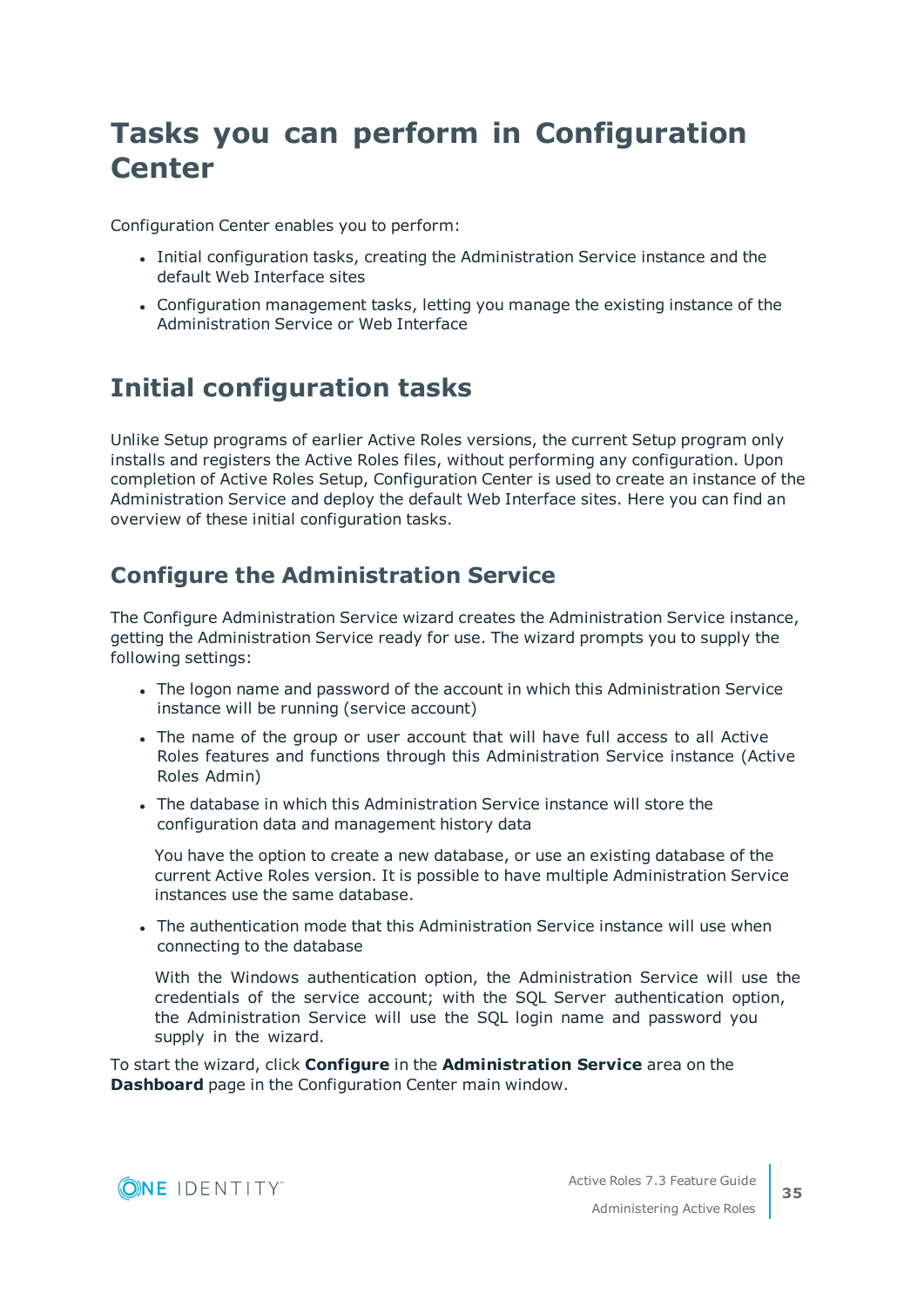### **Configure the Web Interface**

The Configure Web Interface wizard creates the default Web Interface sites, getting the Web Interface ready for use. The wizard prompts you to choose which Administration Service will be used by the Web Interface you are configuring. The following options are available:

- Use the Administration Service instance running on the same computer as the Web Interface
- Use the Administration Service instance running on a different computer

This option requires you to supply the fully qualified domain name of the computer running the desired instance of the Administration Service.

• Let the Web Interface choose any Administration Service instance that has the same configuration as the given one

This option requires you to supply the fully qualified domain name of the computer running the Administration Service instance of the desired configuration. If your environment employs Active Roles replication, this must be the computer running the Administration Service instance whose database server acts as the Publisher for the Active Roles configuration database.

To start the wizard, click **Configure** in the **Web Interface** area on the **Dashboard** page in the Configuration Center main window.

## <span id="page-35-0"></span>**Administration Service management tasks**

After installing Active Roles, you perform the initial configuration task to create the Administration Service instance, getting it ready for use. Then, you can use Configuration Center to:

- View or change the core Administration Service settings such as the service account, the admin account, and the database
- Import configuration data from an Active Roles database of the current version or an earlier version to the current database of the Administration Service
- <sup>l</sup> Import management history data from an Active Roles database of the current version or an earlier version to the current database of the Administration Service
- View the state of the Administration Service
- Start, stop or restart the Administration Service

### **View the core Administration Service settings**

On the **Administration Service** page in the Configuration Center main window, you can view:

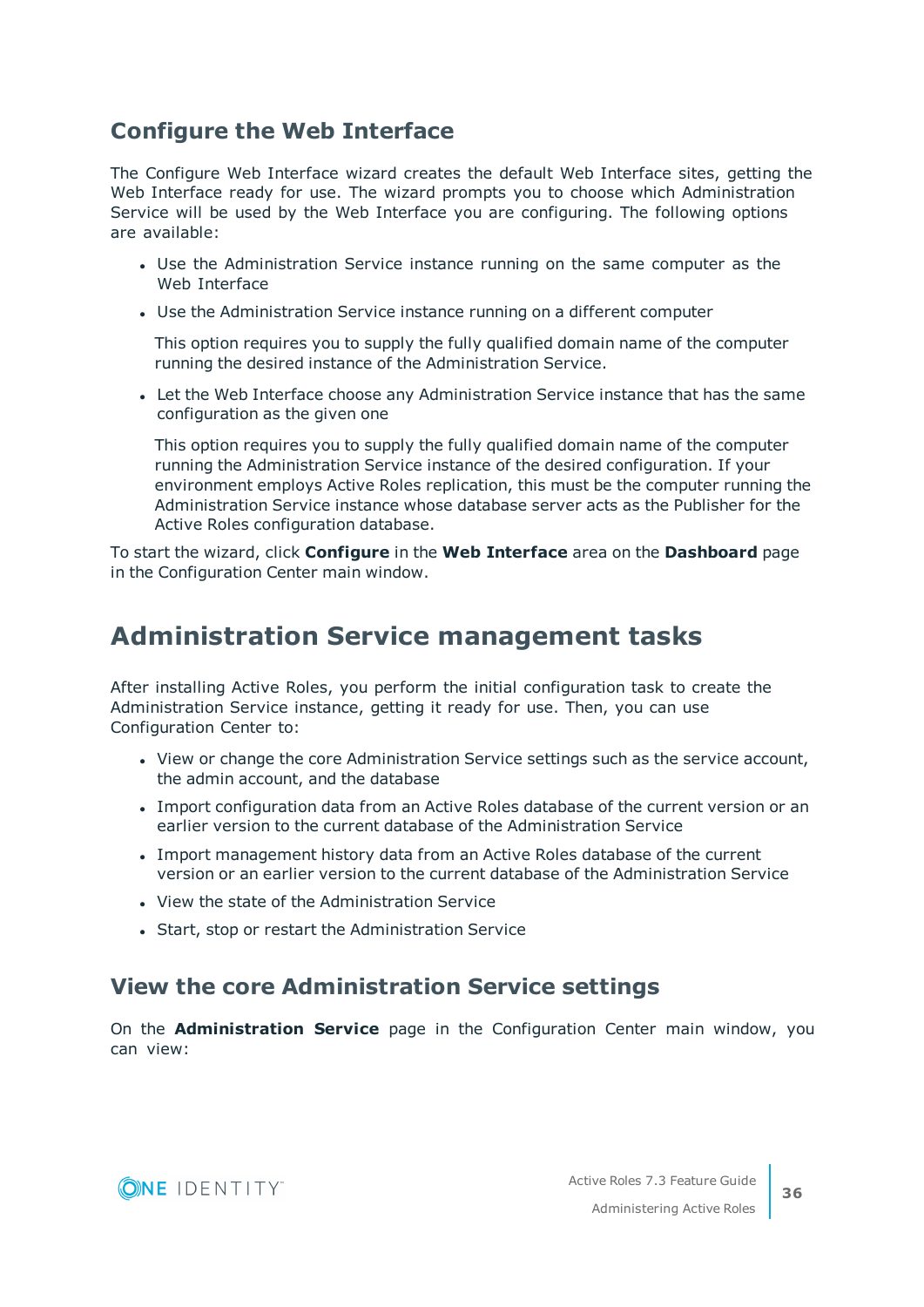- The logon name of the service account
- The name of the group or user account that has the Active Roles Admin rights
- The SQL Server instance that hosts the Active Roles database and the name of the Active Roles database
- The database connection authentication mode (Windows authentication or SQL Server login)

#### **Change the core Administration Service settings**

From the **Administration Service** page in the Configuration Center main window, you can change:

- <sup>l</sup> The service account—Click **Change** in the **Service account** area. In the wizard that appears, supply the logon name and password of the domain user account in which you want the Administration Service to run.
- <sup>l</sup> The Active Roles Admin account—Click **Change** in the **Active Roles Admin** area. In the wizard that appears, specify the group or user account you want to have the Active Roles Admin rights.
- <sup>l</sup> The Active Roles database—Click **Change** in the **Active Roles database** area. In the wizard that appears, specify the SQL Server instance and the database you want the Administration Service to use, and choose the database connection authentication mode (Windows authentication or SQL Server login). You have the option to specify a separate database for storing management history data.

## <span id="page-36-0"></span>**Import [configuration](#page-36-0) data**

The task of importing configuration data arises when you upgrade the Administration Service. In this case, you need to transfer the Active Roles configuration data from the database used by your Administration Service of the earlier version to the database used by your Administration Service of the new version. To perform this task, click **Import Configuration** on the **Administration Service** page in the Configuration Center main window, and follow the steps in the Import Configuration wizard that appears.

The Import Configuration wizard prompts you to specify the Active Roles database from which you want to import the configuration data (source database) and identifies the database of the current Administration Service to which the configuration data will be imported (destination database), letting you choose the connection authentication mode (Windows authentication or SQL Server login) for each database. Then, the wizard performs the import operation. During the import operation, the wizard retrieves and upgrades the data from the source database, and replaces the data in the destination database with the upgraded data from the source database.

## **Import management history data**

Although this task looks similar to the task of importing configuration data, there are important differences:

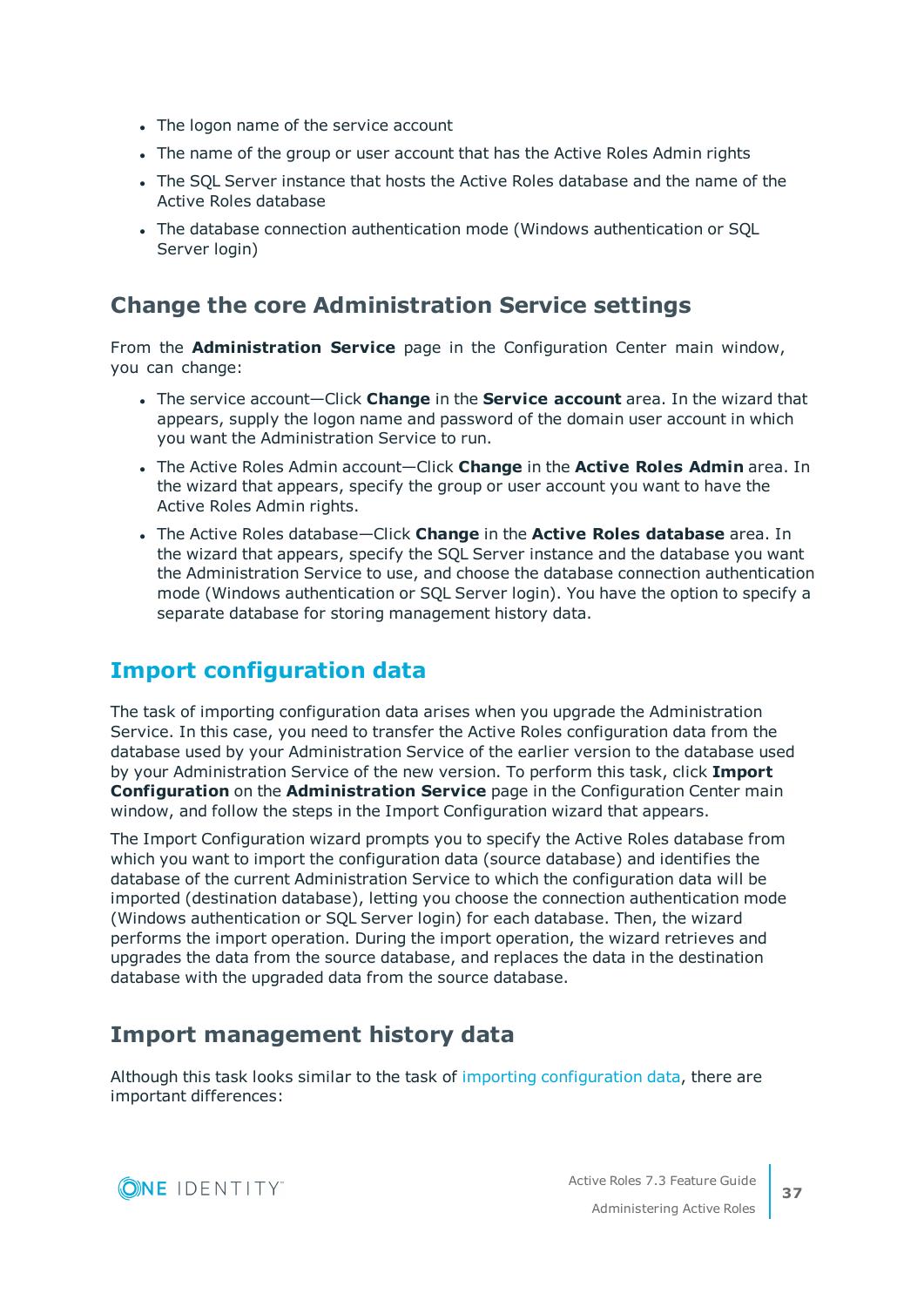- Due to a much larger volume of management history data compared to configuration data, importing management history data takes much longer than importing configuration data.
- As management history data has dependencies on configuration data (but not vice versa), configuration data must be imported first, and then management history data can be imported as needed.

Because of these considerations, Configuration Center provides a different wizard for importing management history. The distinctive features of the Import Management History wizard are as follows:

- The wizard does not replace the existing data in the destination database. It only retrieves and upgrades management history records from the source database, and then adds the upgraded records to the destination database.
- The wizard allows you to specify the date range for the management history records you want to import, so you can import only records that occurred within a particular time frame instead of importing all records at a time.
- Canceling the wizard while the import operation is in progress does not cause you to lose the import results, so you can stop the import operation at any time. The records imported by the time that you cancel the wizard are retained in the destination database. If you start the wizard again, the wizard imports only records that were not imported earlier.

To start the Management History Import wizard, click **Import Management History** on the **Administration Service** page in the Configuration Center main window. The wizard prompts you to specify the Active Roles database from which you want to import the management history data (source database) and identifies the database of the current Administration Service to which the management history data will be imported (destination database), letting you choose the connection authentication mode (Windows authentication or SQL Server login) for each database. Then, the wizard lets you choose whether you want to import all management history records or only records within a certain date range, and performs the import operation. During the import operation, the wizard retrieves and upgrades management history records from the source database, and adds the upgraded records to the destination database.

### **View the state of the Administration Service**

On the **Administration Service** page in the Configuration Center main window, you can view the state of the Administration Service, such as:

- <sup>l</sup> **Ready for use** Administration Service is running and ready to process client requests
- **. Getting ready** Administration Service has just started and is preparing to process client requests
- **. Stopping** Administration Service is preparing to stop
- **. Stopped** Administration Service is stopped
- **. Unknown** Unable to retrieve the state information

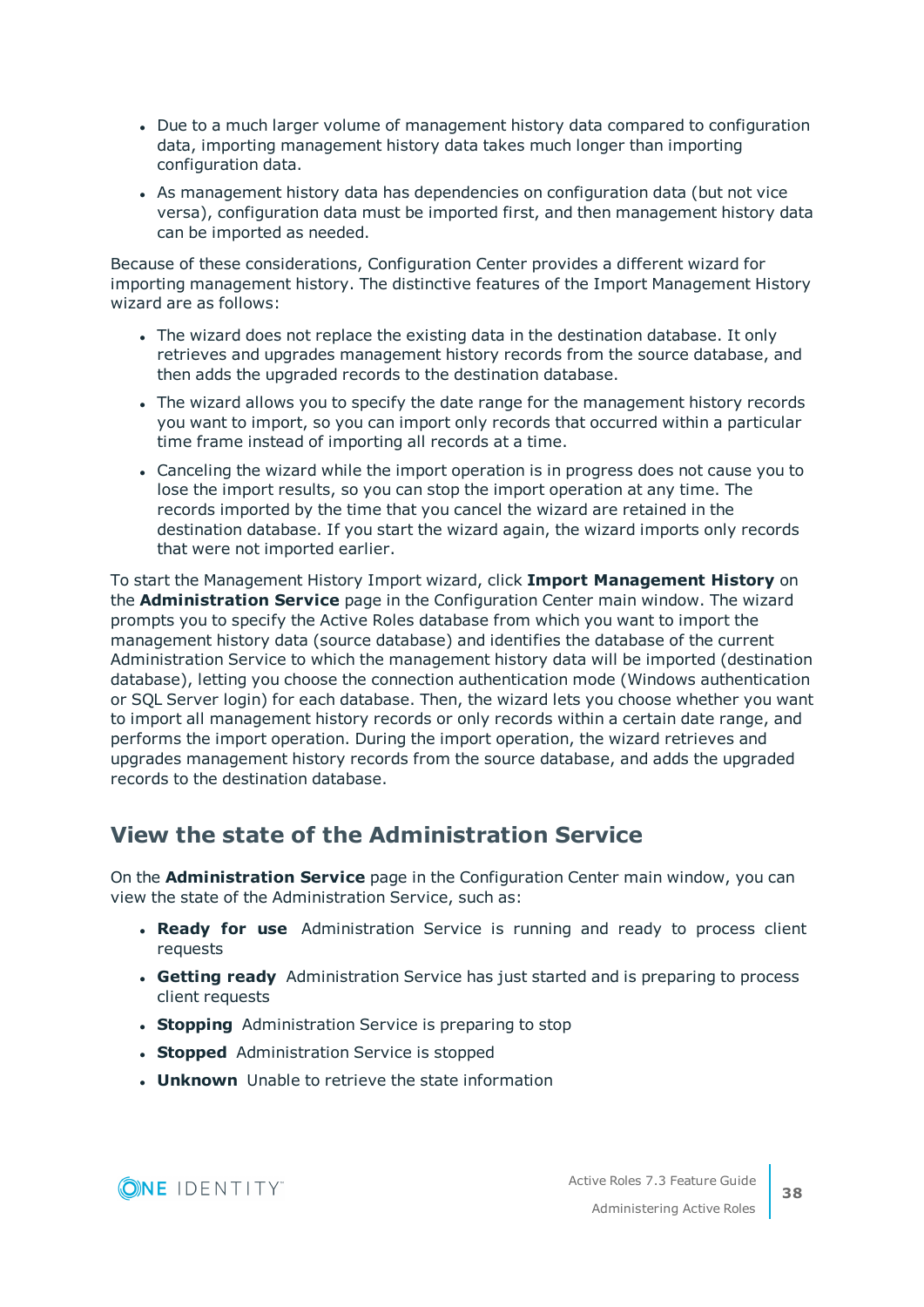### **Start, stop or restart the Administration Service**

You can start, stop or restart the Administration Service by clicking the **Start**, **Stop** or **Restart** button at the top of the **Administration Service** page in the Configuration Center main window. If the function of a given button is not applicable to the current state of the Administration Service, the button is unavailable.

## <span id="page-38-0"></span>**Web Interface management tasks**

After installing Active Roles, you perform the initial configuration task to create the default Web Interface sites, getting the Web Interface ready for use. Then, you can use Configuration Center to:

- <sup>l</sup> Identify the Web Interface sites that are currently deployed on the Web server running the Web Interface
- Create, modify or delete Web Interface sites
- Export a Web Interface site's configuration object to a file

Here you can find an overview of these tasks.

### **Identify Web Interface sites**

The **Web Interface** page in the Configuration Center main window lists all Web Interface sites that are deployed on the Web server running the Web Interface. For each Web Interface site, the list provides the following information:

- **. IIS Web site** The name of the Web site that holds the Web application implementing the Web Interface site
- **Web app alias** The alias of the Web application that implements the Web Interface site, which defines the virtual path of that application on the Web server
- **Configuration** Identifies the object that holds the Web Interface site's configuration and customization data on the Active Roles Administration Service

From the **Web Interface** page, you can open Web Interface sites in your Web browser: Click an entry in the list of Web Interface sites and then click **Open in Browser** on toolbar.

### **Create a Web Interface site**

You can create a Web Interface site by clicking **Create** on the **Web Interface** page in the Configuration Center main window. The Create Web Interface Site wizard appears, prompting you to:

• Choose the Web site to contain the Web application that implements the new Web Interface site

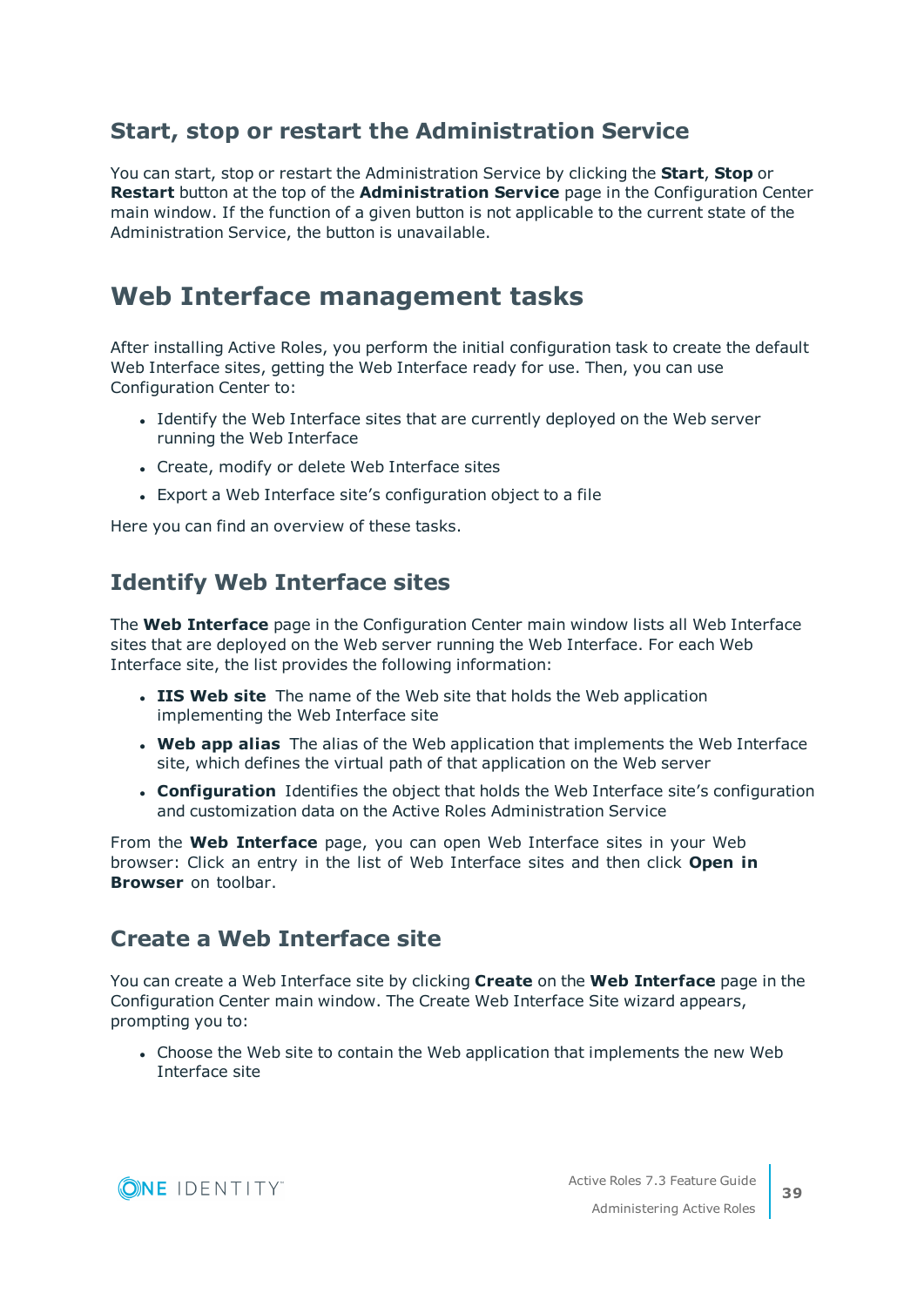• Supply the desired alias for that Web application. The alias defines the virtual path that becomes part of the Web Interface site's address (URL).

Then, the wizard lets you specify the object to hold the configuration and customization data of the new Web Interface site on the Active Roles Administration Service. You can choose from the following options:

• Create the object from a template

The new site will have the default configuration and customization based on the template you select.

• Use an existing object

The new site will have the same configuration and customization as any existing Web Interface site that also uses the object you select. This option is intended for the scenario where you create an additional instance of one of your existing Web Interface sites on a different Web server.

• Create the object by importing data from another object

The new site will inherit the configuration and customization of the site that used the object you select for data import. This option is mainly intended for the upgrade scenario where you create Web Interface sites of the new Active Roles version that have the same configuration and customization as your Web Interface sites of an earlier Active Roles version. In this scenario, you import the configuration data of the earlier version to the Administration Service of the new version (which also imports the site configuration objects of the earlier version), and then create configuration objects for Web Interface sites of the new version by importing data from site configuration objects of the earlier version.

• Create the object by importing data from an export file

Active Roles

### **Modify a Web Interface site**

From the **Web Interface** page in the Configuration Center main window, you can make changes to existing Web Interface sites: Click an entry in the list of sites and then click **Modify** on the toolbar. The Modify Web Interface Site wizard starts, allowing you to:

- Choose the Web site to contain the Web application that implements the Web Interface site
- Supply the desired alias for that Web application. The alias defines the virtual path that becomes part of the Web Interface site's address (URL).

Then, the wizard lets you specify the object to hold the site's configuration and customization data on the Active Roles Administration Service. You can choose from the following options:

• Keep on using the current object (default option)

The site's configuration will remain intact. The wizard displays the name and version of the current configuration object.

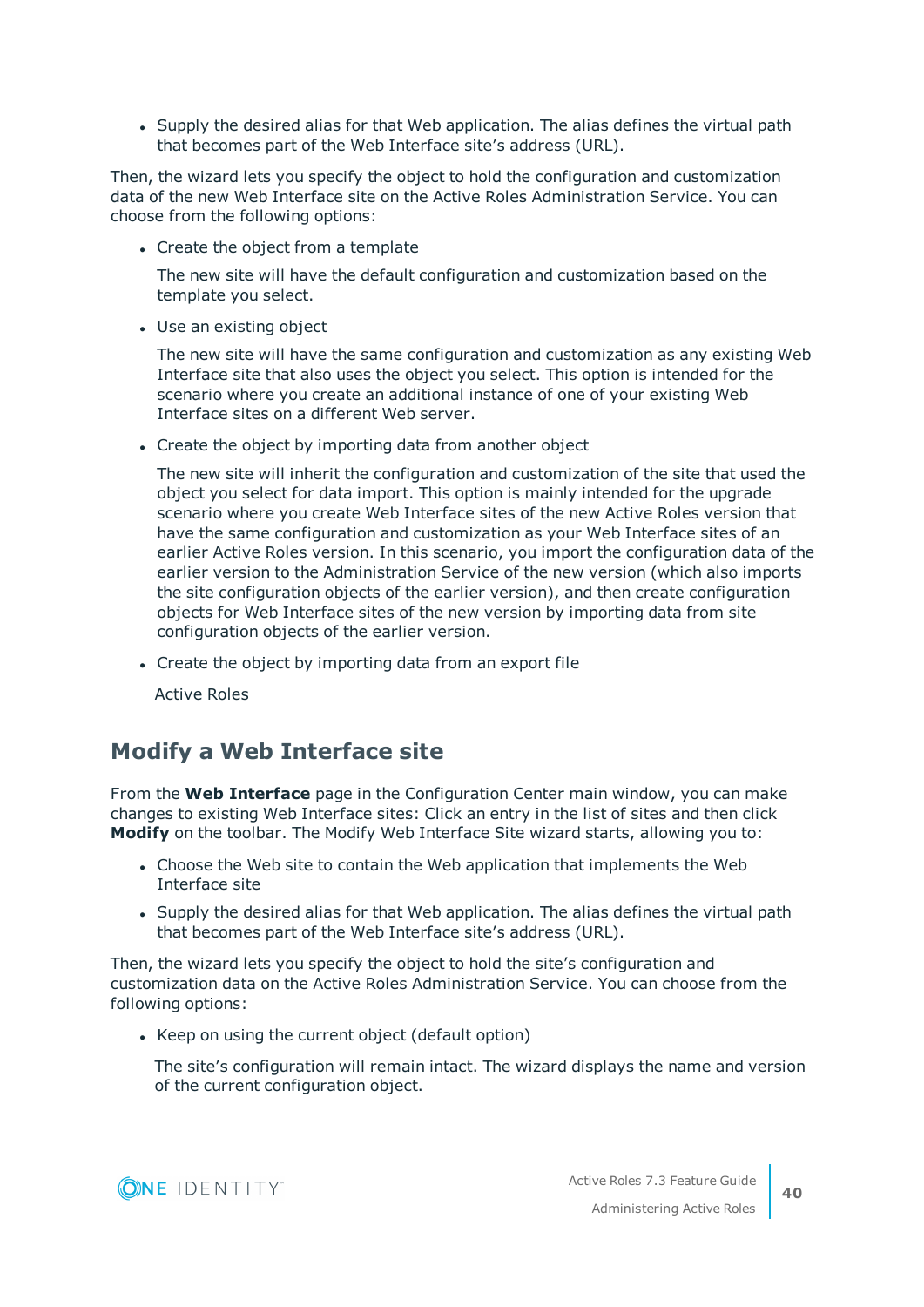• Create the object from a template

The site will have the default configuration and customization based on the template you select.

• Use an existing object

The site will have the same configuration and customization as any existing Web Interface site that also uses the object you select. You could use this option to deploy an additional instance of one of your existing Web Interface sites on a different Web server.

• Create the object by importing data from another object

The site will inherit the configuration and customization of the site that used the object you select for data import. You could use this option to deploy a Web Interface site of the new Active Roles version with the same configuration and customization as one of your Web Interface sites of an earlier Active Roles version. In this case, you import the configuration data of the earlier version to the Administration Service of the current version (which also imports the site configuration objects of the earlier version), and then create the site configuration object by importing data from the appropriate site configuration object of the earlier version.

• Create the object by importing data from an export file

The site will inherit the configuration and customization of the site whose configuration data was saved to the export file you specify. You can choose an export file of any supported Active Roles version.

### **Delete a Web Interface site**

On the **Web Interface** page in the Configuration Center main window, you can delete Web Interface sites: Click an entry in the list of sites and then click **Delete** on the toolbar. This operation only deletes the Web Interface site from the Web server, without deleting the site's configuration object from the Administration Service.

When you delete a site, the site's configuration object remains intact on the Administration Service. You can set up a Web Interface site with the same configuration as the site you have deleted, by choosing the option to use that object on the **Configuration** step in the wizard for creating or modifying Web Interface sites.

## **Export a Web Interface site's configuration object to a file**

From the **Web Interface** page in the Configuration Center main window, you can export site configuration objects: Click an entry in the list of sites and then click **Export Configuration** on the toolbar. A wizard starts, prompting you to specify the export file. The wizard then retrieves the site's configuration object from the Administration Service, and saves the data from that object to the export file.

The export file could be considered a backup of the site's configuration. You can set up a Web Interface site with the configuration restored from an export file, by importing that file on the **Configuration** step in the wizard for creating or modifying Web Interface sites.

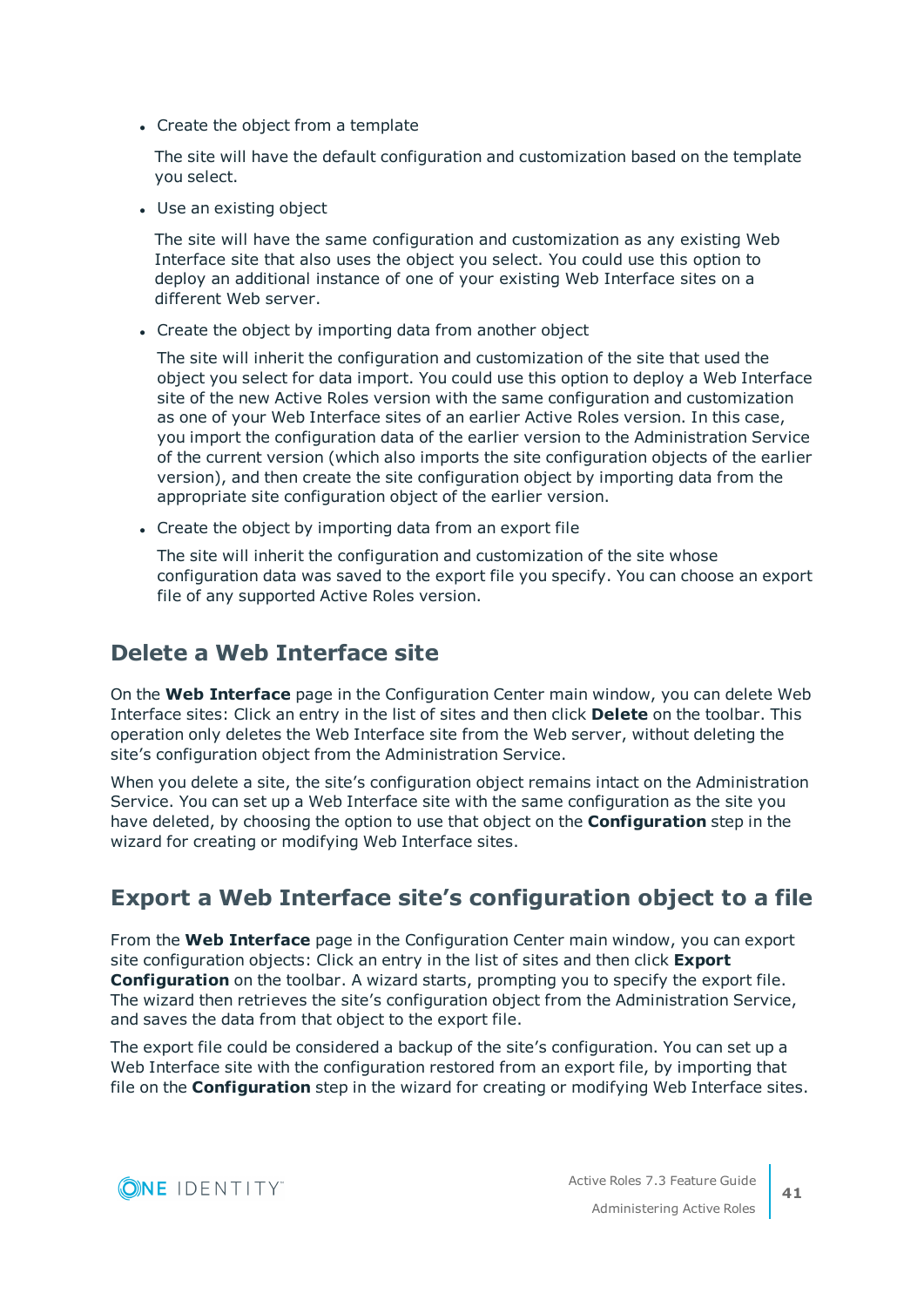## <span id="page-41-0"></span>**Logging management tasks**

You can use Configuration Center to enable or disable, and view diagnostic logs for the Active Roles components that are installed on the computer running Configuration Center. On the **Logging** page, Configuration Center lists the following information:

- **Component** Name of the component, such as Administration Service, Web Interface or Console (MMC Interface)
- **Logging** Indicates whether logging is enabled or disabled for the given component, and the logging level, such as Basic or Verbose
- **Log location** Depending upon the component, identifies either the folder containing the log files or the log file for that component

The toolbar on the **Logging** page allows you to perform the following tasks:

- To enable or disable logging for a given component, select the component in the list, and then click **Modify** on the toolbar.
- To open the folder that contains the log file or files for a given component, select the component in the list, and then click **Browse with Explorer** on the toolbar.
- To examine the Administration Service log file in Log Viewer, select Administration Service in the list of components and then click **Open in Log Viewer** on the toolbar. For information about Log Viewer, see Active Roles Log [Viewer](#page-43-0) later in this document.

#### *How to start*

Configuration Center is installed and, by default, automatically started after you install the Administration Service or Web Interface, allowing you to perform initial configuration tasks on the computer on which you have installed those components. If you close Configuration Center and want to start it again, you can start Configuration Center from the following locations:

- <sup>l</sup> On Windows Server 2008 R2, select **Start | All Programs | Active Roles Active Roles 7.3 | Active Roles 7.3 Configuration Center**.
- <sup>l</sup> On Windows Server 2012 or later, click the **Active Roles 7.3 Configuration Center** tile on the **Apps** page.

# <span id="page-41-1"></span>**Configuration Shell**

Active Roles Management Shell has been extended with a new module,

**ActiveRolesConfiguration**, that provides command-line tools (cmdlets) for configuring Active Roles Administration Service instances and Web Interface sites. This module is available on 64-bit (x64) systems only. It requires the Active Roles Administration Service or Web Interface to be installed; otherwise, the module does not provide all cmdlets. The following table lists and briefly describes the cmdlets provided by this module.

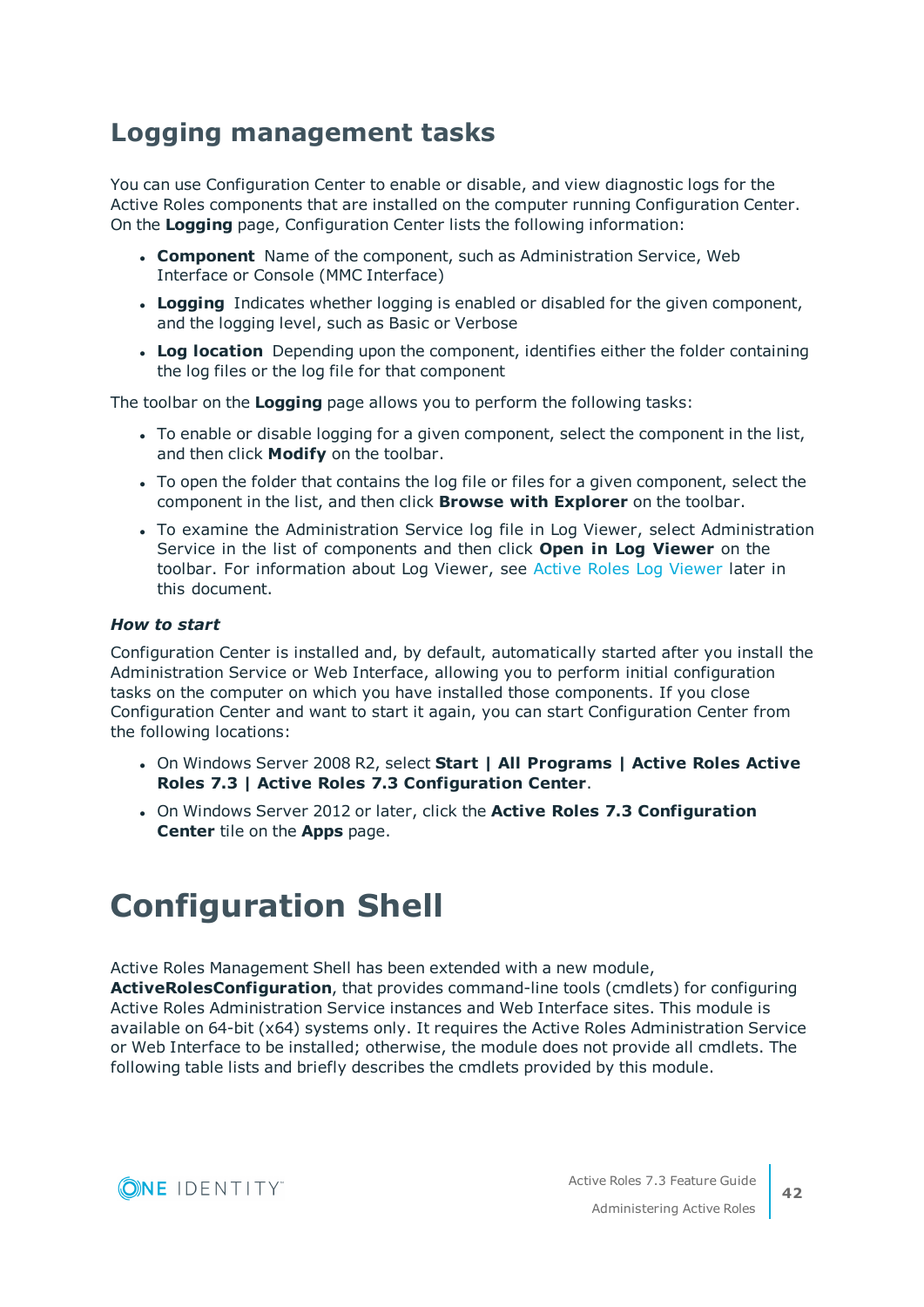|  | <b>Table 1: Configuration Shell Cmdlets</b> |  |  |
|--|---------------------------------------------|--|--|
|--|---------------------------------------------|--|--|

| <b>Command</b>                     | <b>Description</b>                                                                                                                                                    |
|------------------------------------|-----------------------------------------------------------------------------------------------------------------------------------------------------------------------|
| Get-ARComponentStatus              | Returns installation and configuration status of Active Roles<br>components.                                                                                          |
| New-ARDatabase                     | Creates a new Active Roles database.                                                                                                                                  |
| Import-ARDatabase                  | Transfers Active Roles configuration data or management<br>history data from one database to another.                                                                 |
| Backup-AREncryptionKey             | Creates a file that stores a copy of the current encryption<br>key used in the configuration database of the local<br>Administration Service instance.                |
| Restore-AREncryptionKey            | Restores the encryption key from a backup file to the<br>configuration database of the local Administration Service<br>instance.                                      |
| Reset-AREncryptionKey              | Creates a new encryption key for the configuration<br>database of the local Administration Service instance.                                                          |
| New-ARService                      | Creates the instance of the Active Roles Administration<br>Service on the local computer.                                                                             |
| Get-ARService                      | Retrieves the Active Roles Administration Service instance<br>from the local computer.                                                                                |
| Set-ARService                      | Modifies the Active Roles Administration Service instance<br>on the local computer.                                                                                   |
| <b>Start-ARService</b>             | Starts the stopped Active Roles Administration Service on<br>the local computer.                                                                                      |
| Stop-ARService                     | Stops the Active Roles Administration Service running on<br>the local computer.                                                                                       |
| Restart-ARService                  | Stops and then starts the Active Roles Administration<br>Service on the local computer.                                                                               |
| Remove-ARService                   | Deletes the Active Roles Administration Service from the<br>local computer.                                                                                           |
| Test-<br>ARServiceDatabaseSettings | Verifies whether the given Active Roles database settings<br>would cause Management History issues due to separate<br>Configuration and Management History databases. |
| Get-ARServiceStatus                | Retrieves the Active Roles Administration Service status<br>information from the local computer.                                                                      |
| Get-ARVersion                      | Retrieves the version number of the local Active Roles<br>installation.                                                                                               |

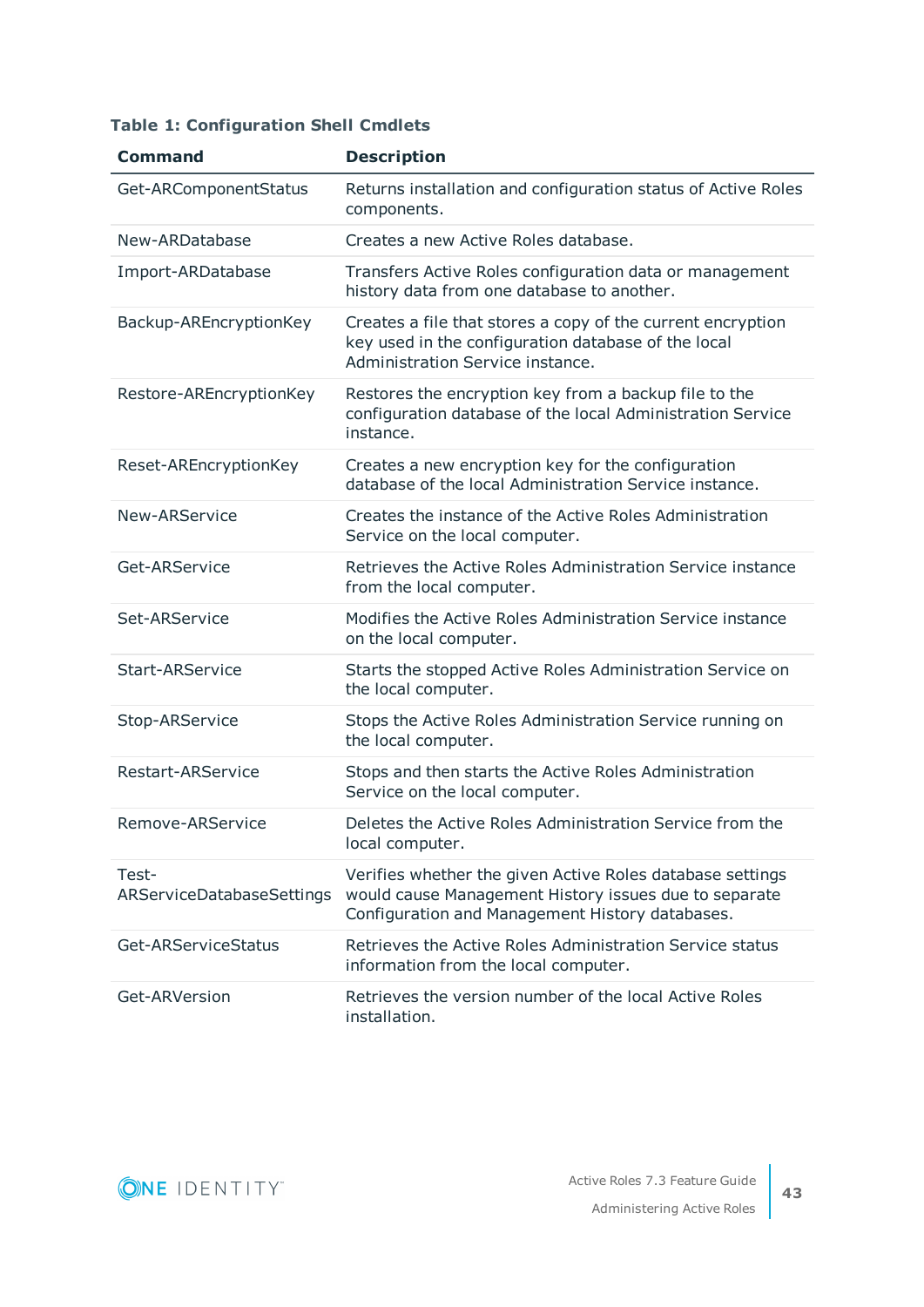| <b>Command</b>         | <b>Description</b>                                                                                  |
|------------------------|-----------------------------------------------------------------------------------------------------|
| New-ARWebSite          | Creates a new Active Roles Web Interface site.                                                      |
| Get-ARWebSite          | Retrieves Active Roles Web Interface sites from the Web<br>server.                                  |
| Set-ARWebSite          | Modifies the specified Active Roles Web Interface site on<br>the Web server.                        |
| Remove-ARWebSite       | Deletes the specified Active Roles Web Interface site from<br>the Web server.                       |
| Get-ARWebSiteConfig    | Retrieves Web Interface site configuration objects from the<br>Active Roles Administration Service. |
| Export-ARWebSiteConfig | Exports a Web Interface site configuration to a file.                                               |

#### *How to start*

- 1. Log on to the computer on which the Administration Service or Web Interface is installed.
- 2. Open Active Roles Management Shell on that computer.

To open Management Shell, click **Active Roles 7.3 Management Shell** on the **Apps** page or **Start** menu depending upon the version of your Windows operating system.

3. Enter the **QuickRef** command at the Management Shell command prompt to view the Reference Manual that provides detailed information about all commands available in Active Roles Management Shell.

# <span id="page-43-0"></span>**Active Roles Log Viewer**

The Log Viewer tool enables you to browse and analyze diagnostic log files created by the Active Roles Administration Service as well as event log files created by saving the Active Roles event log in Event Viewer on the computer running the Administration Service. Log Viewer can help you drill down through the sequence or hierarchy of requests processed by the Administration Service, identify error conditions that the Administration Service encountered during request processing, and find Knowledge Articles that apply to a given error condition.

With Log Viewer, you can open an Active Roles diagnostic log file (ds.log) or saved event log file (.evtx), and view a list of:

- Errors encountered by the Administration Service and recorded in the log file
- Requests processed by the Administration Service and traced in the log file
- All trace records found in the diagnostic log file
- All events found in the event log file

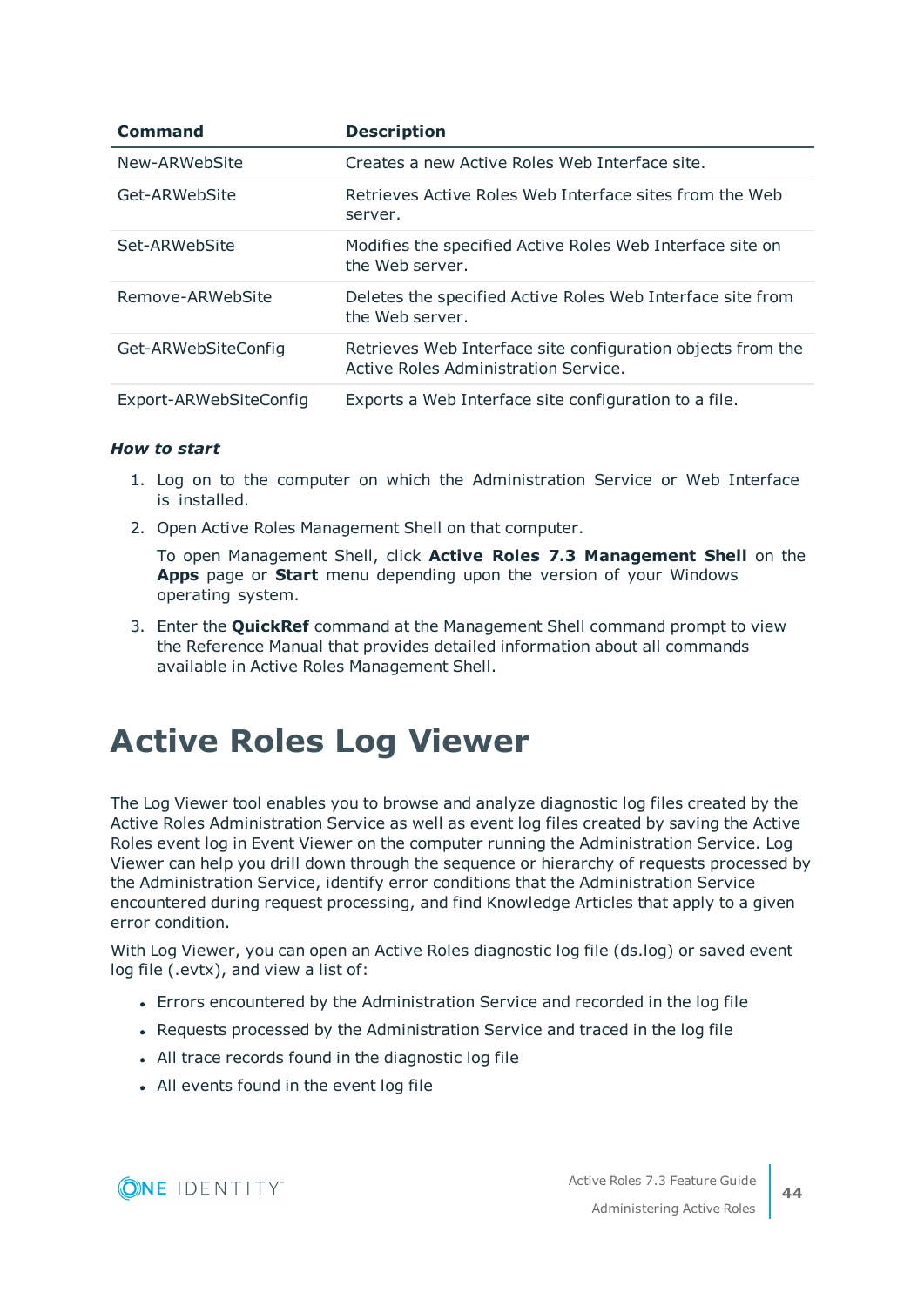When you select an error in the list, you can choose a command to look for solution in Knowledge Base. The command performs a search in One Identity Software Knowledge Base to list the Knowledge Articles that can provide helpful information on how to troubleshoot the error you selected.

Log Viewer also enables you to:

- Search the list for a particular text string, such as an error message
- Filter the list by various conditions, to narrow the set of list items to those you are interested in
- View detailed information about each list item, such as error details, request details or stack trace

#### *How to start*

To start Log Viewer, click **Start Log Viewer** in the Configuration Center main window.

Once you have started Log Viewer, open your Active Roles diagnostic log file or saved event log file: Click **Open** on the Log Viewer toolbar, and supply the path and name of the log file.

By default, Log Viewer displays a list of errors encountered by the Administration Service and recorded in the log file. You can use Log Viewer to look for information on how to troubleshoot a given error: Right-click the error in the list and then click **Look for solution in Knowledge Base**. Log Viewer performs a search in One Identity Software Knowledge Base to list the Knowledge Articles that apply to the error you selected.

Other tasks you can perform:

- To view a list of requests processed by the Administration Service and traced in the log file, click **Requests** in the **View** area on the Log Viewer toolbar.
- To view all trace records found in the diagnostic log file or all events found in the event log file, click **Raw log records** in the **View** area on the Log Viewer toolbar.
- To search the list for a particular text string, such as an error message, type the text string in the **Search** box on the Log Viewer toolbar and press Enter.
- <sup>l</sup> To narrow the set of list items to those you are interested in, click **Filter** on the Log Viewer toolbar and specify the desired filter conditions.
- To view detailed information about an error, request, trace record or event, rightclick the corresponding list item, and click **Details**.
- To view all trace records that apply to a given request, right-click the corresponding item in the **Requests** list and click **Stack trace**. This task is unavailable in case of an event log file.
- To view the request that caused a given error, right-click the error in the **Errors** list and click **Related request**. This task is unavailable in case of an event log file.
- To view all trace records that apply to the request that caused a given error, rightclick the error in the **Errors** list and click **Stack trace for related request**. This task is unavailable in case of an event log file.

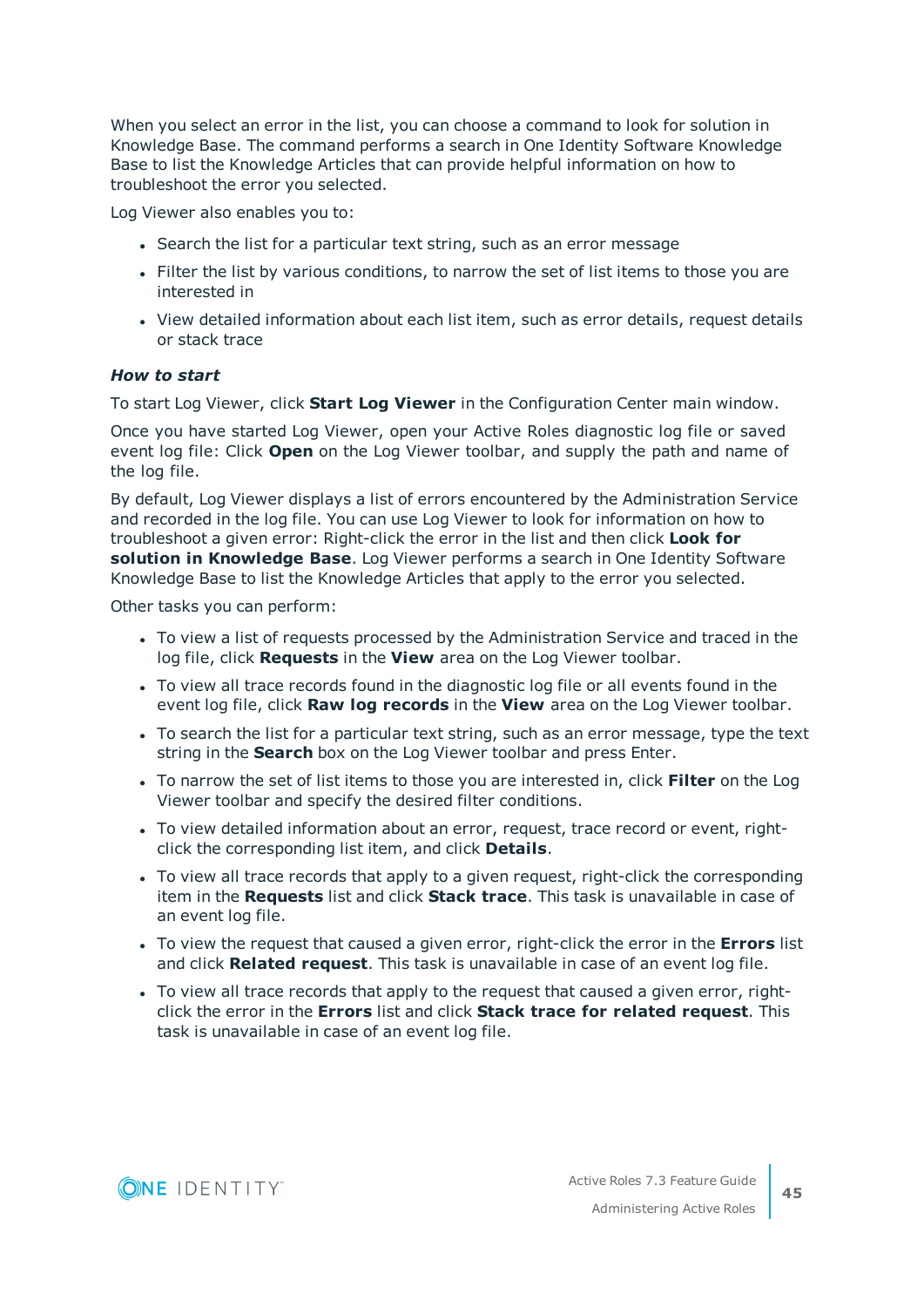# <span id="page-45-0"></span>**Voluntary thresholds for the managed object count**

By default, Active Roles does not limit the number of managed objects. However, as Active Roles' license fee is based on the managed object count, you may need to verify if the object count is under a certain threshold. You can perform this task by specifying a threshold value for the number of managed objects. The scheduled task that counts managed objects then raises an alert each time it detects that the current number of managed objects exceeds the threshold value. The alert makes the **Product Usage Statistics** section red on the root page in the Active Roles console, and can send a notification over e-mail.

#### *How to start*

- 1. Log on as Active Roles Admin, open the Active Roles console, and select the root node in the console tree.
- 2. In the details pane, expand the **Product Usage Statistics** area, and then click **Change** next to the **Threshold value** field.

For further details, see the "Voluntary thresholds for the managed object count" section in the Active Roles Administration Guide.

# <span id="page-45-1"></span>**Installation label**

The Active Roles console allows you to set a text label that helps you identify your Active Roles installation in the Managed Object Statistics report—a report that lists the managed object counts. You can use the installation label to distinguish, for example, between production and non-production or pilot installations. The label text is displayed in the title of the Managed Object Statistics report.

#### *How to start*

- 1. Log on as Active Roles Admin, open the Active Roles console, and select the root node in the console tree.
- 2. In the details pane, expand the **Product Usage Statistics** area, and then click **Change** next to the **Installation label** field.

# <span id="page-45-2"></span>**Safe mode**

Active Roles provides a troubleshooting option, referred to as *safe mode*, that starts the Administration Service in a limited state. When safe mode is enabled, the Administration Service disregards all custom policies, workflows, scripts, scheduled tasks and other

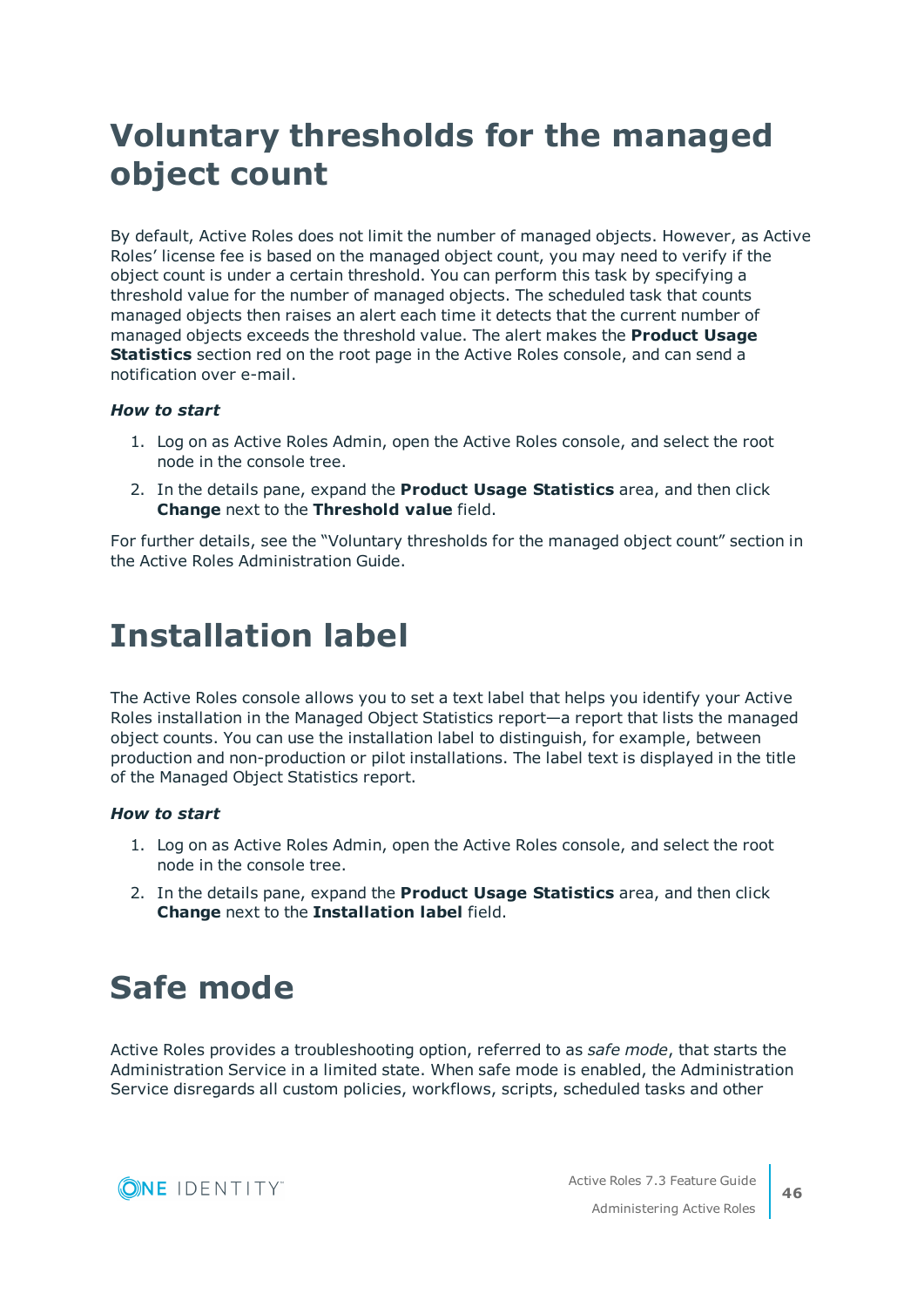customizations that may block it from starting and operating normally, and rejects connections from any user other than Active Roles Admin. Active Roles Admin can connect to the Administration Service and make changes in order to fix or remove customizations that cause issues, and then disable safe mode.

#### *How to start*

- 1. Log on to the computer running the Administration Service with a user account that has administrator rights on that computer. Local administrator rights are required to enable or disable safe mode.
- 2. Open Active Roles Management Shell on the computer running the Administration Service: Click **Active Roles 7.3 Management Shell** on the **Apps** page or **Start** menu depending upon the version of your Windows operating system.
- 3. To enable safe mode, enter the following commands at the Management Shell command prompt:

Set-ARService -SafeModeEnabled \$true

Restart-ARService

4. To disable safe mode, enter the following commands at the Management Shell command prompt:

Set-ARService -SafeModeEnabled \$false

Restart-ARService